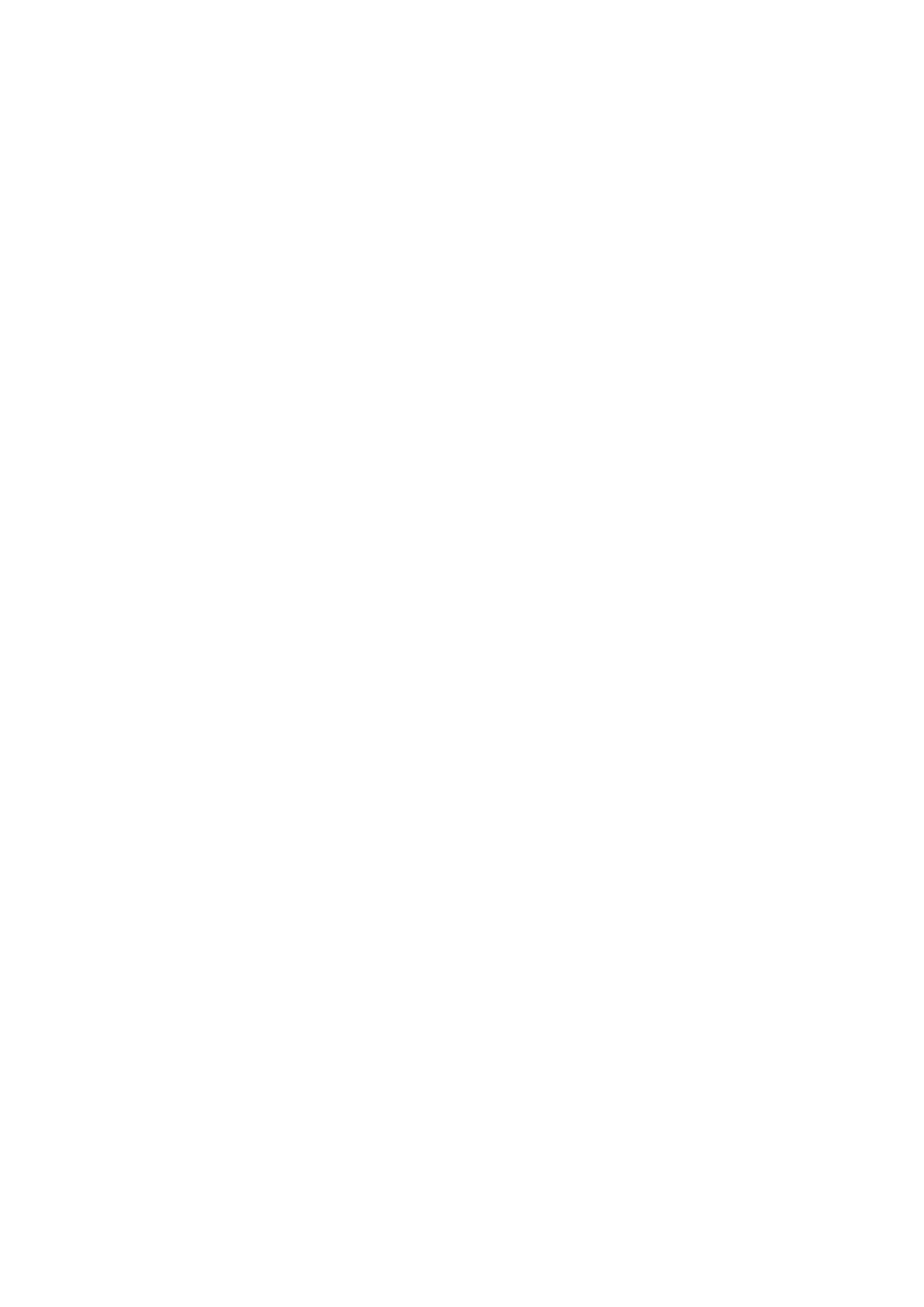| Elena Gavruseva, Garrett Larson, Sarah Lowen & Chris Widmer (University of Iowa)  14        |  |
|---------------------------------------------------------------------------------------------|--|
|                                                                                             |  |
| Jana Häussler (University of Potsdam) & Tom Juzek (University of Oxford) 15                 |  |
|                                                                                             |  |
|                                                                                             |  |
| Xiao Li (Queens College, CUNY) & Carlos A. Fasola (Rutgers University)  16                  |  |
|                                                                                             |  |
|                                                                                             |  |
|                                                                                             |  |
|                                                                                             |  |
|                                                                                             |  |
|                                                                                             |  |
| Shintaro Hayashi (JSPS/Yokohama National University) & Tomohiro Fujii (Yokohama National    |  |
|                                                                                             |  |
|                                                                                             |  |
|                                                                                             |  |
|                                                                                             |  |
|                                                                                             |  |
|                                                                                             |  |
|                                                                                             |  |
| Ryan Bennett (Yale University), Boris Harizanov (Stanford University), and Robert Henderson |  |
|                                                                                             |  |
|                                                                                             |  |
|                                                                                             |  |
|                                                                                             |  |
|                                                                                             |  |

# Contents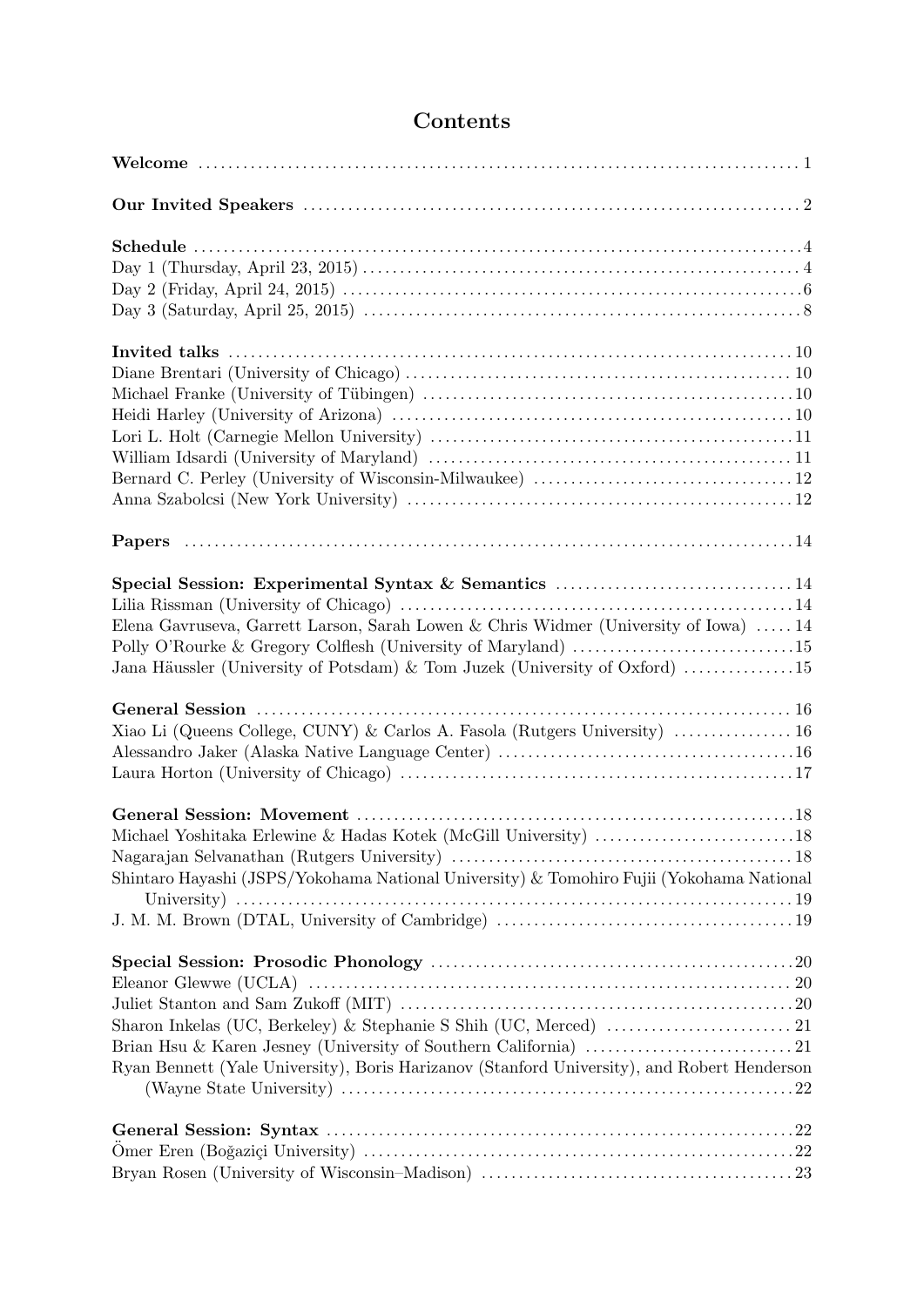| Ryan Doran (University of Regina) & Gregory Ward (Northwestern University)  29         |  |
|----------------------------------------------------------------------------------------|--|
|                                                                                        |  |
|                                                                                        |  |
|                                                                                        |  |
|                                                                                        |  |
| Hyunsoon Kim (Hongik University), Shinji Maedab (CNRS LTCI) and Kiyoshi Honda (Tianjin |  |
|                                                                                        |  |
| Chung-Lin Yang and Isabelle Darcy (Indiana University, Bloomington) 33                 |  |
|                                                                                        |  |
|                                                                                        |  |
|                                                                                        |  |
|                                                                                        |  |
|                                                                                        |  |
|                                                                                        |  |
|                                                                                        |  |
|                                                                                        |  |
|                                                                                        |  |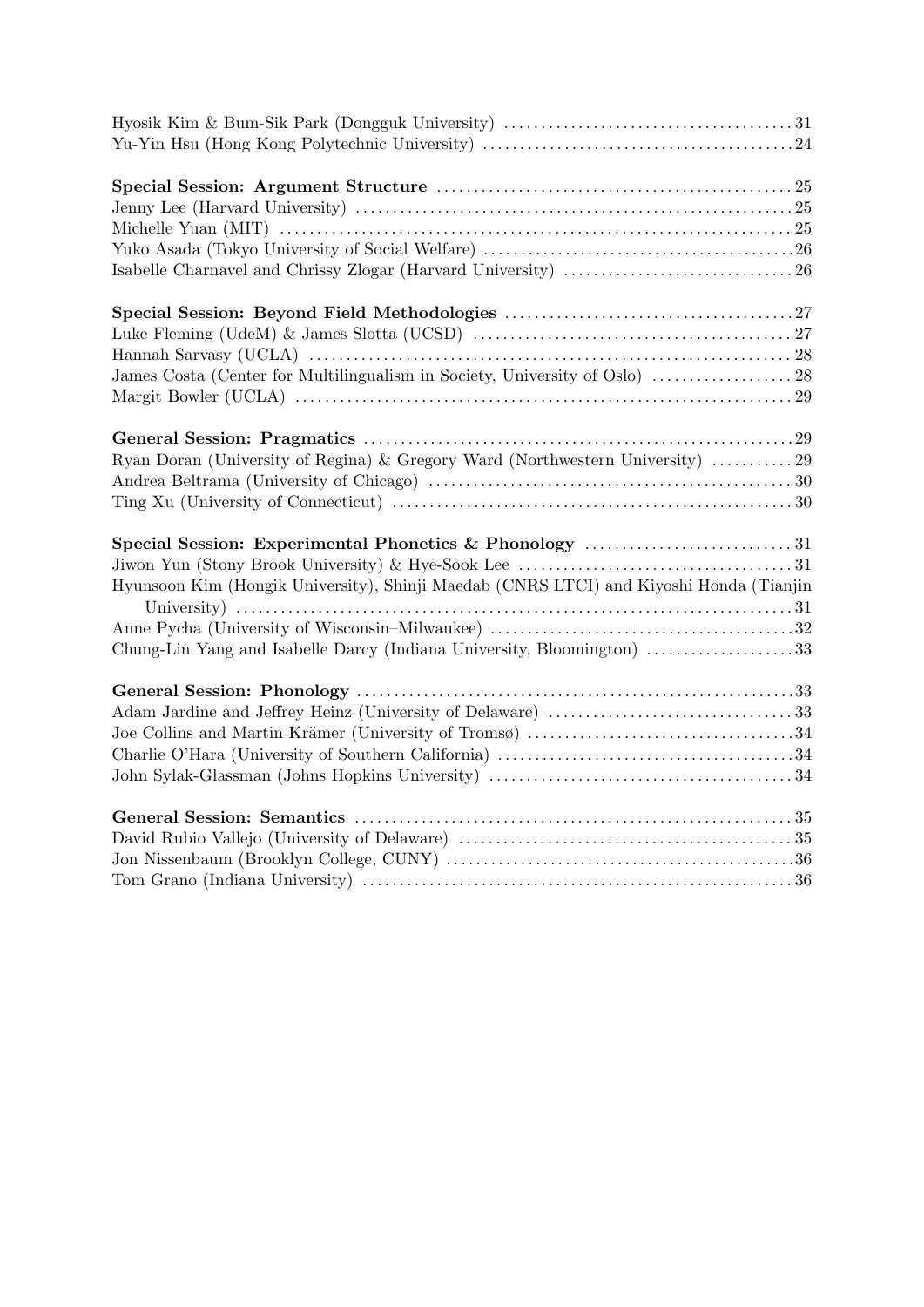### Welcome

Welcome to the  $51^{st}$  annual meeting of the Chicago Linguistic Society, and a special welcome to this year's invited speakers: Diane Brentari, Michael Franke, Heidi Harley, Lori Holt, William Idsardi, Bernard Perley, and Anna Szabolcsi.

The conference will be held from Thursday, April  $23^{\text{rd}}$  to Saturday, April  $25^{\text{th}}$ , 2015, in Ida Noyes Hall at the University of Chicago (1212 E. 59<sup>th</sup> St., Chicago, IL 60637). Registration begins as 8:30 AM on Thursday and 8:00 AM on Friday and Saturday. Opening remarks will be at 9:45 AM on Thursday, and we will close with a banquet, held at 7:00 PM on Saturday. There will also be a graduate student mixer at 7:30 PM on Thursday, held at the University of Chicago Pub in the basement of Ida Noyes Hall.

Thank you to all of our invited speakers, presenters, graduate student and external reviewers, volunteers, and conference attendees: your hard work is what makes this conference possible. We are also extremely appreciative of the financial sponsorship of the Office of the Reynolds Club and Student Activities and the Franke Institute for the Humanities.

Enjoy the conference! -The CLS 51 Organizing Committee

> Ksenia Ershova Joshua Falk Jeffrey Geiger Zach Hebert Robert E. Lewis Jr. Patrick Munoz Jacob Phillips Betsy Pillion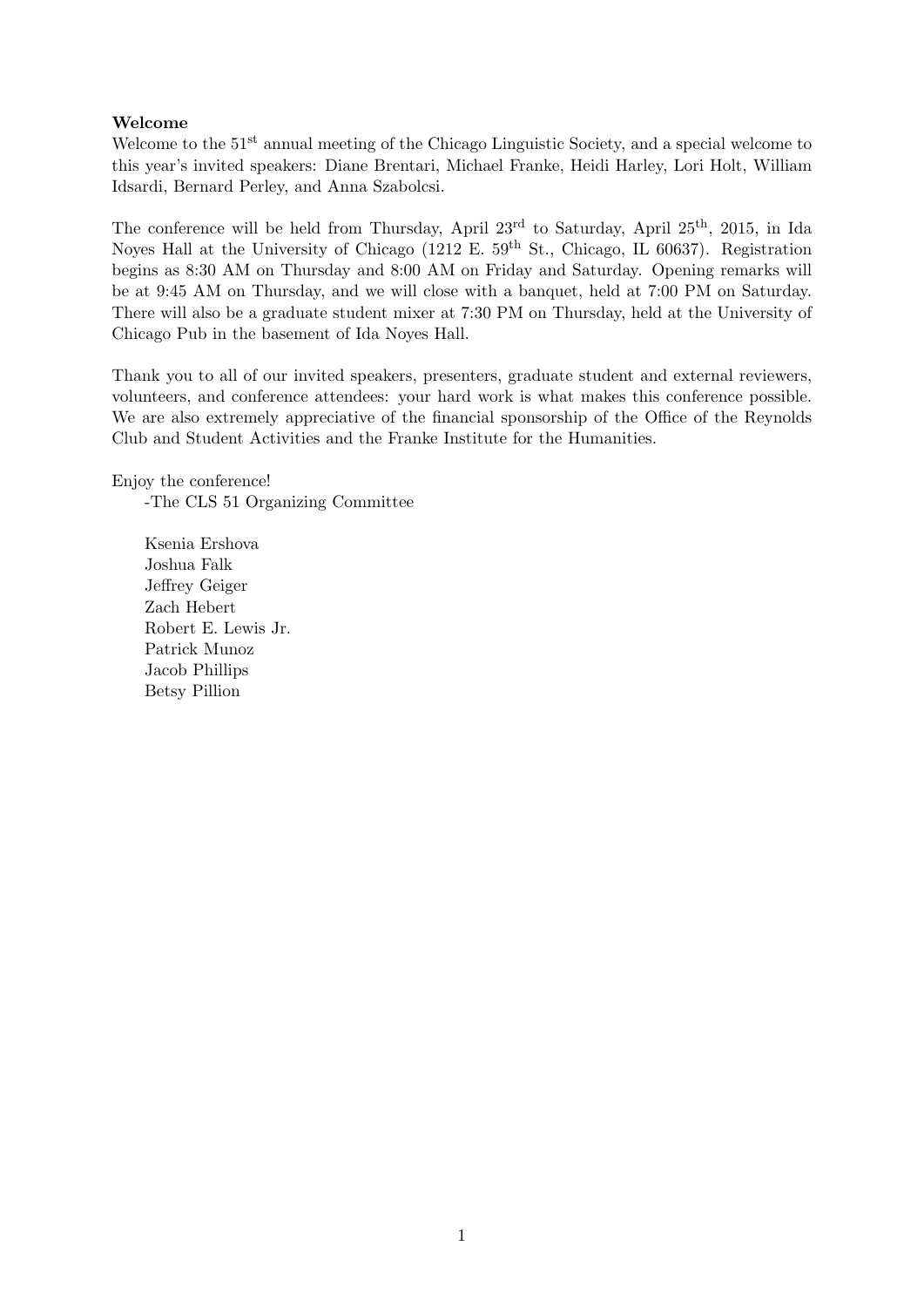### Our invited speakers

Diane Brentari is Professor of Linguistics at the University of Chicago and one of three Directors of the Center for Gesture, Sign and Language. Currently her work addresses cross-linguistic variation among sign languages, particularly in the parameters of handshape and movement. She is also interested in how the mental lexicon emerges in historical time, which includes the relationship between gesture, homesign systems and well-established sign languages. In addition Brentari has developed the Prosodic Model of sign language phonology, and her work has also addressed the prosodic structure of signed and spoken languages.

Michael Franke obtained his PhD in philosophy in 2009 from the University of Amsterdam on applications of game theory within formal pragmatics. He has worked on formal semantics, pragmatics and models of language evolution, but his more recent work has grown ever more towards data-oriented modeling. He now is leader of a junior research group at the Department of Linguistics of the University of Tübingen. His current research is mainly concerned with interfacing theoretical and experimental approaches to semantics and pragmatics.

Heidi Harley is Professor of Linguistics at the University of Arizona. She works on morphology, syntax and lexical semantics, often within the Distributed Morphology framework. She is especially interested in verbal argument structure and verbal derivation, and the internal structure of the verb phrase. She has looked at problems in English, Italian, Persian, Korean and Hiaki, among other languages. She received her doctorate in 1995 from MIT under the supervision of Alec Marantz.

Lori Holt is a Professor of Psychology at Carnegie Mellon University. She received her Ph.D. from the University of Wisconsin-Madison. The major focus of her research has been understanding the general sensory, perceptual, cognitive and learning mechanisms that support speech communication.

William Idsardi was born in Cleveland and lived there until he was eleven. He then lived in Southwestern Ontario and attended the University of Toronto, receiving a BA in Mathematical Linguistics in 1988. While an undergraduate, he also worked as a software developer in Toronto and Ottawa. He completed his PhD at MIT with Morris Halle in 1992; his thesis is a revision of the bracketed grid theory of stress. Since finishing his PhD, he has been on the faculty at the University of Delaware (1992-2005), the University of Toronto (1999, Fulbright Senior Scholar), York University (2006, Fulbright Chair) and the University of Maryland College Park (since 2005). He is currently Professor and Chair of the Linguistics department at UMCP and a Professor in the Neuroscience and Cognitive Science program. His research interests center on phonology, using a wide variety of research methods.

Bernard C. Perley is an associate professor of Linguistic Anthropology at the University of Wisconsin-Milwaukee. He received his PhD in Anthropology from Harvard University. Dr. Perley's research and publications have focused on exploring the social and cultural factors in processes of language endangerment and identifying successful strategies for language revitalization in Indigenous communities. His current work seeks to integrate the fields of linguistics, sociolinguistics, linguistic anthropology, cultural anthropology, and indigenous studies into research and programmatic projects designed to promote Indigenous language revitalization. This integration of emerging interdisciplinary research informs his research trajectory exploring the intersections of cognition, metaphors, narrative, and linguistic anthropology as an integrated approach to language revitalization.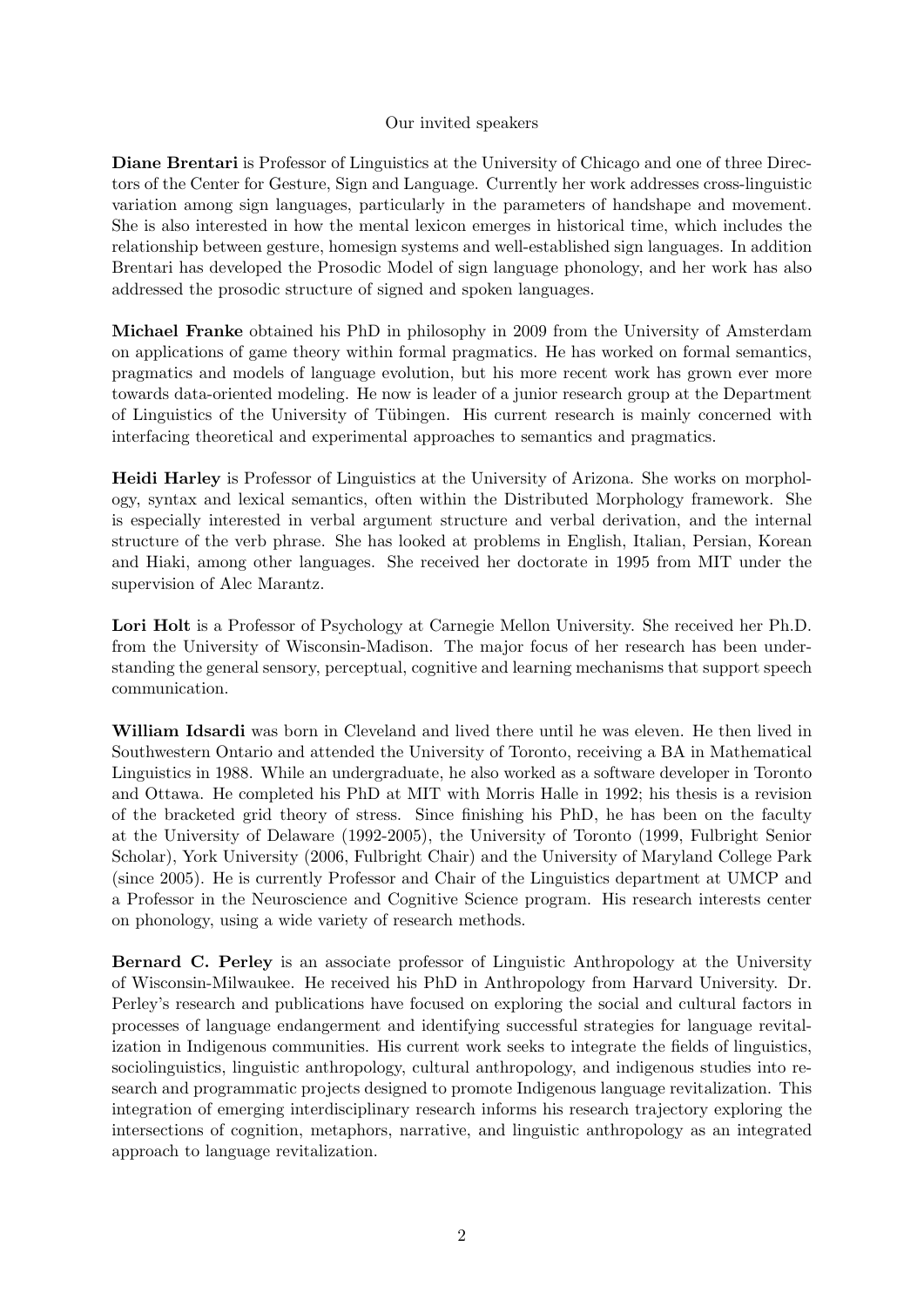Anna Szabolcsi is Professor in the Department of Linguistics at New York University. The main research interest she has pursued, from combinatory categorial grammar, through weak island (intervention) effects and quantification, to a unified analysis of particles that occur both inside and outside quantifier words, is how and why form and meaning work in parallel. Her books include Ways of Scope Taking (1997), Verbal Complexes (2000, with H. Koopman), and Quantification (2010). Her latest article What do quantifier particles do? is online in L&P.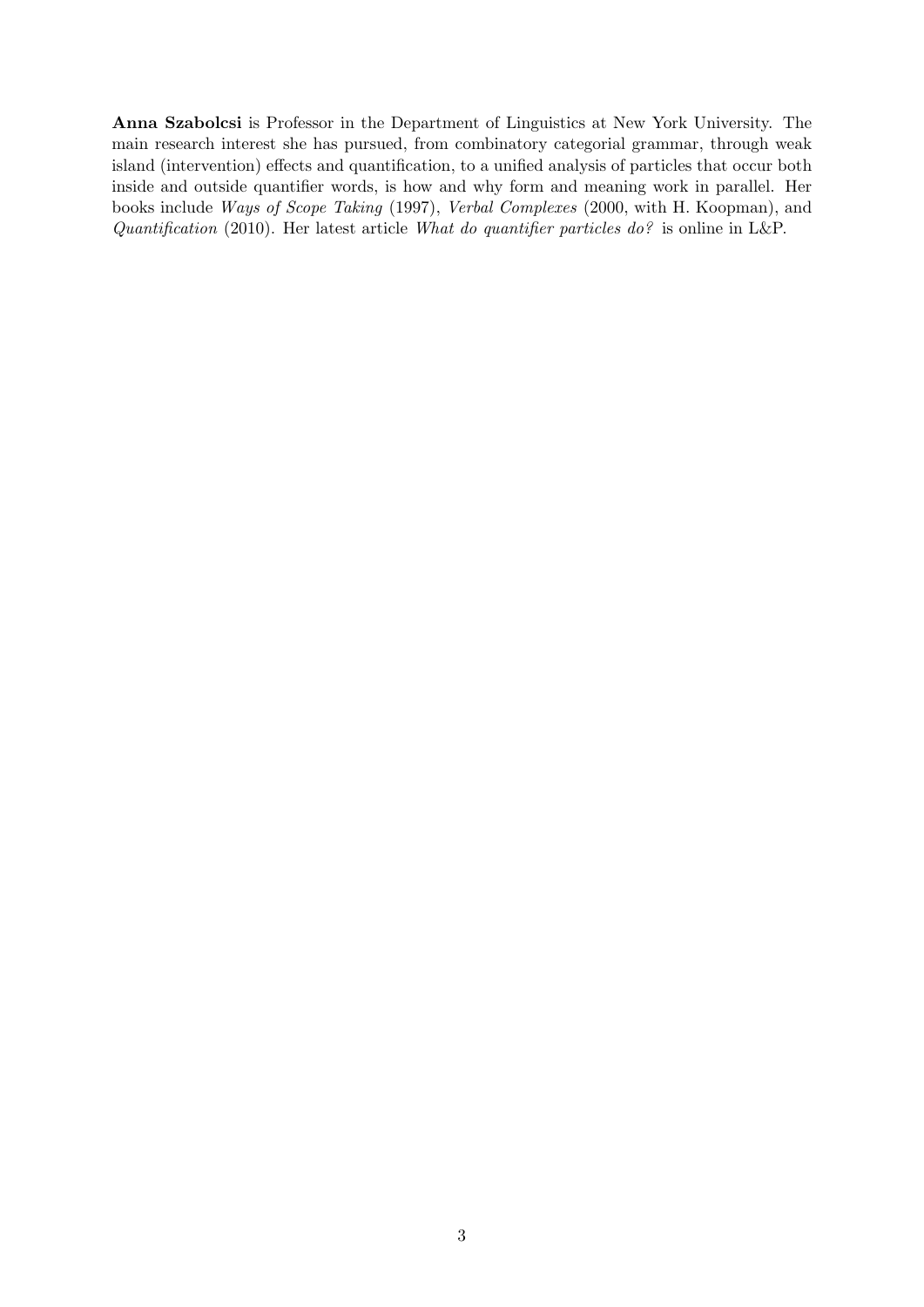# Schedule

Thursday, April 23, Ida Noyes Hall (1212 E. 59th St.)

|                 | 3 <sup>rd</sup> floor, Lobby                                                                                                                                                |                                                                                     |  |  |
|-----------------|-----------------------------------------------------------------------------------------------------------------------------------------------------------------------------|-------------------------------------------------------------------------------------|--|--|
| 8:30-9:45       | Registration                                                                                                                                                                |                                                                                     |  |  |
|                 | 2 <sup>nd</sup> floor, East Lounge                                                                                                                                          |                                                                                     |  |  |
| $9:45 - 10:00$  | Opening Remarks                                                                                                                                                             |                                                                                     |  |  |
|                 |                                                                                                                                                                             |                                                                                     |  |  |
|                 | SPECIAL SESSION: EXPERIMENTAL SYNTAX & SEMANTICS                                                                                                                            |                                                                                     |  |  |
| 10:00-10:30     |                                                                                                                                                                             | Lilia Rissman (University of Chicago) – Cinderella broke and broke: object deletion |  |  |
|                 | and manner-result complementarity                                                                                                                                           |                                                                                     |  |  |
| 10:30-11:00     | Elena Gavruseva, Garret Larson, Sarah Lowen, & Caleb Widmer (University of<br>Iowa) – Not all determiners are acquired en masse: on the role of count/mass                  |                                                                                     |  |  |
|                 | distinction in L2 acquisition of article semantics                                                                                                                          |                                                                                     |  |  |
| $11:00-11:15$   | <b>BREAK</b>                                                                                                                                                                |                                                                                     |  |  |
| $11:15 - 11:45$ |                                                                                                                                                                             | Polly O'Rourke & Gregory Colflesh (University of Maryland) – Individual neural      |  |  |
|                 | response profiles and reanalysis of garden-path sentences: An ERP study                                                                                                     |                                                                                     |  |  |
| 11:45-12:15     |                                                                                                                                                                             | Jana Häussler (University of Potsdam) & Tom Juzek (University of Oxford) – Lab      |  |  |
|                 | or Armchair? The benefits of Formal Acceptability Judgements                                                                                                                |                                                                                     |  |  |
| $12:15 - 1:45$  | LUNCH                                                                                                                                                                       |                                                                                     |  |  |
|                 |                                                                                                                                                                             |                                                                                     |  |  |
|                 | 3 <sup>rd</sup> floor, Theater                                                                                                                                              |                                                                                     |  |  |
| $1:45-2:45$     | Invited Speaker: Michael Franke (University of Tübingen) – Expectations and<br>thresholds: optimal lexical entries for 'tall', 'many', 'probably' and probably many<br>more |                                                                                     |  |  |
|                 |                                                                                                                                                                             |                                                                                     |  |  |
|                 |                                                                                                                                                                             |                                                                                     |  |  |
| $2:45-3:00$     | <b>BREAK</b>                                                                                                                                                                |                                                                                     |  |  |
|                 |                                                                                                                                                                             |                                                                                     |  |  |
|                 | 2 <sup>nd</sup> floor, East Lounge<br><b>GENERAL SESSION</b>                                                                                                                | 2 <sup>nd</sup> floor, West Lounge<br>SPECIAL SESSION: MOVEMENT                     |  |  |
| $3:00 - 3:30$   | Xiao Li (CUNY) & Carlos Fasola (Rut-                                                                                                                                        | Michael Yoshitaka Erlewine & Hadas                                                  |  |  |
|                 | gers University) – The semantics of yuè                                                                                                                                     | Kotek (McGill University) – Relative                                                |  |  |
|                 | V yuè A in Mandarin Chinese: Coercion                                                                                                                                       | pronoun pied-piping, the structure of                                               |  |  |
|                 | and the necessarily temporal reading                                                                                                                                        | which informs the analysis of relative                                              |  |  |
|                 |                                                                                                                                                                             | clauses                                                                             |  |  |
| $3:30-4:00$     | Alessandro Jaker (Alaska Native Lan-<br>guage $Center)$ – The Consonant Hierar-                                                                                             | Nagarajan Selvanathan (Rutgers Uni-<br>versity) – Reconstruction, Reflexive         |  |  |
|                 | chy in Dëne Suliné                                                                                                                                                          | Connectivity and LF Deletion                                                        |  |  |
| $4:00 - 4:15$   | <b>BREAK</b>                                                                                                                                                                |                                                                                     |  |  |
| $4:15 - 4:45$   | Laura Horton (University of Chicago) –                                                                                                                                      | Shintaro Hayashi & Tomohiro Fujii                                                   |  |  |
|                 | Assembling nominal constituents: Evi-                                                                                                                                       | (Yokohama National University) – Pred-                                              |  |  |
|                 | dence from an Intergenerational Family                                                                                                                                      | icate Ellipsis, Null Adjuncts, and Predi-                                           |  |  |
| $4:45-5:15$     | Homesign                                                                                                                                                                    | cate Raising in Japanese<br>Jessica Brown (University of Cambridge)                 |  |  |
|                 | - Blackholes and subextraction from ad-                                                                                                                                     |                                                                                     |  |  |
|                 |                                                                                                                                                                             | juncts in English and Norwegian                                                     |  |  |
|                 |                                                                                                                                                                             |                                                                                     |  |  |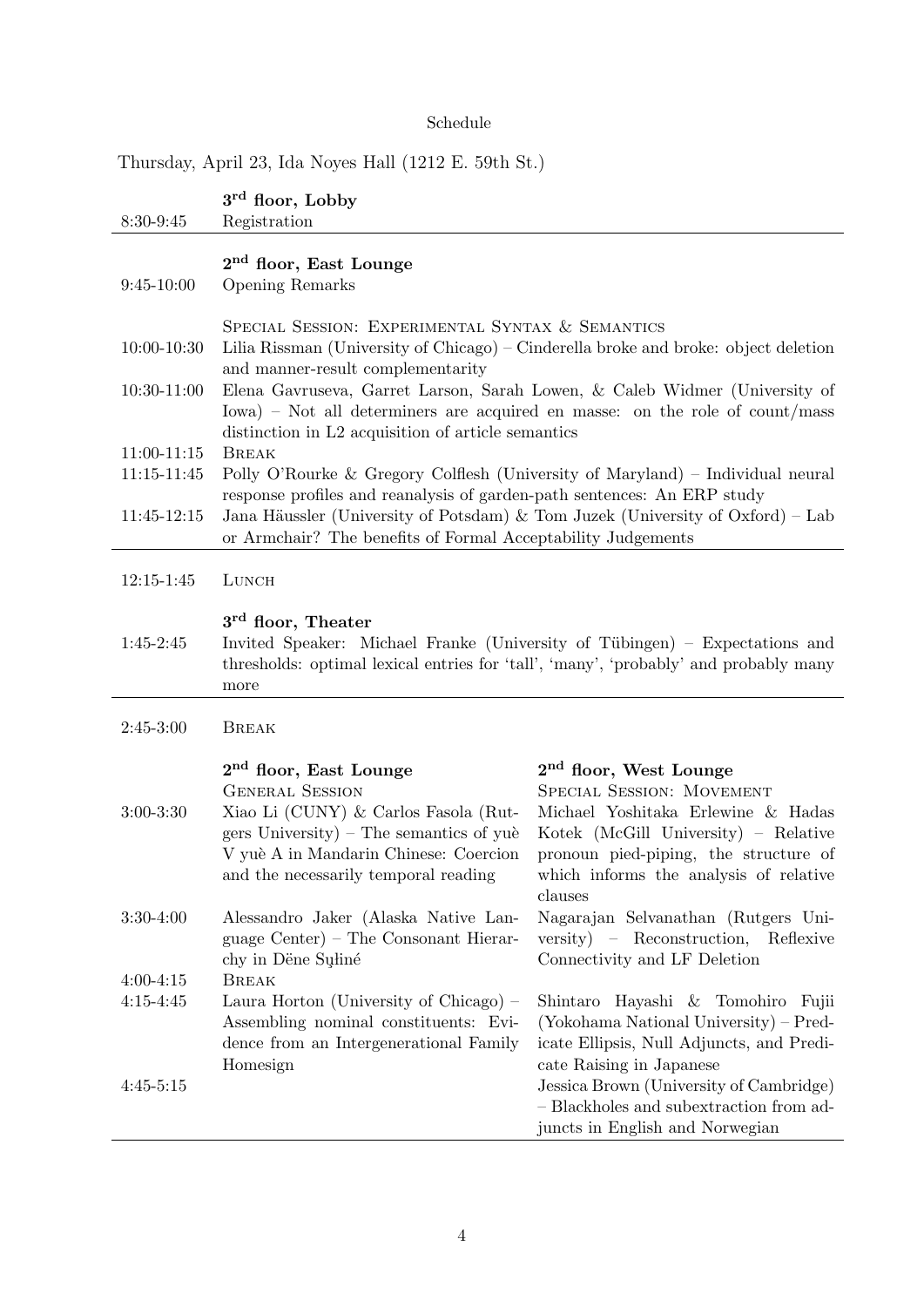| $5:15-5:30$ | BREAK                                                                                                                                        |
|-------------|----------------------------------------------------------------------------------------------------------------------------------------------|
| $5:30-6:30$ | 3 <sup>rd</sup> floor, Theater<br>Invited Speaker: Diane Brentari (University of Chicago) – Sign Language Typology:<br>Can it be predictive? |
| 7:30        | University of Chicago Pub, Basement<br>Graduate Student Mixer                                                                                |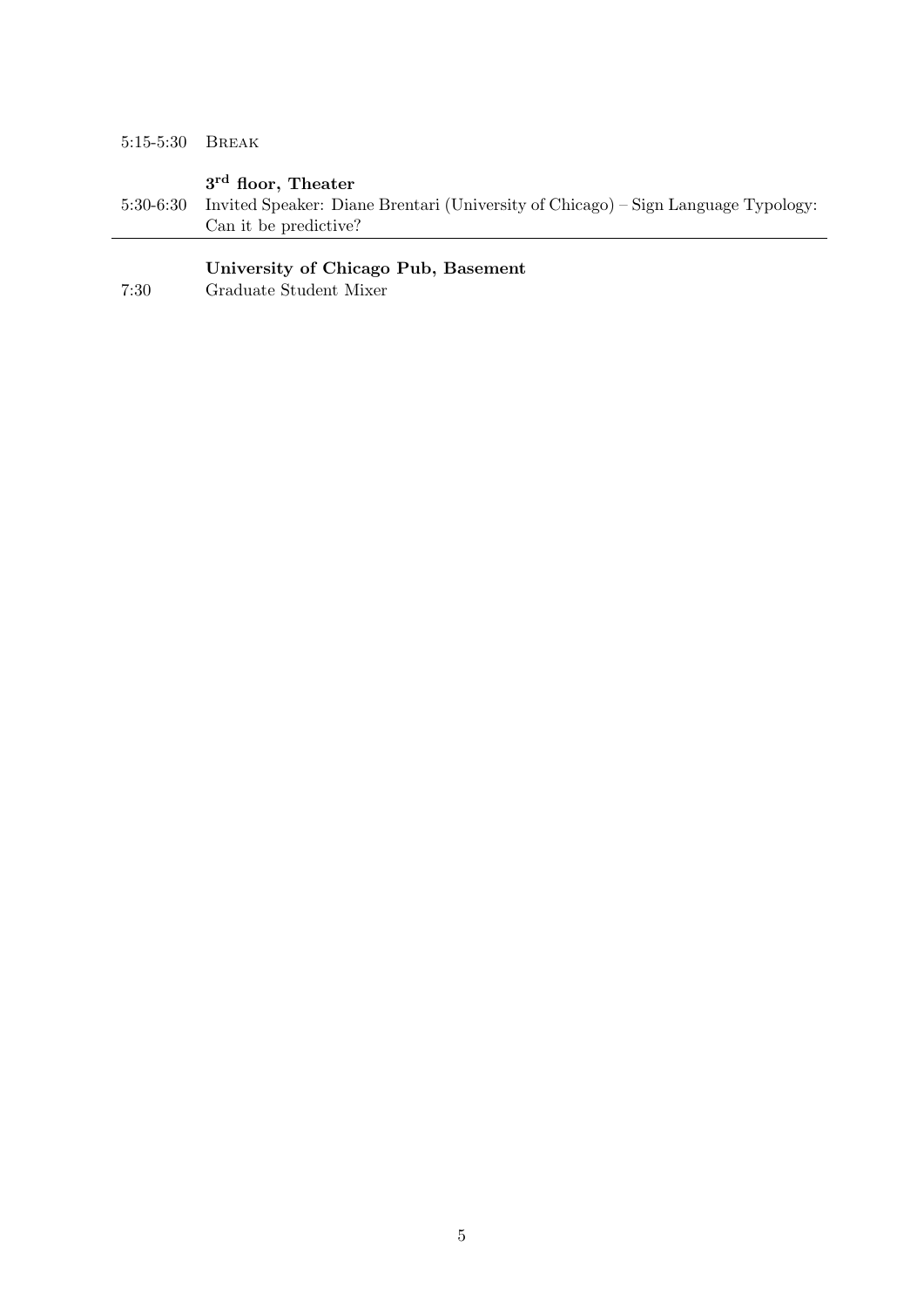# Friday, April 24, Ida Noyes Hall (1212 E. 59th St.)

| $8:00 - 8:30$                      | 1st floor, Lobby<br>Registration                                                                                                                                                                                              |                                                                                                                                |  |
|------------------------------------|-------------------------------------------------------------------------------------------------------------------------------------------------------------------------------------------------------------------------------|--------------------------------------------------------------------------------------------------------------------------------|--|
|                                    | 2 <sup>nd</sup> floor, East Lounge<br>SPECIAL SESSION: PROSODIC PHONOL-<br>OGY                                                                                                                                                | 2 <sup>nd</sup> floor, West Lounge<br><b>GENERAL SESSION: SYNTAX</b>                                                           |  |
| 8:30-9:00                          | Eleanor Glewwe $(UCLA)$ – Tonal assign-<br>ment in English loanwords in Mandarin<br>Chinese                                                                                                                                   | Ömer Eren (Boğaziçi University) – An<br>articleless DP language: Pazar Laz                                                     |  |
| $9:00-9:30$                        | Juliet Stanton & Sam Zukoff (MIT) -<br>Prosodic effects of segmental correspon-<br>dence                                                                                                                                      | Syed Saurov $(USC)$ – Definiteness in<br>terms of Identifiablity and Inclusiveness:<br>Splitting the D-domain in Bangla        |  |
| $9:30-10:00$                       | Inkelas<br>(UC)<br>Sharon<br>Berkeley)<br>&<br>Stephanie Shih (UC Merced) - Tone<br>melodies in the age of Surface Corre-<br>spondence                                                                                        | Bryan Rosen (University of Wisconsin-<br>$Madison) - A Feature Stacking Analysis$<br>of Direct Modification in Hocak           |  |
| $10:00 - 10:15$<br>$10:15 - 10:45$ | <b>BREAK</b><br>Brian Hsu & Karen Jesney (USC) $-$<br>Scalar Positional Markedness and Faith-                                                                                                                                 | Hyosik Kim & Bum-Sik Park (Dongguk<br>University) - Island Repair in Korean                                                    |  |
| 10:45-11:15                        | fulness in Harmonic Grammar<br>Ryan Bennett (Yale University), Boris<br>Harizanov (Stanford University),<br>$-\&$<br>Robert Henderson (Wayne State Univer-<br>$sity$ ) – Prosodic smothering in Macedo-<br>nian and Kaqchikel | Fragments<br>Yu-Yin Hsu (Hong Kong Polytechnic<br>University) – Sentence-Initial Modals as<br>Focus Operators at CP in Chinese |  |
| $11:15 - 11:30$                    | <b>BREAK</b>                                                                                                                                                                                                                  |                                                                                                                                |  |
| 11:30-12:30                        | 1 <sup>st</sup> floor, (Cloister Club)<br>Invited Speaker: Lori Holt (Carnegie Mellon) – Auditory cognitive neuroscience as<br>a tool for understanding phonetic perception                                                   |                                                                                                                                |  |
| 12:30-2:00                         | LUNCH                                                                                                                                                                                                                         |                                                                                                                                |  |
| $2:00-3:00$                        | 1 <sup>st</sup> floor, (Cloister Club)<br>Invited Speaker: Bernard Perley (UW-Milwaukee) - Inside Jokes: Anomalous Ut-<br>terances and the Ironies in "Language Endangerment"                                                 |                                                                                                                                |  |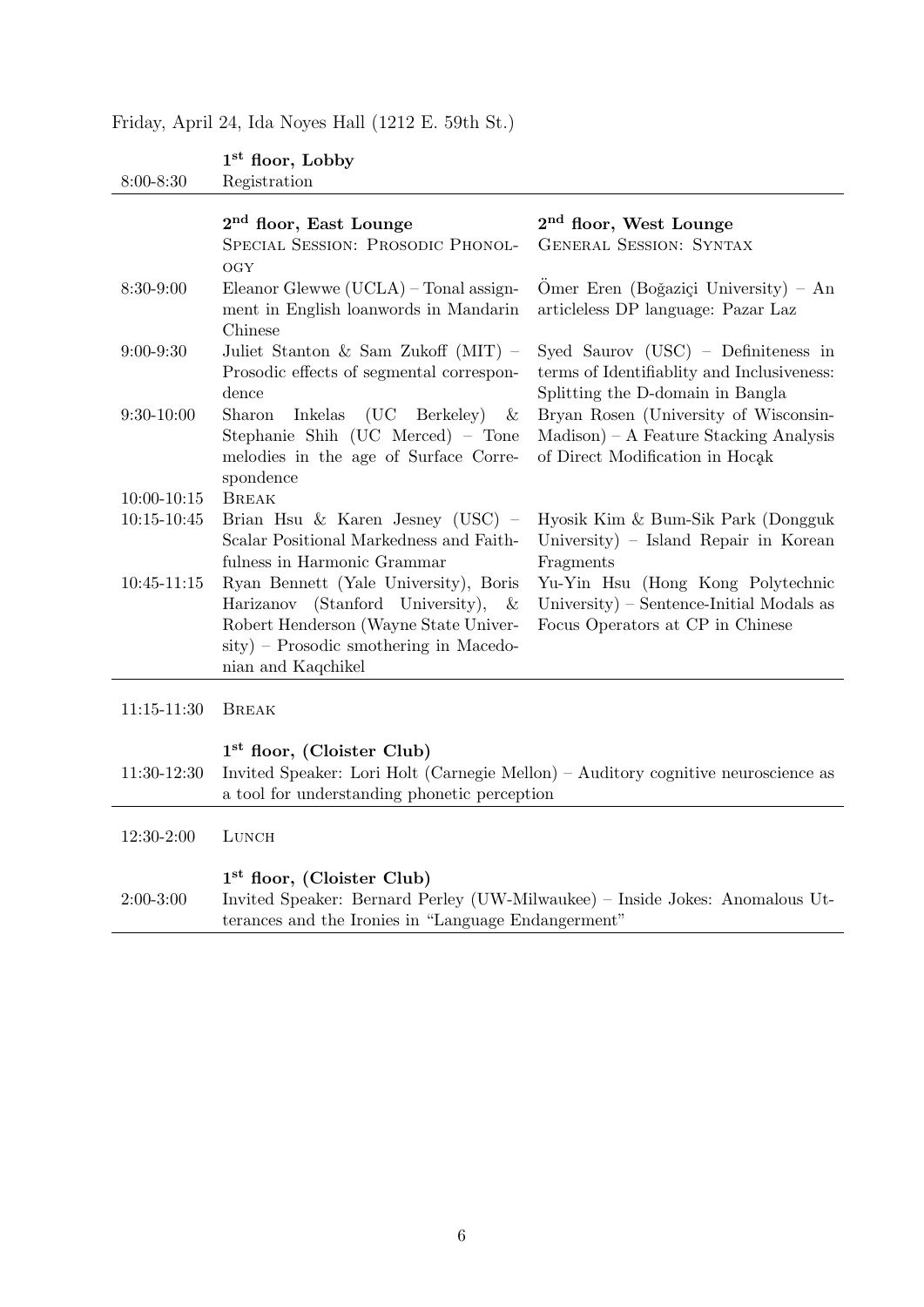|               | 2 <sup>nd</sup> floor, East Lounge       | 2 <sup>nd</sup> floor, West Lounge        |
|---------------|------------------------------------------|-------------------------------------------|
|               | SPECIAL SESSION: ARGUMENT STRUC-         | SPECIAL SESSION:<br>BEYOND<br>FIELD       |
|               | TURE                                     | <b>METHODOLOGIES</b>                      |
| $3:15 - 3:45$ | Jenny Lee (Harvard University) – Va-     | Luke Fleming (University of Montreal)     |
|               | lency alternation in Ranmo: Implica-     | & James Slotta (University of California- |
|               | tions for split ergativity               | San Diego) – Social pragmatics and        |
|               |                                          | types of person reference: The case of    |
|               |                                          | proper names v. kin terms                 |
| 3:45-4:15     | Michelle Yuan $(MIT)$ – Case competition | Hannah Sarvasy (UCLA) - Monolingual       |
|               | and case domains: Evidence from Yimas    | fieldwork in and beyond the classroom:    |
|               |                                          | The Logooli experience at UCLA            |
| $4:15 - 4:30$ | <b>BREAK</b>                             |                                           |
| $4:30-5:00$   | Yuko Asada (Tokyo University of Social   | James Costa (University of Oslo) $-$ Is   |
|               | Welfare) – Transitive/ ergative alterna- | language revitalization really about sav- |
|               | tions in the domain of P                 | ing languages? Some insights from 150     |
|               |                                          | years of language revival in Occitania    |
| $5:00 - 5:30$ | Isabelle Charnavel & Christina Zlogar    | Margit Bowler (UCLA) – 'Might be          |
|               | (Harvard University) – English Reflexive | something: Information protection $\&$    |
|               | Logophors                                | epistemic assertions in central Australia |
|               |                                          |                                           |

5:30-5:45 Break

 $\overline{a}$ 

### 1 st floor, (Cloister Club)

5:45-6:45 Invited Speaker: Heidi Harley (University of Arizona) – Suppletion, agreement, reduplication and readjustment: Marking number on Hiaki roots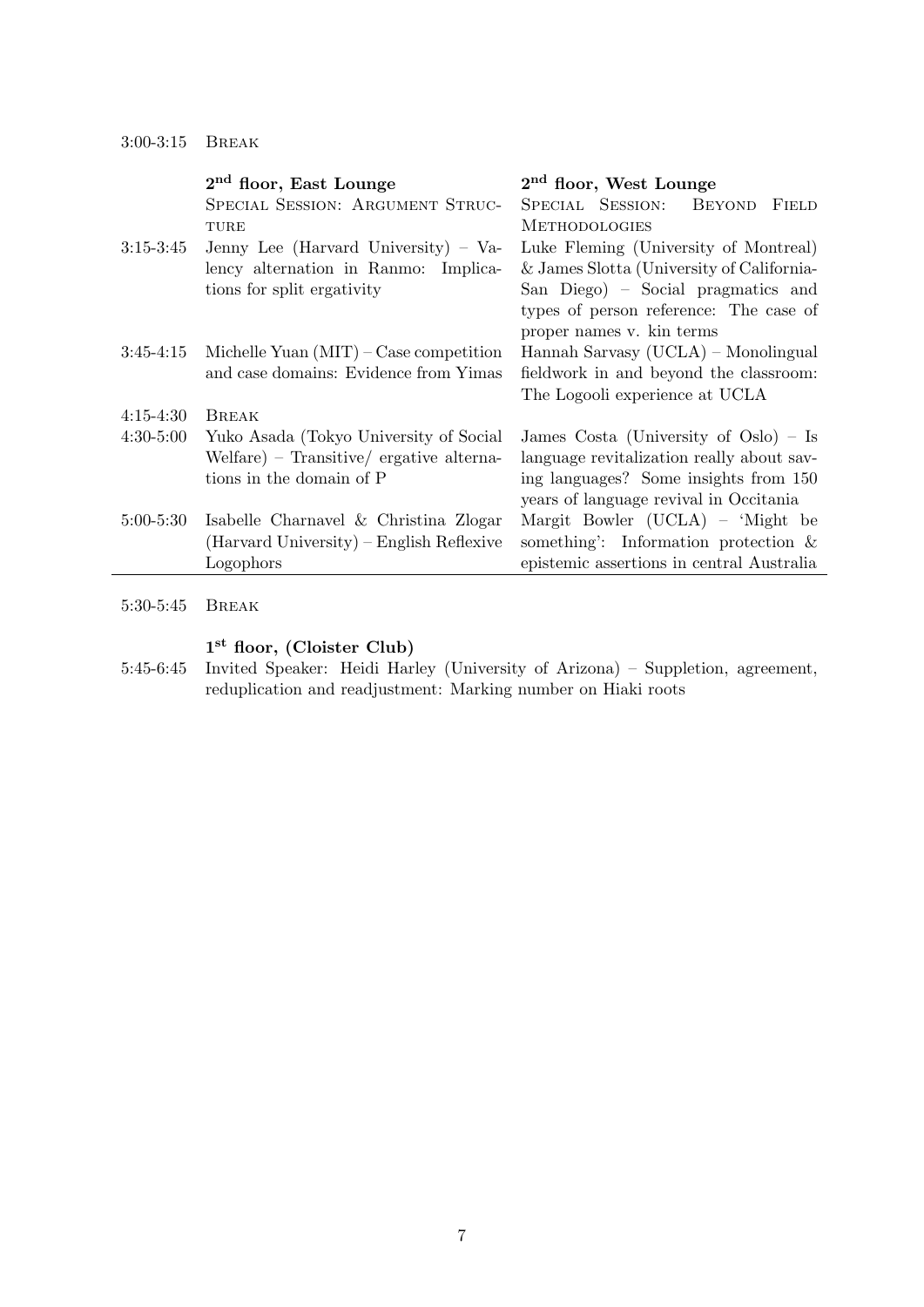Saturday, April 25, Ida Noyes Hall (1212 E. 59th St.)

|                                 | 3 <sup>rd</sup> floor, Lobby                                                                                                                                                                                                                                                          |                                                                                                                                                                                                                                                                        |
|---------------------------------|---------------------------------------------------------------------------------------------------------------------------------------------------------------------------------------------------------------------------------------------------------------------------------------|------------------------------------------------------------------------------------------------------------------------------------------------------------------------------------------------------------------------------------------------------------------------|
| $8:00:-9:00$                    | Registration                                                                                                                                                                                                                                                                          |                                                                                                                                                                                                                                                                        |
|                                 | 2 <sup>nd</sup> floor, East Lounge<br><b>GENERAL SESSION: PRAGMATICS</b>                                                                                                                                                                                                              | 2 <sup>nd</sup> floor, West Lounge<br><b>EXPERIMENTAL</b><br>SESSION:<br><b>SPECIAL</b><br>PHONETICS & PHONOLOGY                                                                                                                                                       |
| $9:00-9:30$                     | Ryan Doran (University of Regina) $\&$<br>Gregory Ward (Northwestern Univer-<br>$sity$ ) – Demonstratives with Distributed<br>Interpretations                                                                                                                                         | Jiwon Yun (Stony Brook University) $\&$<br>Hye-Sook Lee $-$ Tonal determination for<br>Korean wh-indeterminates when the the-<br>ory is indecisive                                                                                                                     |
| $9:30-10:00$<br>$10:00 - 10:15$ | Frances Kane, Jacopo Romoli, Raf-<br>faello Folli (University of Ulster), George<br>Tsoulas (University of York), & Dora<br>Alexopoulou (University of Cambridge)<br>- A scalar implicature-based account of<br>the inference of pluralized mass (and<br>count) nouns<br><b>BREAK</b> | Hyunsoon Kim (Hongik University),<br>Shinji Maeda (Telecom ParisTech), &<br>Kiyoshi Honda (Tiangin University) –<br>Phonetic evidence for the articulator-<br>bound feature [spread glottis]: ePGG,<br>airflow, and acoustic data on the phasing<br>of glottal opening |
| $10:15 - 10:45$                 | Andrea<br>Beltrama<br>(University)<br>οf<br>$Chicago) - I'm$ totally cooperating<br>here! Exploring intensification at the<br>speech act level                                                                                                                                        | Anne Pycha (University of Wisconsin-<br>Milwaukee $)$ – Using false memories to<br>characterize lexical representations: A<br>test case from Spanish                                                                                                                   |
| $10:45-11:15$                   | Ting Xu (University of Connecticut) $-$<br>On the ambiguity of almost: An inter-<br>vention effect                                                                                                                                                                                    | Chung-Lin Yang & Isabelle Darcy (Indi-<br>ana University-Bloomington) – The ef-<br>fect of the orthographic depth of English<br>vowels and consonants on the learning of<br>free variation in an artificial language                                                   |

11:15-11:30 Break

### 3<sup>rd</sup> floor, Theater

| 11:30-12:30 Invited Speaker: Anna Szabolsci (NYU) – Can questions be directly disjoined? |  |  |  |
|------------------------------------------------------------------------------------------|--|--|--|
|------------------------------------------------------------------------------------------|--|--|--|

12:30-2:00 Lunch

# 2<sup>nd</sup> floor, East Lounge

UCSC) – Crazy Rules and Grounded

2:00-2:30 Adam Jardine & Jeffrey Heinz (University of Delaware) – Markedness constraints are negative: An autosegmental constraint definition language 2:30-3:00 Joe Collins (University of Tromsø) & Martin Krämer (University of Tromsø,

Constraints

## $2<sup>nd</sup>$  floor, West Lounge

### General Session: Phonology General Session: Semantics David Rubio Vallejo (University of Delaware) – Bare singular nouns in Spanish

Jon Nissenbaum (Brooklyn College, CUNY) – Unbuilding Statives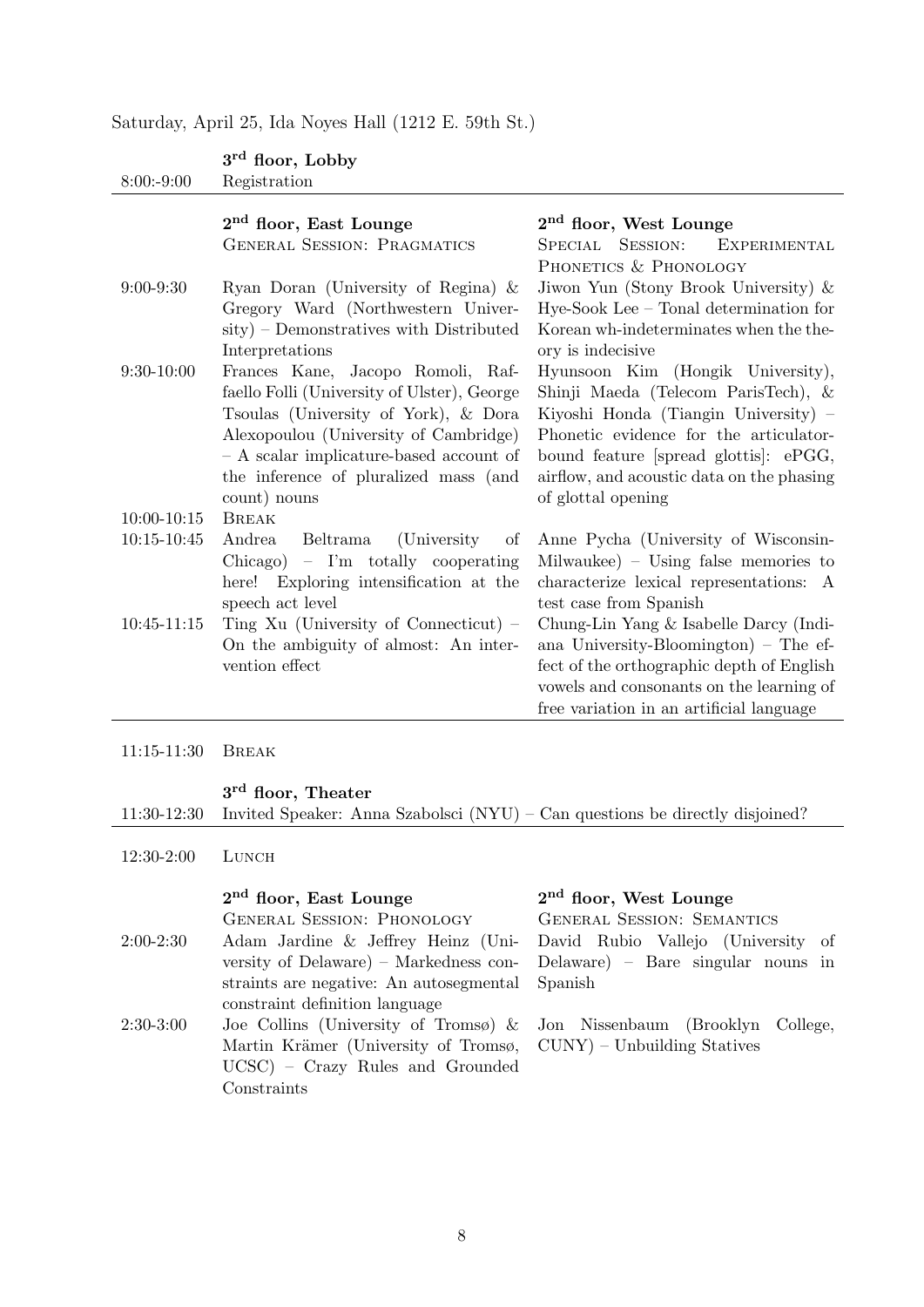| $3:00 - 3:15$ | <b>BREAK</b>                               |                                                                                       |
|---------------|--------------------------------------------|---------------------------------------------------------------------------------------|
| $3:15-3:45$   | Charlie O'Hara $(USC)$ – Never surfacing   | Anastasia Giannakidou (University of                                                  |
|               | underlying representations in Klamath      | Chicago) & Alda Mari (IJN, CNRS, Uni-<br>versity of $Chicago$ ) – Emotive factives in |
|               |                                            | Greek and Italian and the puzzle of the<br>subjunctive                                |
| $3:45-4:15$   | John Sylak-Glassman (Johns Hopkins         | Thomas Grano (Indiana University) – $A$                                               |
|               | University) – Deriving natural classes us- | coercion-free semantics for intention re-                                             |
|               | ing phonological entailments               | ports                                                                                 |
| $4:15-4:30$   | BREAK                                      |                                                                                       |

4:30-5:30 Invited Speaker: William Idsardi (UMD) – Reproving phonology

3 rd floor, Theater

- 1 st floor, (Cloister Club)
- 6:30 BANQUET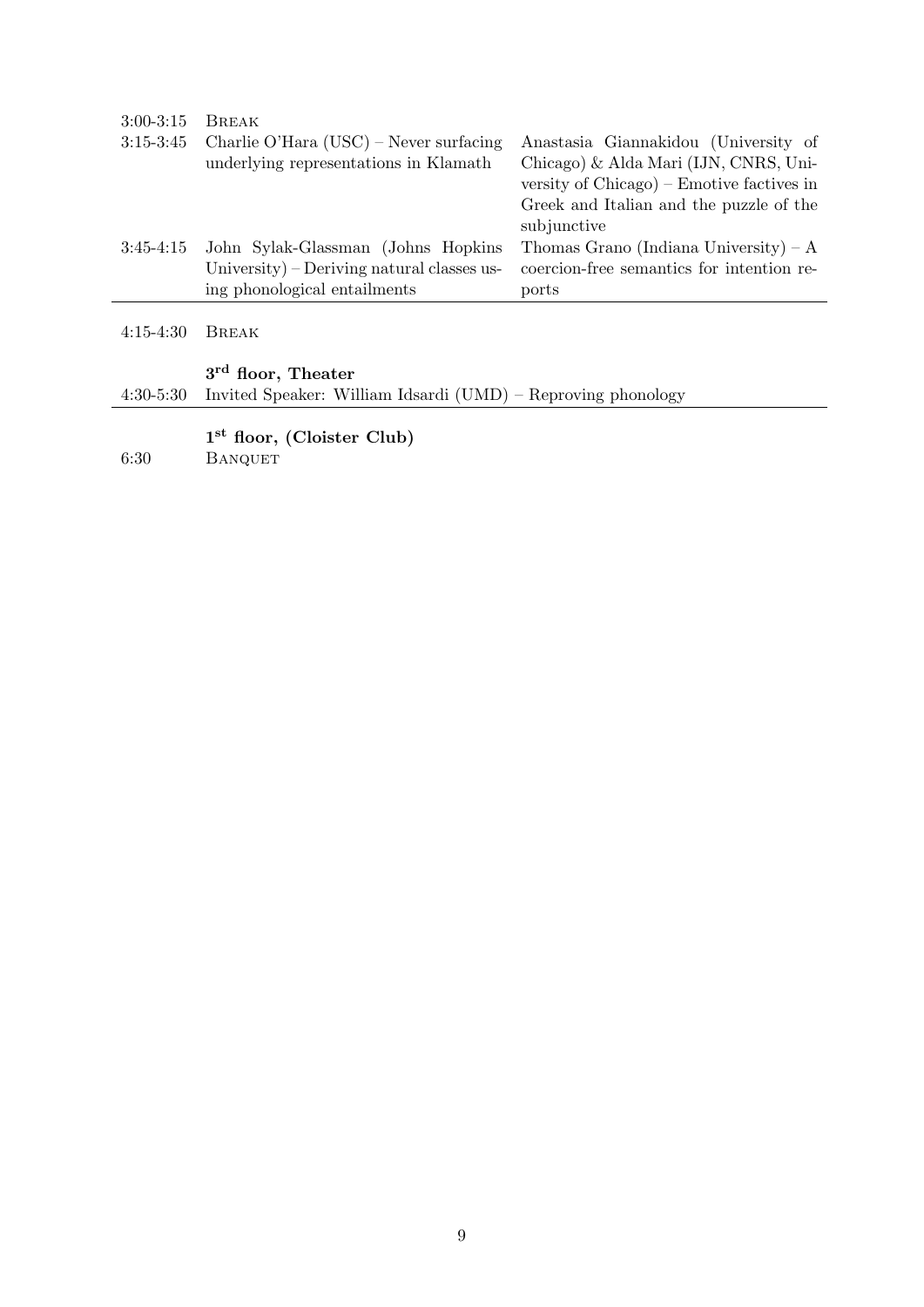### Invited Talks

### Sign Language Typology: Can It Be Predictive?

Diane Brentari University of Chicago

In this paper I propose a typological classification for sign languages handshape preference that is implicational; specifically, knowing some properties of handshape behavior in nouns makes predictions about other aspects of the grammar. To be concrete, noun forms in one group of sign languages show a preference for Object handshapes, while another group shows a preference for Handling handshapes. The analysis that I will present shows that membership in one or the other of these groups predicts the particular ways that nouns are distinguished from verbs, as well as the behavior of some classifier constructions. This work suggests that typology can be employed as powerful a tool in explaining crosslinguistic variation in sign languages.

### Expectations and thresholds: optimal lexical entries for 'tall', 'many', 'probably' and probably many more

Michael Franke University of Tübingen

Much recent work has postulated lexical entries for such diverse items as gradable adjectives (e.g., 'tall', 'big'), vague quantifiers (e.g., 'many', 'few'), and probability expressions (e.g., 'probably', 'likely') in terms of a comparison with a contextually supplied threshold variable. I propose here a pragmatic account of the resolution of these elusive threshold values as a function of interlocutors' contextually-variable prior expectations. More concretely, I introduce a model for computing thresholds from prior expectations that are (approximately) optimal under general pragmatic pressure towards informativity and generality. Despite its high level of abstraction, the model appears to be a surprisingly good predictor of experimental data on the use and interpretation of the items in question.

### Suppletion, agreement, reduplicationand readjustment: Marking number on Hiaki roots

Heidi Harley University of Arizona

Number-sensitive suppletion occurs in 10-15 Hiaki transitive and intransitive verbs, conditioned by the internal argument. Borer (2015) questions whether this pattern should be characterized as part of the grammar, suggesting (with Corbett) that such patterns are lexico-semantic in character–semantic restrictions on almost-synonymous but independent verbs, not in a single paradigm. In this talk I show that Hiaki suppletion is conditioned by interpretable, not formal, plural marking. I argue that it should nonetheless be considered a formal contrast, i.e. 'paradigmatic', on the basis of evidence from idiomatic interpretations, speaker intuitions, historical patterns in the language family,and adjectival reduplication. Expanding the dataset to other Uto-Aztecan languages suggests parallel patterning for reduplication and suppletion in other members of the family as well.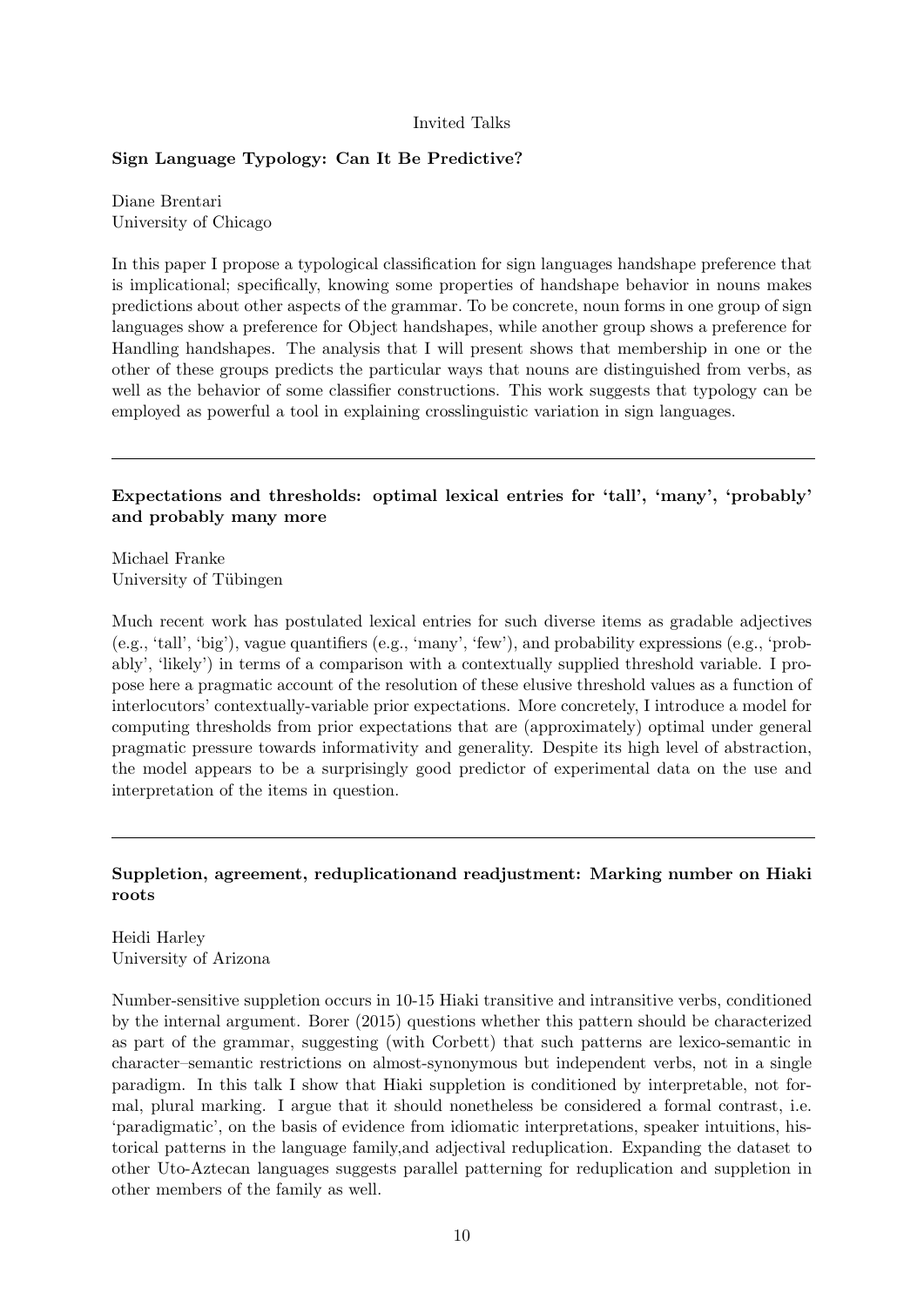Previous work has shown that canonical phi-feature agreement marking and suppletive alternations are independent from each other, in languages where the difference can be observed, suchthat suppletive alternations are conditioned by 'deep' grammaticalrelations and phi-feature agreement is conditioned by 'surface' relations. We see a this pattern in Hiaki as well. I argue that this showsthat root suppletion is not triggered by an Agree relation, but rather represents locally conditioned allomorphy at Late Insertion, as proposed by Bobaljik and Harley (forthcoming). This conclusion is supported by the fact that different suppletive allomorphs belong to different stem classes for readjustment rules, as shown in Harley and Tubino-Blanco (2013). Second, the parallel between root suppletion and reduplicative number marking in Uto-Aztecan suggests that these two phenomena deserve a parallel treatment in the language family, distinct from inflectional agreement.

### Auditory cognitive neuroscience as a tool for understanding phonetic perception

Lori L. Holt Carnegie Mellon University

Experience deeply shapes how we perceive spoken language. For example, we learn long-term phonetic representations that respect the sound structure of our native language and, yet, we maintain enough flexibility to make sense of speakers with nonnative accents or speech from imperfect computer synthesizers. There are rich behavioral-science literatures that speak to the many ways that experience shapes speech perception. Yet, we understand quite little about the learning mechanisms involved in supporting speech communication. For the most part, contemporary neurobiological models of language are oriented toward characterization of the system in a stable state.

I will describe ongoing research that aims to better characterize the more dynamic aspects of speech communication. These approaches converge to suggest that progress in understanding speech processing can be made by understanding the principles of human neurobiological learning systems, in general. Long relegated as a special system that could tell us little about general human cognition, I will argue that the study of speech communication as a flexible, adaptive, experience?dependent skill that draws upon perceptual, cognitive, motor and linguistic systems has much to offer as a platform for understanding human behavior, quite generally. Reciprocally, knowledge from the broader field of auditory cognitive neuroscience can deeply inform our understanding of phonetic perception.

#### Reproving phonology

William Idsardi University of Maryland

In his LSA plenary talk in 2013, David Pesetsky recounted the lack of basic knowledge outside the field about discoveries in syntax, and asked "Что делать? What is to be done?" In my talk I will try to take up some of that challenge for phonology, where the same kinds of problems exist. As Pesetsky did for generative syntax, we can easily list some important discoveries in phonology: phonemes, distinctive features, phonological processes, opacity, and so on. But the problem outside the field can be seen, for example, in recent comments made by Andrew Ng regarding the Baidu speech recognition system. Ng said "... recently there has been a debate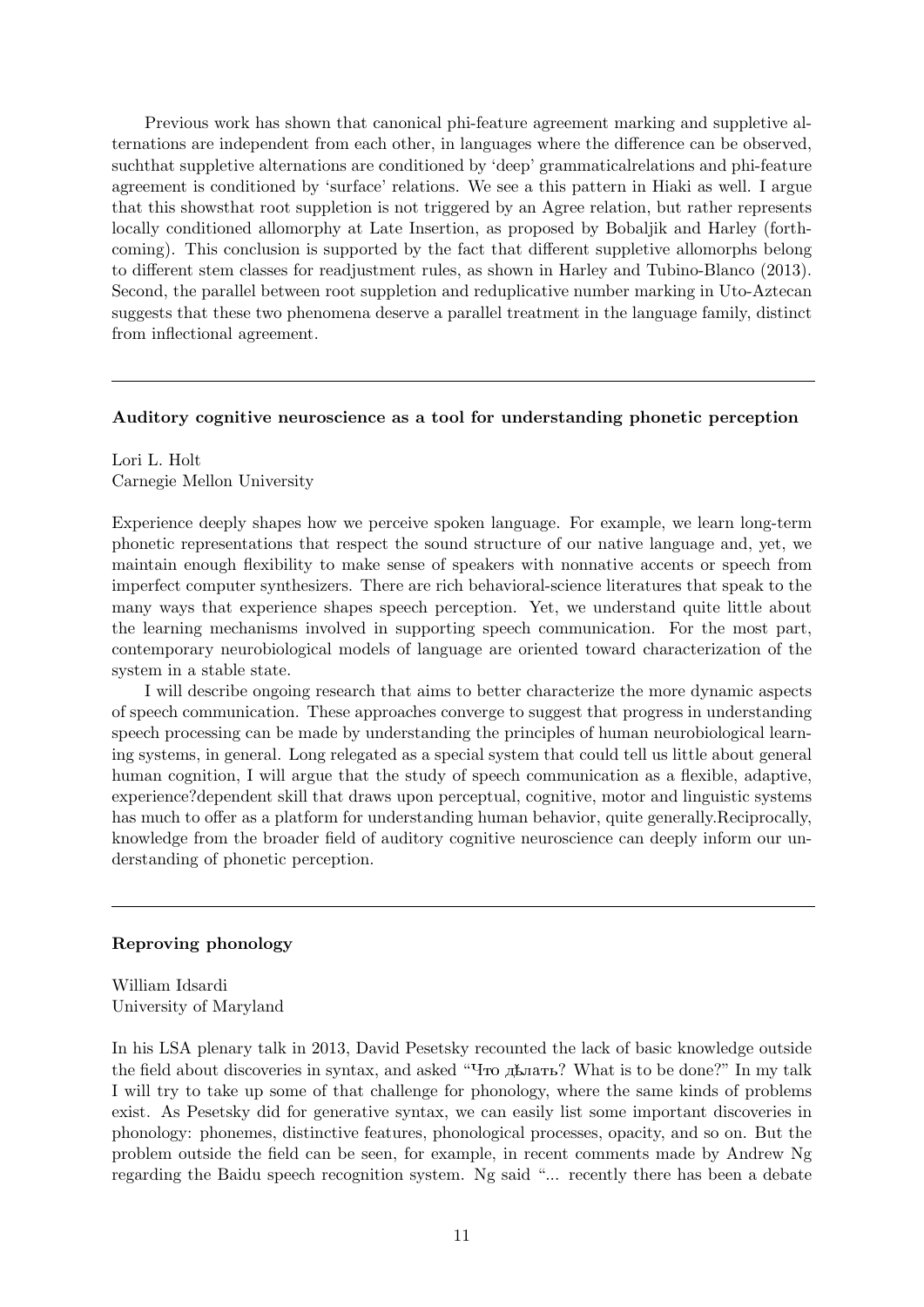whether phonemes are a fundamental fact of language or are they a fantasy of linguists? ... One of the things we did with the Baidu speech system was not use the concept of phonemes." Ng is an extremely influential person: he is a professor at Stanford, he is chief scientist at Baidu, he founded the Google Brain project, he co-founded Coursera, and his machine learning MOOC has enrolled more than 100,000 students at a time. So people do listen when he says that phonemes are nothing more than a fantasy. One response to skepticism from other fields about results in linguistics is "if you can't beat them, join them" by which I mean that we could (and should) reprove the results in linguistics using their research methods (behavioral and neurophysiological experiments, machine learning and computational modeling). In the talk, I will review the architecture of the Baidu speech system and show that it does use phonemes, briefly review recent work reproving some aspects of phonology, and briefly discuss the benefits and the dangers inherent in pursuing this strategy.

### Inside Jokes: Anomalous Utterances and the Ironies in "Language Endangerment"

Bernard C. Perley University of Wisconsin-Milwaukee

Language death is no laughing matter. Linguists estimate 50% to 90% of the world's languages will become extinct by the end of this century. Documentary linguists have responded by coordinating their efforts to document the last words of the last speakers before those speakers die and their languages become silent. The documentation strategy is most effective in severe cases of language endangerment where there are only a handful of elderly speakers. However, many communities whose languages have been diagnosed as endangered are grappling with the ironies of "language endangerment." This anomalous utterance merits closer analysis. The semantic properties make "sense" as a metaphor but do they make even more "sense" as a joke? This paper examines the implications and consequences of "language endangerment" as both a metaphor and as a joke. From an Indigenous perspective some of the proposed strategies for saving languages seem like a cruel joke that ironically exacerbate rather than ameliorate the conditions of linguistic colonialism that propel Indigenous languages toward extinction.

### Can questions be directly disjoined?

Anna Szabolcsi New York University

The partition theory of the semantics of questions (Groenendijk & Stokhof 1984) requires that questions have unique complete and true answers, and thereby predicts a difference between the conjoinability and disjoinability of questions. The conjunction of questions continues to have a unique answer, but their disjunction does not, because it offers a choice. It is thus predicted that questions can be conjoined without further ado, but they can only be disjoined indirectly, i.e. by lifting and distributing them over embedding verbs. Szabolcsi 1997 argued that the conjunction / disjunction contrast and the significance of lifting were supported by both main and complement questions in Hungarian. In complements, the presence of a complementizer in each clause diagnoses coordination via lifting; this talk will boost the argument with reference to English. However, the original predictions get lost in more recent theories that argue against the partition semantics (Klinedinst & Rothschild 2011, George 2013, and Cremers & Chemla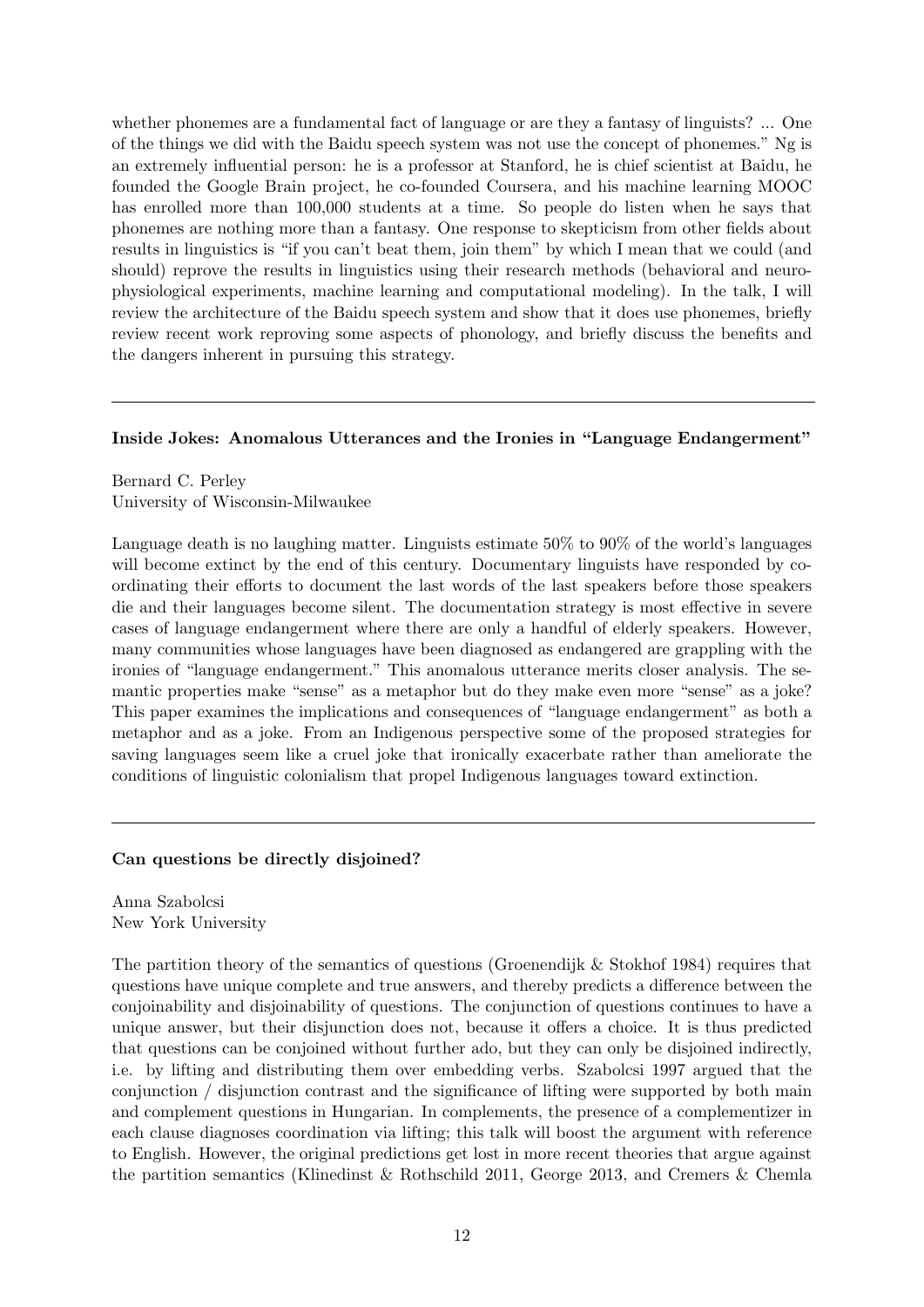2014, among others, as well as work in Inquisitive Semantics, starting with Mascarenhas 2009 and Groenendijk & Roelofsen 2009). Considering that the old predictions seemed correct, this talk asks what assumptions about questions and about disjunctions might bring them back.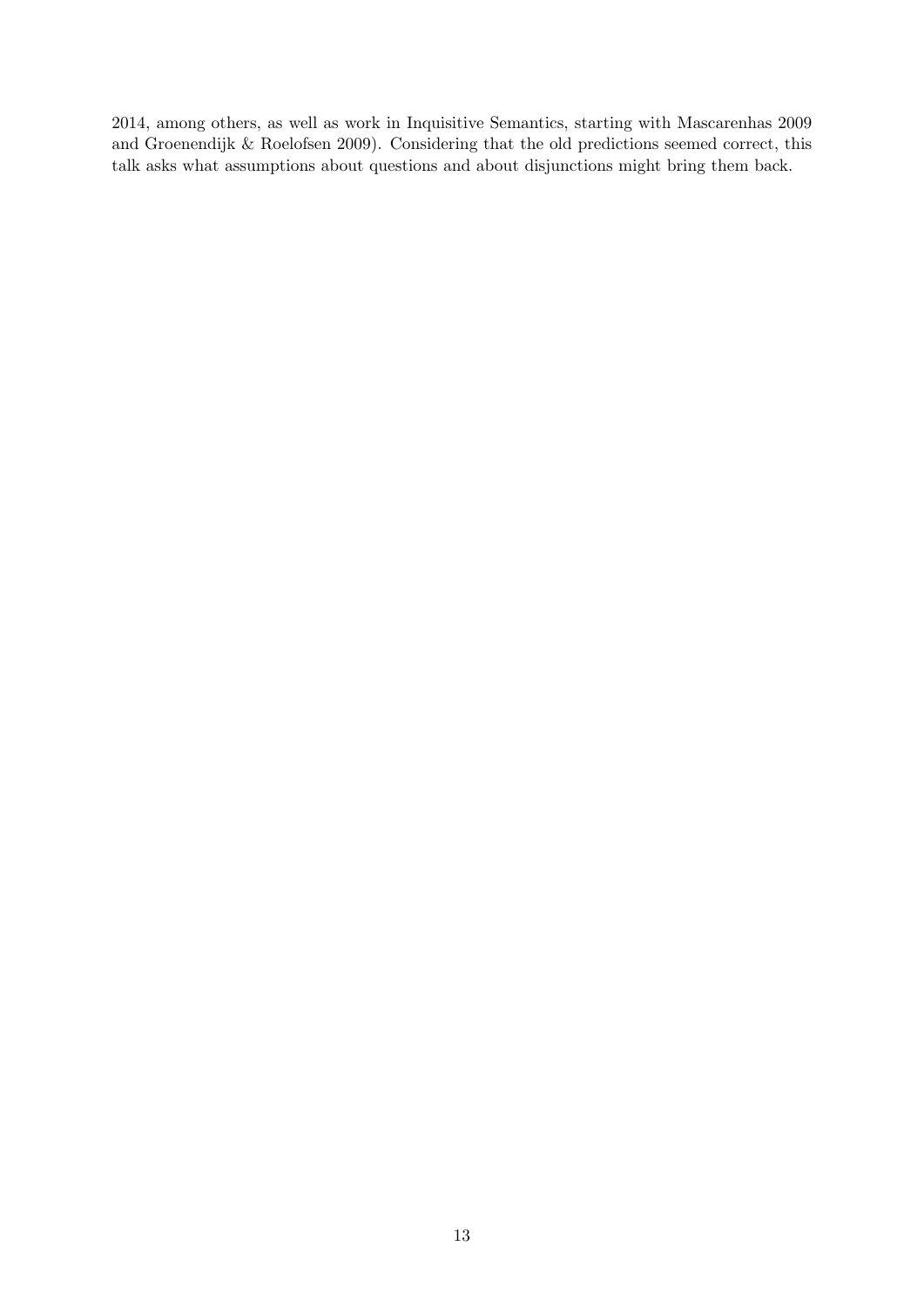### Papers

Special Session: Experimental Syntax & Semantics

### Cinderella broke and broke: object deletion and manner-result complementarity

Lilia Rissman (University of Chicago) Thursday, April 23, 10:00-10:30, East Lounge (2nd floor)

The question of how much meaning can be contained within a single word is a central issue in semantic theory. Rappaport-Hovav & Levin (2010) propose that verbs display Manner-Result Complementarity: verbs can either describe what an agent does (e.g. run, sweep, scrub), or describe a change undergone by a patient (e.g. die, break, melt). In this paper, I argue that instrumental verbs such as slice and chop are counterexamples to complementarity. I focus in particular on the diagnostic of object deletion, specifically the X and X construction in (1):

(1) a. To get the house ready for the party, Cinderella scrubbed and scrubbed all night. b. \*To get rid of all the empty beer bottles, Cinderella broke and broke all night.

Object deletion is thought to be prohibited for result verbs such as break (Rappaport-Hovav, 2008; Beavers & Koontz-Garboden, 2012), accounting for the unacceptability of (1b). In this paper, I present experimental and corpus evidence that the X and X construction diagnoses not the presence of result but the presence of agentive meaning. I found in addition that instrumental verbs are acceptable in this construction given sufficiently supportive context. This result indicates that instrumental verbs encode both agent- and result-oriented meaning, inconsistent with complementarity.

### Not all determiners are acquired en masse: on the role of count/mass distinction in L2 acquisition of article semantics

Elena Gavruseva, Garrett Larson, Sarah Lowen and Chris Widmer (University of Iowa) Thursday, April 23, 10:30-11:00, East Lounge (2nd floor)

This paper investigates what role the count/mass distinction plays in adult second language (L2) acquisition of English articles. Prior L2 studies (e.g. Ionin et al. 2004, 2010) identify English determiner errors that include only  $[+count]$  nouns and articles 'a' and 'the'. We therefore ask what patterns are expected with [-count] nouns modified by a null article (e.g. 'I like cold weather'). We present the results of an online task asking 50 L2 learners of Slavic (articleless) background to choose an appropriate determiner for a sentence embedded in a short dialogue (48 test items [24 count/24 mass nouns]; 48 distractors). Qualtrics software allowed us to time the participants' responses (e.g. number of clicks). The control group included 16 native English speakers. We found differences in accuracy/timing rates by noun type (overall higher accuracy for count than for mass nouns and overall higher amount of time spent on mass than on count nouns) and by learner group: at chance for the null and definite determiners for intermediate/low-intermediate level learners. In addition, all learner groups (native-like, advanced, advanced intermediate, intermediate/low-intermediate) showed a difference in accuracy rates in indefinite contexts: significantly higher rates for 'a' than for the null determiner. We combine both linguistic and processing frameworks to account for the dissociation between mass and count nouns in determiner accuracy rates.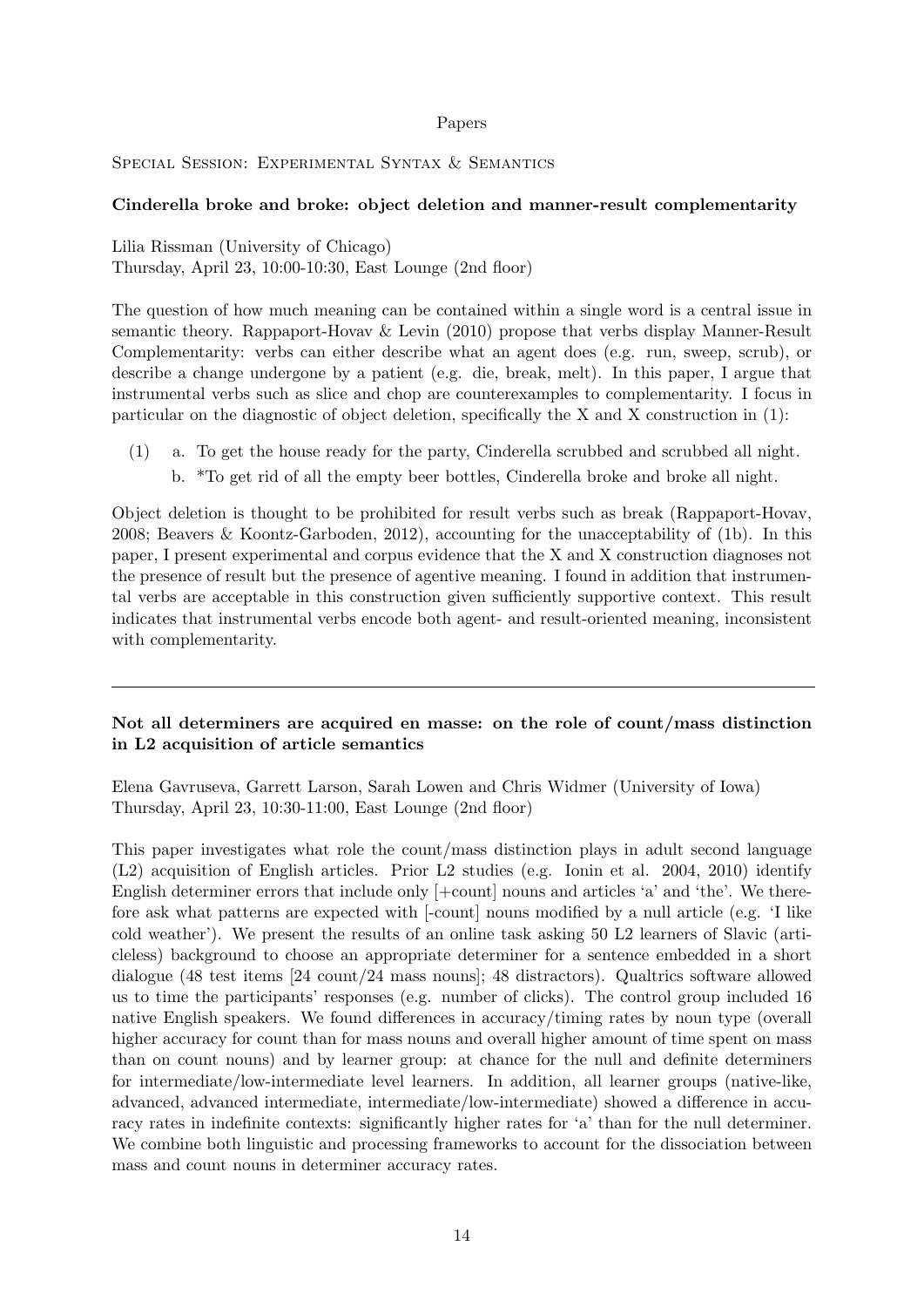### Individual neural response profiles and the reanalysis of garden-path sentences: An ERP study.

Polly O'Rourke (University of Maryland) and Gregory Colflesh (University of Maryland) Thursday, April 23, 11:15-11:45, East Lounge (2nd floor)

Electrophysiological studies using the event-related potential (ERP) technique have shown that the reanalysis of garden-path sentences elicits the P600 and that this component is also modulated by working memory capacity. While the P600 is generally presumed to be a uniform response elicited consistently across individuals to specific syntactic contexts, Tanner and van Hell (2014) showed that this may not be the case. Using their response-dominance index (RDI), they observed that some individuals showed late posterior positivities as the dominant response to syntactic errors (P600 dominant) while others exhibited earlier broadly distributed negativities in the absence of late posterior positivities (N400 dominant). By applying Tanner and Van Hell's RDI analysis to garden path sentences, the current study found that P600 dominant individuals showed enhanced comprehension of garden-path sentences, even when controlling for working memory capacity. N400/P600 dominance may, therefore, reflect engagement of distinct language processing mechanisms or strategies during syntactic structure building. While further investigation is necessary, these findings provide a new perspective on individual variability in garden-path resolution.

### Lab or Armchair? The Benefits of Formal Acceptability Judgements

Jana Häussler (University of Potsdam)  $\&$  Tom Juzek (University of Oxford) Thursday, April 23rd, 11:45-12:15, East Lounge (2nd floor)

For decades, informal ways of obtaining acceptability judgements dominated syntactic theory, with introspection (i.e. the linguist is her own informant) being the most common. There are several possible disadvantages of informal methods. Among them are the lack of a common scale (the number and types of diacritics that linguists use vary across authors and papers) and an increased effect of judgement errors (any judgement is subject to performance-"noise"; e.g. memory limitations, distractors, priming effects, etc.). In theory, the effects of scale biases and judgement errors are more amplified in informal methods than in formal methods (Schütze, 1996). However, a quantitative comparison of formal and informal acceptability judgements was long missing. Sprouse et al. (2013) filled this gap and presented results that suggest that informal and formal judgements concur to a large extent. However, Sprouse et al. focused on pairwise comparisons: They compared marked constructions to their unmarked counterparts and checked for each pair whether informal and formal results agreed. Though pairs play an important role in syntactic theory, pairwise comparisons do not, in our view, reflect best how syntactic research is conducted. Consequently, we designed an experiment, in which we randomly sampled constructions from the literature and then compared them at large (i.e. beyond pairs) to ratings from an acceptability judgement task. We found a non-trivial mismatch between introspective judgements and experimental results. We argue that both informal and formal judgements are affected by scale biases and judgement errors. However, while the impact on the formal results is reduced thanks to a higher number of participants and normalising the individual ratings, the impact on the results from introspection is unmitigated. The consequences can be damaging, specifically for syntactic theory building, which is why formal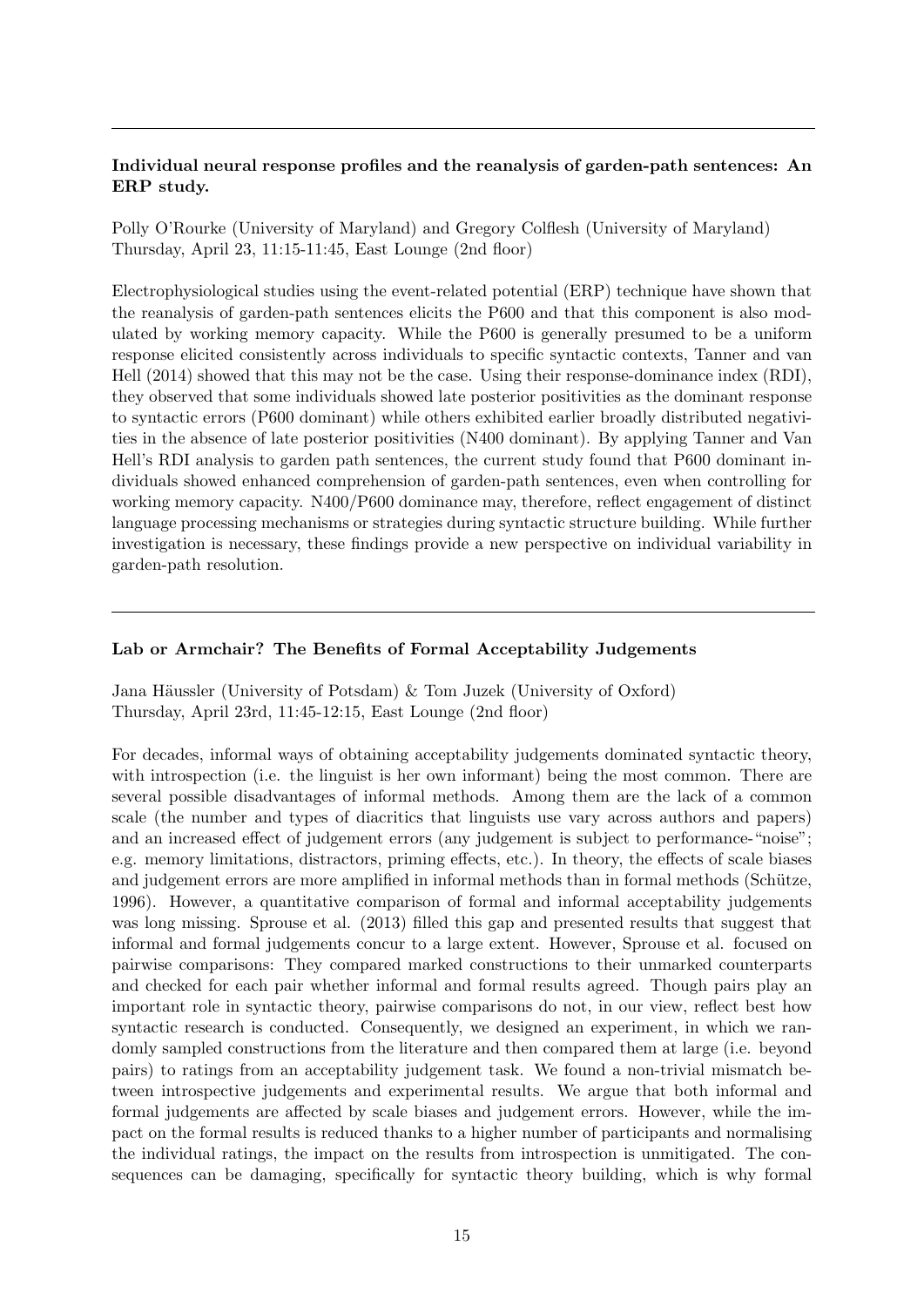methods, and acceptability judgement tasks in particularly, should have their place in syntactic theory.

### General Session

### The semantics of yuè V yuè A in Mandarin Chinese: coercion and the necessarily temporal reading

Xiao Li (Queens College, CUNY) & Carlos A. Fasola (Rutgers University) Thursday, April 23, 3:00-3:30, East Lounge (2nd floor)

We show that in Mandarin Chinese yuè V yuè A  $(e.g., (2))$  has a necessarily temporal reading that yuè A yuè A  $(e.g., (1))$  does not have: (1) means that there is a positive correlation between the degree to which an apple is big and the degree to which it is sweet; (2), on the other hand, means: Zhangsan's running speed increases over time.

- (1) Píngguǒ yuè dà, yuè tián. yuè A yuè A apple big sweet 'The bigger an apple is, the sweeter it is.'
- (2) Zhāngsān yuè pǎo yuè kuài. yuè V yuè A run fast

'Zhangsan ran faster and faster.'

We argue that the semantic distinction between (1) and (2) is due to the gradability of the predicate following the first occurrence of yue: in  $(1)$  yue<sub>1</sub> precedes a gradable adjective (i.e., dà 'big'), while in  $(2)$  yuè<sub>1</sub> precedes a non-gradable verb (i.e., pǎo 'to run'). We propose that the necessarily temporal reading of yue V yue A falls out as a result of coercion that forces the non-gradable VP to have an ordered domain parallel to that of a gradable adjective, where events like degree intervals are totally ordered under the proper subinterval relation and have a common starting point. This analysis suggests that the proper subinterval relation is compatible with comparisons of both degrees and events, and therefore can encode a more general notion of comparison than the greater than relation.

### The consonant hierarchy in Dëne Suliné: Verbal morphophonemics and synchronic variation

Alessandro Jaker (Alaska Native Language Center) Thursday, April 23, 3:30-4:00, East Lounge (2nd floor)

Dëne Syliné is a Northeast Dene (Athabaskan) language spoken in northern Canada. Dëne Suliné exhibits a strength hierarchy of syllable-final consonants as shown in  $(1)$ . To repair impermissible coda clusters, consonants lower on the hierarchy are deleted in favor of consonants higher on the hierarchy.

(3)  $s,z \gg l, l \gg th$ , dh

That is, alveolar fricatives rank above laterals, which outrank interdentals; stop codas are not allowed in this language. In morphophonemic alternations, which simplify syllable-final fricative clusters, l replaces th while s replaces l, as in (2):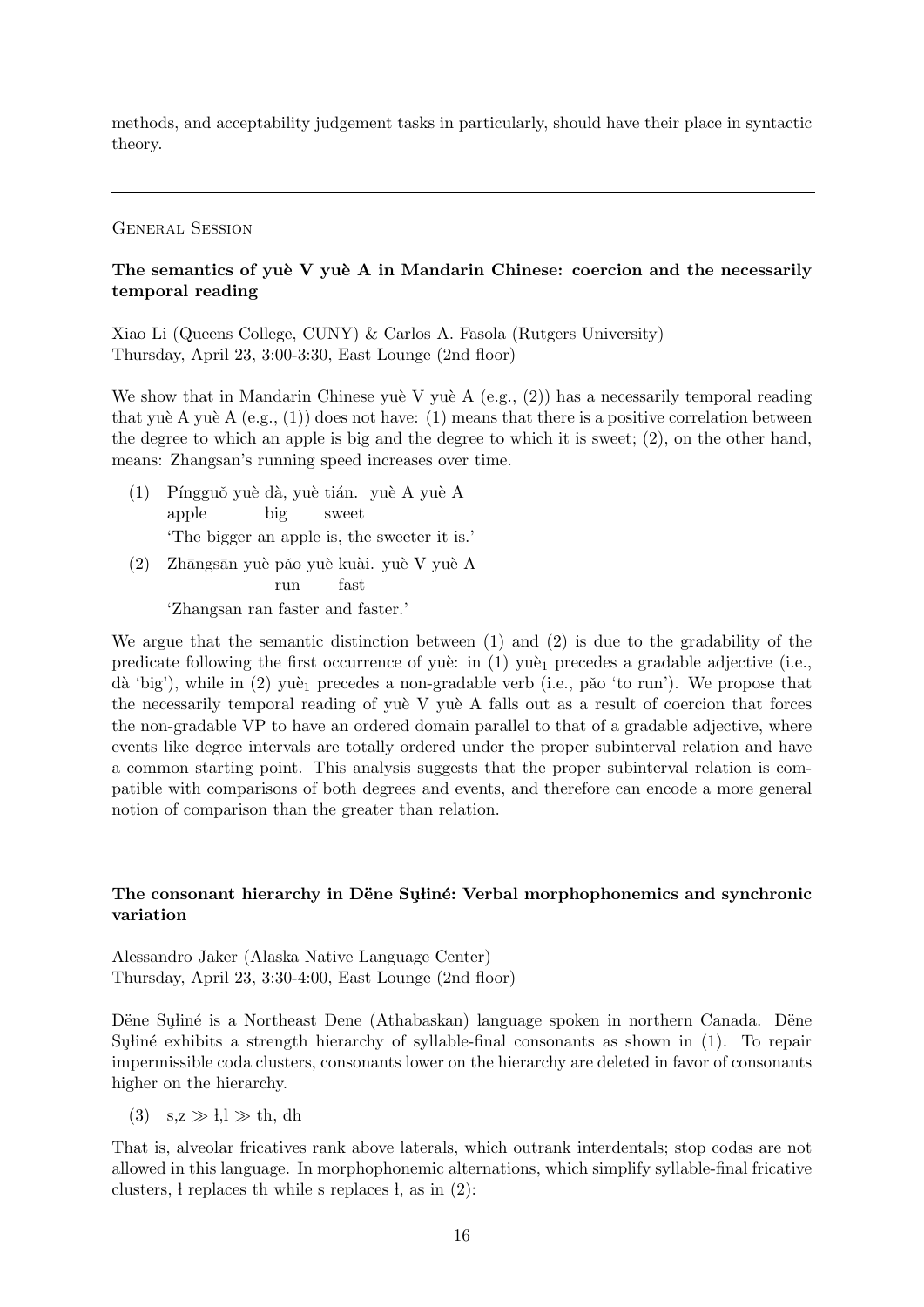(4) /ye-the-l-tsi/ > yéltsi 'he/she made it', /s-l-tsi/ > hestsi 'I make'.

This would suggest either that alveolars are more specified than laterals or interdentals, or that there are contextual markedness constraints that penalize laterals and interdentals in syllablefinal position.

On the other hand, in some colloquial varieties of the language, all voiced fricatives are deleted syllable-finally, and all voiceless fricatives are neutralized to  $[s]$ . For example natches  $\sim$  noschés 'bag'. This would suggest that alveolars are the least specified segments in terms of place features, since fricatives neutralize to alveolar place syllable-finally.

I conclude that alveolars are indeed less specified than laterals and interdentals: alveolars bear only the features [coronal] and [anterior], while laterals and iterdentals bear, in addition to these, the features [lateral] and [distributed], respectively. However, examples such as in (2) are not actually cases of consonant deletion, but rather coalescence: the output consonants in (2) have multiple input correspondents. As such, they are subject to dep[feature] constraints which, if ranked DEP[distributed]  $\gg$  DEP[lateral]  $\gg$  MAX[distributed], MAX[lateral] will account for the hierarchy exhibited in (1) and (2).

### Assembling Nominal Constituents: Evidence from an Intergenerational Family Homesign

Laura Horton (University of Chicago) Thursday, April 23rd, 4:15-4:45, East Lounge (2nd floor)

Recent studies on emerging sign languages allow us to assess claims about the evolution of language, for example, that a phonological system, characterized by duality of patterning, must have preceded hierarchical syntax (Jackendoff 1999).

Some studies have suggested that sign languages may actually take longer than expected to evidence stable phonological patterns (Israel & Sandler, 2002; Sandler et al 2009). In a 2009 study of the emergence of a phonological level of structure in Al-Sayid Bedouin Sign Language, ABSL, Sandler, et al suggest that the language lacks a stable phonology, citing high phonological variability, violations of phonological constraints common across sign languages, and no minimal pairs. They propose that phonology might require a level of conventionalization of sign forms to emerge (526).

This study evaluates this hypothesis by documenting the sign lexicons of a "microcommunity" of users of a family homesign system in Guatemala. Homesign is the term used to describe deaf individuals whose hearing losses have prevented them from acquiring the spoken language of their community and who have not been exposed to an established sign language. Previous work on adult homesigners found that their systems were significantly less conventionalized than users of a Nicaraguan Sign Language, a language less than 50 years old (Richie, Coppola & Yang 2014). Unlike the homesigners in that study, the Guatemalan participants here do have a small community of users. This analysis asks whether that community affects the level of conventionalization in a small lexicon of signs.

Signs are analyzed for both their "conceptual component" (after Richie et al) and phonological features of the form (including: selected fingers, joint configuration, place of articulation and movement, after Brentari, 1998). This allows us to develop two measures of variability, and evaluate the proposal that young lexicons seem to be characterized by an "iconic prototype" that is less variable than its phonological realization (Sandler et al, 517).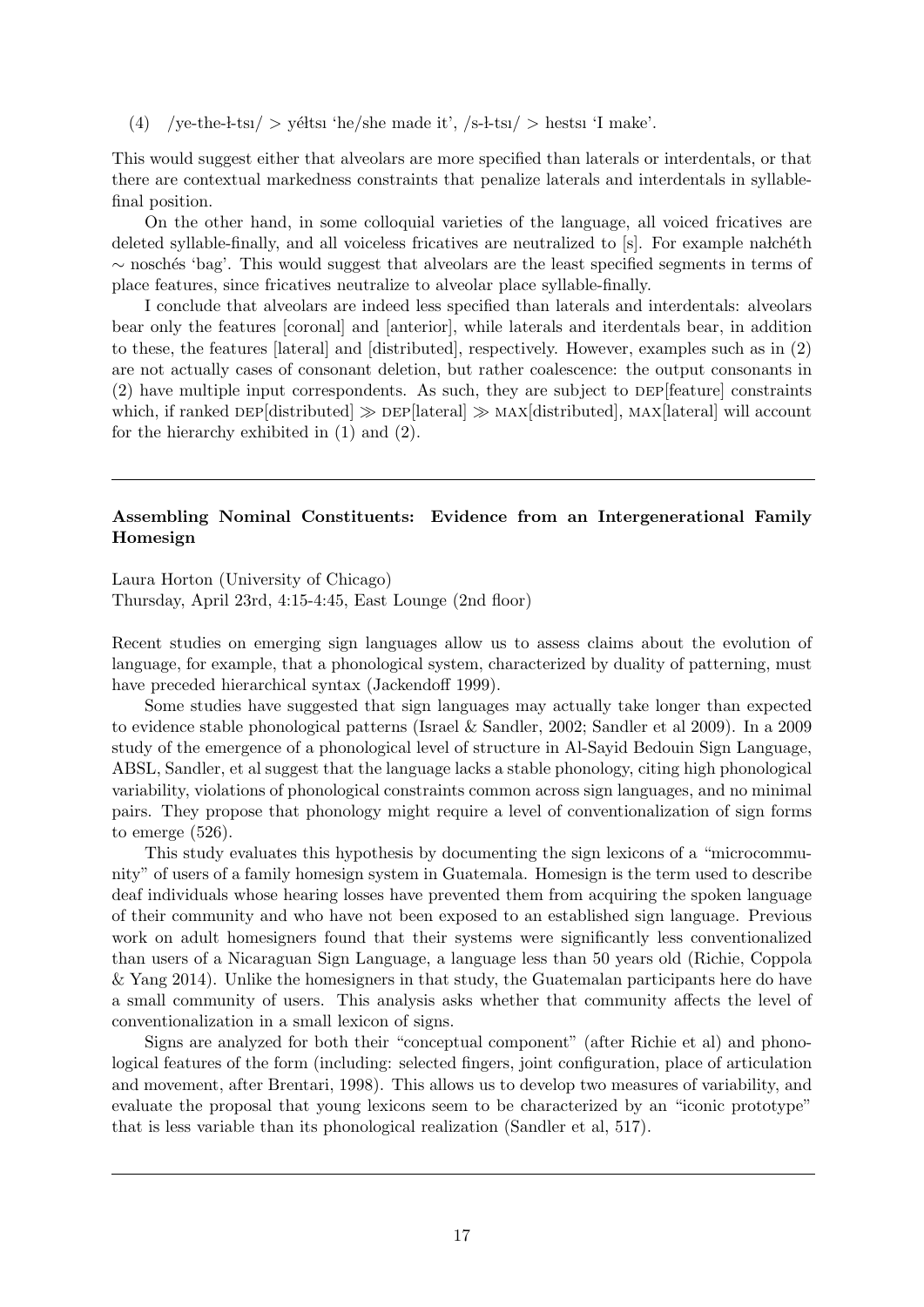General Session: Movement

### Relative pronoun pied-piping, the structure of which informs the analysis of relative clauses

Michael Yoshitaka Erlewine & Hadas Kotek (McGill University) Thursday, April 23,3:00-3:30, West Lounge (2nd floor)

We investigate the structure of relative pronoun pied-piping (RPPP) in English restrictive and non-restrictive relative clauses. We argue that RPPPs in the two types of relative clauses are constructed and interpreted in fundamentally different ways. The relative pronoun is interpreted in-situ within non-restrictive RPPP, whereas there is a movement relation from the relative pronoun inside restrictive RPPP to the edge of the relative clause.

We support this analysis through novel data on the behavior of restrictive and non-restrictive relative clauses with respect to focus intervention effects in pied-piping (Cable, 2010; Erlewine and Kotek, 2014; Kotek and Erlewine, to appear): only in-situ modes of interpretation (not variable binding or movement) are sensitive to intervention effects (Beck, 2006, a.o.), and indeed only RPPP in non-restrictive relative clauses show intervention effects. Restrictive relative clauses, on the other hand, are subject to much stricter size restrictions, and do not exhibit focus intervention effects.

### Reconstruction, Reflexive Connectivity, and LF Deletion

Nagarajan Selvanathan (Rutgers University) Thursday, April 23, 3:30-4:00, West Lounge (2nd floor)

In this talk, I argue for two inter-related claims: First, I claim that copies of a movement chain need not be LF-deleted if each copy is crucial to interpretation in some sense. This is contrary to the Preference Principle (Chomsky 2001) but fully compatible with the notion of Full Interpretation. Second, I argue that dependence relations (for example, between a reflexive and its antecedent) is a distinct semantic operation from sentence composition. This is surprising given the copy theory of movement which posits that moved reflexives are licensed by virtue of interpreting a lower copy which is in the right configuration with its antecedent even if the higher copy is not. I motivate my claims based on a comparison of Tamil (Dravidian, SOV) copular clauses which roughly corresponds to English copular clauses like 'What John<sup>i</sup> saw was himself<sub>i</sub>'.

Unlike English, I argue that reflexive connectivity in Tamil is licensed by syntactic reconstruction. In a copy theory of movement, this is taken to indicate that it is the lower copy of the reflexive that is interpreted. However, it is additionally shown that it is the higher (and not the lower) copy of the reflexive that feeds copular clause interpretation. This means that Tamil provides clear evidence that in a movement chain headed by a reflexive, both the higher copy and the lower copy must be present at LF and interpreted. This supports the first claim. The fact that the lower copy licenses the reflexive reading but not the copular clause meaning supports the second. The reflexive result also extend to Principle B and C effects. The result(s) of this paper, if correct, motivate a rethinking of how syntactic reconstruction is conceived in a copy theory of movement.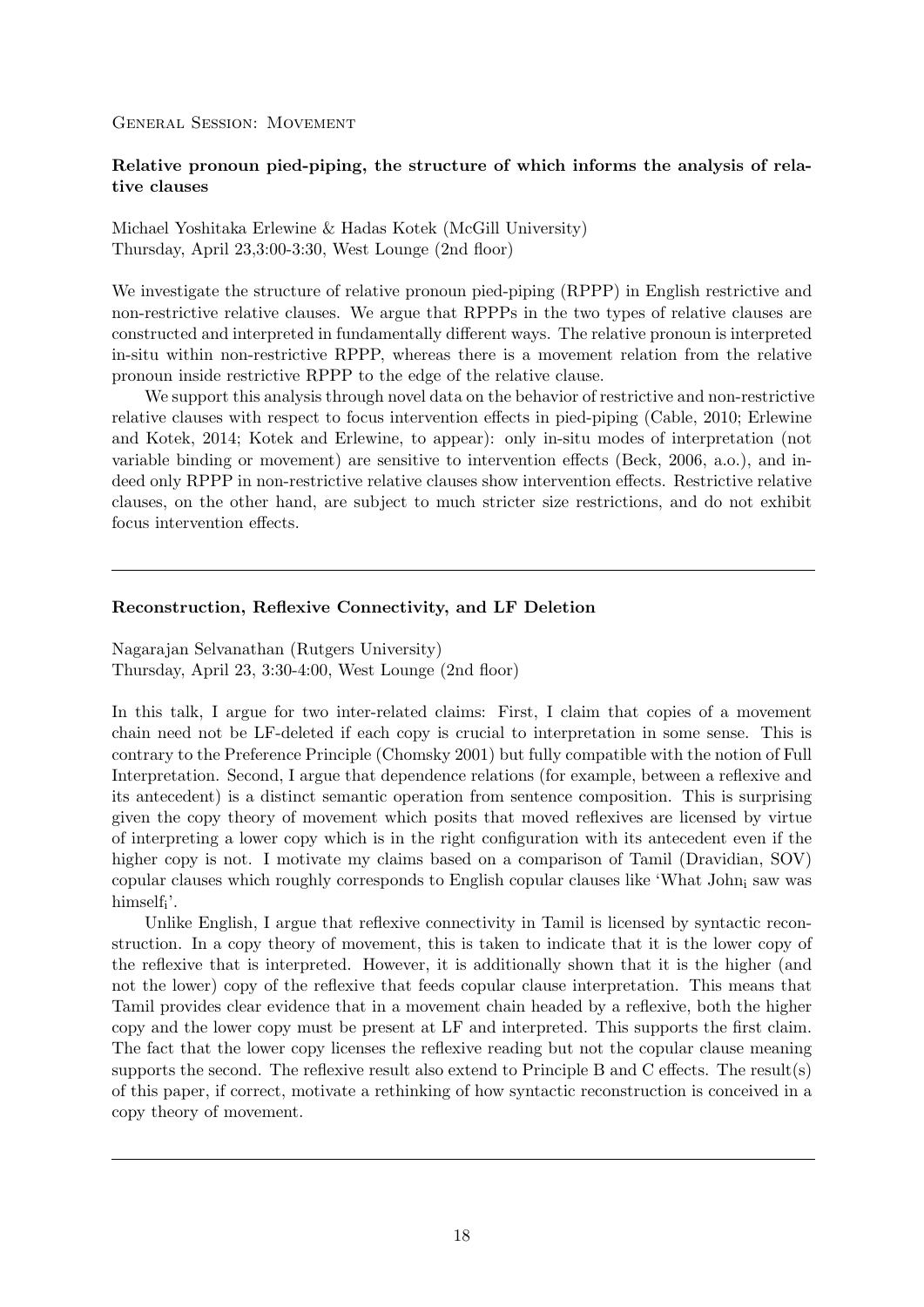### Predicate Ellipsis, Null Adjuncts, and Predicate Raising in Japanese

Shintaro Hayashi (JSPS/Yokohama National University) & Tomohiro Fujii (Yokohama National University) Thursday, April 23, 4:15-4:45, West Lounge (2nd floor)

Predicate raising in Japanese has long been controversial, partly because of the strictly headfinal character of Japanese. Due to this trait, predicate raising in Japanese is expected to take place in a string-vacuous manner, with no obvious change in the word order. The goal of this talk is to argue for the presence of string-vacuous predicate raising in the grammar of Japanese. We first establish that two kinds of verbal predicates, native Japanese verbs (NJVs) and verbal nouns (VNs), behave differently with respect to ellipsis: predicate ellipsis and null adjunct phenomena. We then propose that the differences between the two are related to a difference in predicate raising. Our claim is that while NJVs undergo predicate raising string-vacuously, VNs do not.

### Blackholes and subextraction from adjuncts in English and Norwegian

J. M. M. Brown (DTAL, University of Cambridge) Thursday, April 23, 4:45-5:15, West Lounge (2nd floor)

Previous work suggests that locality regulates patterns of extraction, highlighting that some movement configurations are not local enough whilst other configurations are too local. Respectively these constraints trigger successive-cyclic movement through intermediate landing sites (the phase edge in Chomsky, 2001), and rule out very short steps of movement from complement to specifier of a single projection (anti-locality in e.g. Abels, 2003). I show that locality sometimes remains undefined, leaving 'blackholes' where parts of a projection are inaccessible to the projecting phase head.

I use one such area of inaccessibility inside free adjuncts to vP in English and Norwegian to provide a syntactic solution to the puzzle of why single eventhood appears to repair islands. The puzzle is illustrated in  $(1)$  and  $(2)$ : whilst the transparent adjuncts in  $(1)$  form single events with the matrix predicate, the opaque adjunct in (2) does not (cf. Schmerling, 1975, De Vos, 2005, for pseudocoordination (1a); Truswell, 2007, 2011, for participial adjunction (1b); Sheehan, 2013, for prepositional adjunction  $(1c)$ ).

- (1) a. Which car did I go and buy ? (cf. Ross, 1967:(4.108a,b,c), 170)
	- b. What did Monica arrive whistling ? (cf. Borgonovo & Neeleman, 2000:(3a,b), 200)
	- c. What temperature should I wash my jeans at  $\frac{1}{2}$  (Sheehan, 2010:(16a))
- (2) \*Which celebrity did Mary eat an ice cream before she saw ? (cf. Huang, 1982:503)

First, adverb scope tests show that opacity correlates with position of merger: whilst the transparent adjuncts in (1) merge with a projection of a non-phase head (VP), the opaque adjunct in (2) merges with a projection of a phase head (vP). Second, I use phase theory to provide a unified analysis: some nodes remain inaccessible to the phase heads in whose projections they stand.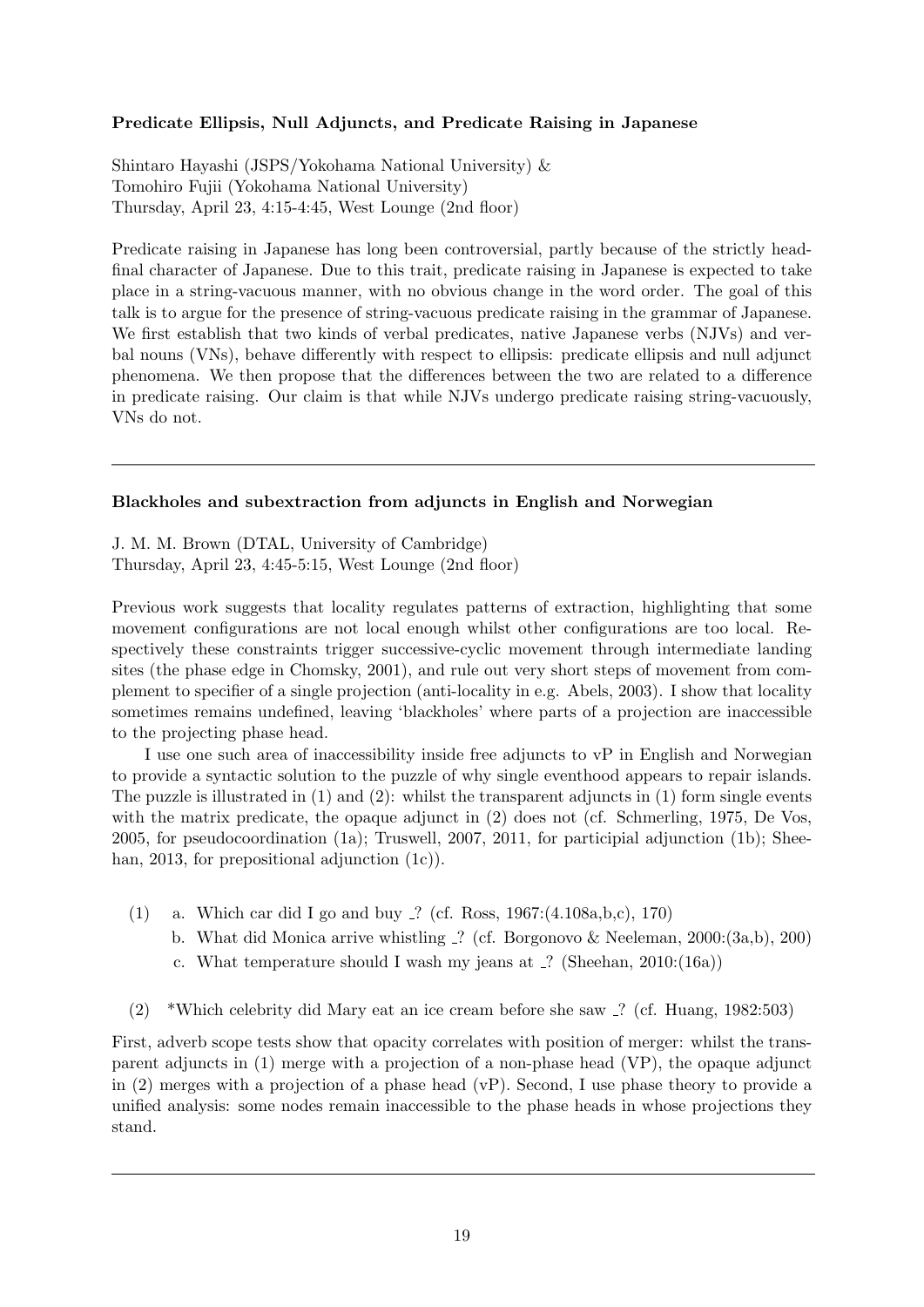#### Special Session: Prosodic Phonology

#### Tonal Assignment in English Loanwords in Mandarin Chinese

Eleanor Glewwe (UCLA) Friday, April 24, 8:30-9:00, East Lounge (2nd floor)

Words borrowed from a non-tonal language like English must be assigned tones in Mandarin. A previous loanword corpus study (Wu 2006) found that English syllables beginning with aspirated stops/affricates or sonorants tended to receive Mandarin rising tone (kui2ning2 'quinine'). Meanwhile, English syllables beginning with unaspirated stops/affricates or fricatives tended to receive high tone (bei1ge2 'boycott'; san1ming2zhi4 'sandwich'). I carried out a much larger corpus study and also found that adapted syllables whose onsets corresponded to obstruents in English were most likely to receive high tone while adapted syllables whose onsets corresponded to sonorants in English were most likely to receive rising tone. Unlike Wu, however, I did not find a tendency for rising tone assignment in adapted syllables with aspirated stop/affricate onsets. Rather, these syllables exhibited a dispreference for rising tone. Additionally, I uncovered a new determinant of tonal assignment: voicing. Loanword syllables whose onsets corresponded to voiced English obstruents most often received rising tone (bai2tuo1 'butter') despite a Mandarin-internal bias against rising tone with unaspirated onsets, the expected segmental adaptation of voiced English stops and affricates (Wu 2006). Syllables whose onsets corresponded to voiceless English obstruents most often received high tone (tun1na2 'tuna'). These patterns are consistent with voicing's depressive effect on F0 in obstruents (Hombert, Ohala & Ewan 1979). They held for both word-initial and word-internal voiced and voiceless obstruents and for both aspirated and unaspirated voiceless stops. Though not previously considered in the literature, the voicing of English obstruents turns out to be the most reliable determinant of tone in Mandarin adapted forms. Low-level phonetic details of the English words affect their tonal adaptation and may override native tone-onset type associations in determining tonal assignment.

#### Prosodic effects of segmental correspondence

Juliet Stanton and Sam Zukoff (MIT) Friday, April 24, 9:00-9:30, East Lounge (2nd floor)

In this talk, we examine how extensions of Correspondence Theory (McCarthy & Prince 1995) can be used to explain a class of misapplication effects arising in reduplication and copy epenthesis. In these domains, we frequently see exceptional patterning in the assignment of phonological properties relating to prominence (i.e. stress, pitch, length). We will argue that, in order to explain these effects, the phonological grammar must have the following two properties: (i) the existence of a Correspondence relation among surface segments, arising under particular structural configurations, and (ii) Output-Output faithfulness constraints that require identity among surface correspondents for prosodic properties.

We show that a grammar with these properties is sufficient and necessary to generate a range of effects, many of which have heretofore failed to receive satisfactory explanations in the literature, including: (i) stress-matching in Ngan?gityemerri reduplication (Reid 2011) (ii) subcategorical durational matching between copy vowels and their hosts in Scots Gaelic (Bosch & de Jong 1997) and Hocank (e.g. Miner 1989), and (iii) opaque interactions between copy epenthesis and stress placement in Selayarese (e.g. Broselow 2001), Tahitian (Bickmore 1995),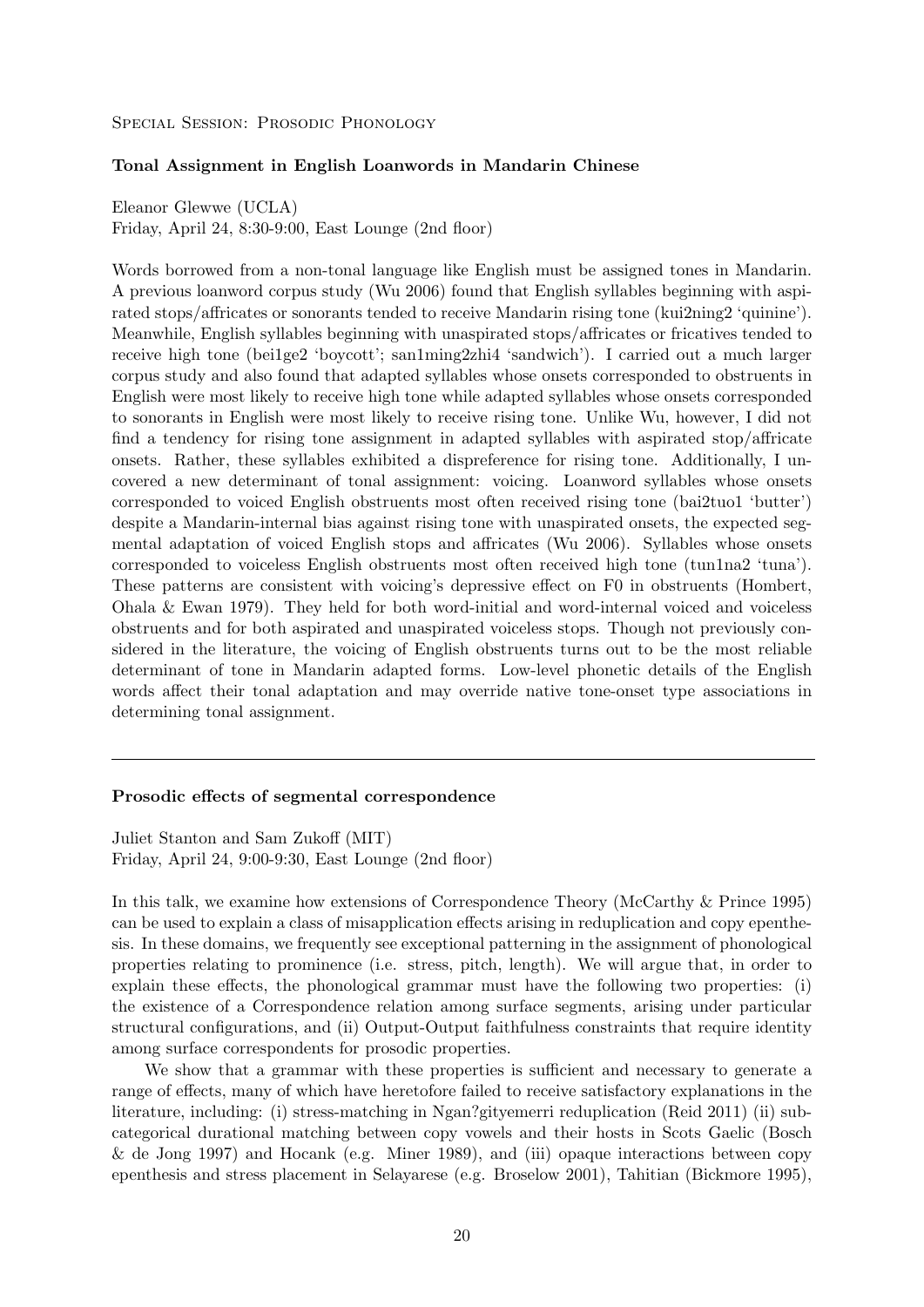and Hocank (e.g. Miner 1989).

#### Tone melodies in the age of Surface Correspondence

Sharon Inkelas (UC, Berkeley) & Stephanie S Shih (UC, Merced) Friday, April 24, 9:30-10:00, East Lounge (2nd floor)

This paper utilizes Agreement by Correspondence (ABC) to reexamine tone melody inventories, a landmark phenomenon in the development of Autosegmental Phonology (AP). We argue that, under a surface correspondence approach, tone melody inventories emerge naturally from the phonological grammar, rooted in independently-motivated principles of similarity and proximity, with proven effects in segmental phenomena. Our results, from a corpus of Mende lexical tone patterns, illustrate that generalisations about tone melody distribution that originally drove the development of AP in fact provide unique arguments in support of an optimizing, surface correspondence-based analysis.

Previous AP approaches to Mende tone melodies explained the commonality of certain surface tone patterns by positing a limited inventory of underlying melodies (Leben 1978), which were mapped to surface tone-bearing units via directional, one-to-one association conventions. A noted problem with the inventory and mapping approach, however, is that it is too restrictive, wrongly excluding attested though less frequent surface tone patterns. To account for additional tone patterns, AP must posit underlying associations of tone, language-specific modifications to representational well-formedness, and reference to tone contours as a unit. Taken together, the Mende data show that the assumption of limited melodic inventories and directional tone mapping cannot coexist without significantly weakening one or another fundamental element of AP.

We present here an alternative analysis in which Mende surface tone patterns and their lexical frequencies emerge from an optimizing grammar based on a single explanatory mechanism of phonological correspondence in ABC. Surface correspondence successfully models not only the limited distribution of non-final contour tones but also the observed alignment between tone and syllable boundaries, which results in more complex tone melodies as word length increases. An ABC-driven approach to tone melodies thus provides a united and more fine-grained treatment of the Mende tone system, without the representational mechanisms required in AP.

#### Scalar Positional Markedness and Faithfulness in Harmonic Grammar

Brian Hsu & Karen Jesney (University of Southern California) Friday, April 24, 10:15-10:45, East Lounge (2nd floor)

This paper examines two types of positional asymmetries that arise at prosodic boundaries: 'superset-at-edge' patterns, where a marked structure (e.g., an onsetless syllable) is permitted at prosodic boundaries above some degree of prominence, and 'subset-at-edge' patterns, where a marked structure is banned at more prominent prosodic edges (Flack 2009). This paper proposes an account of these restrictions in a version of Harmonic Grammar (HG; Legendre, Miyata & Smolensky 1990, Smolensky & Legendre 2006) where constraint violations are scaled according to the prosodic prominence of the positions where they occur. The result is a system that more closely matches the attested typology and that uses fewer, and more general, constraints than is possible in Optimality Theory (Prince & Smolensky 1993/2004).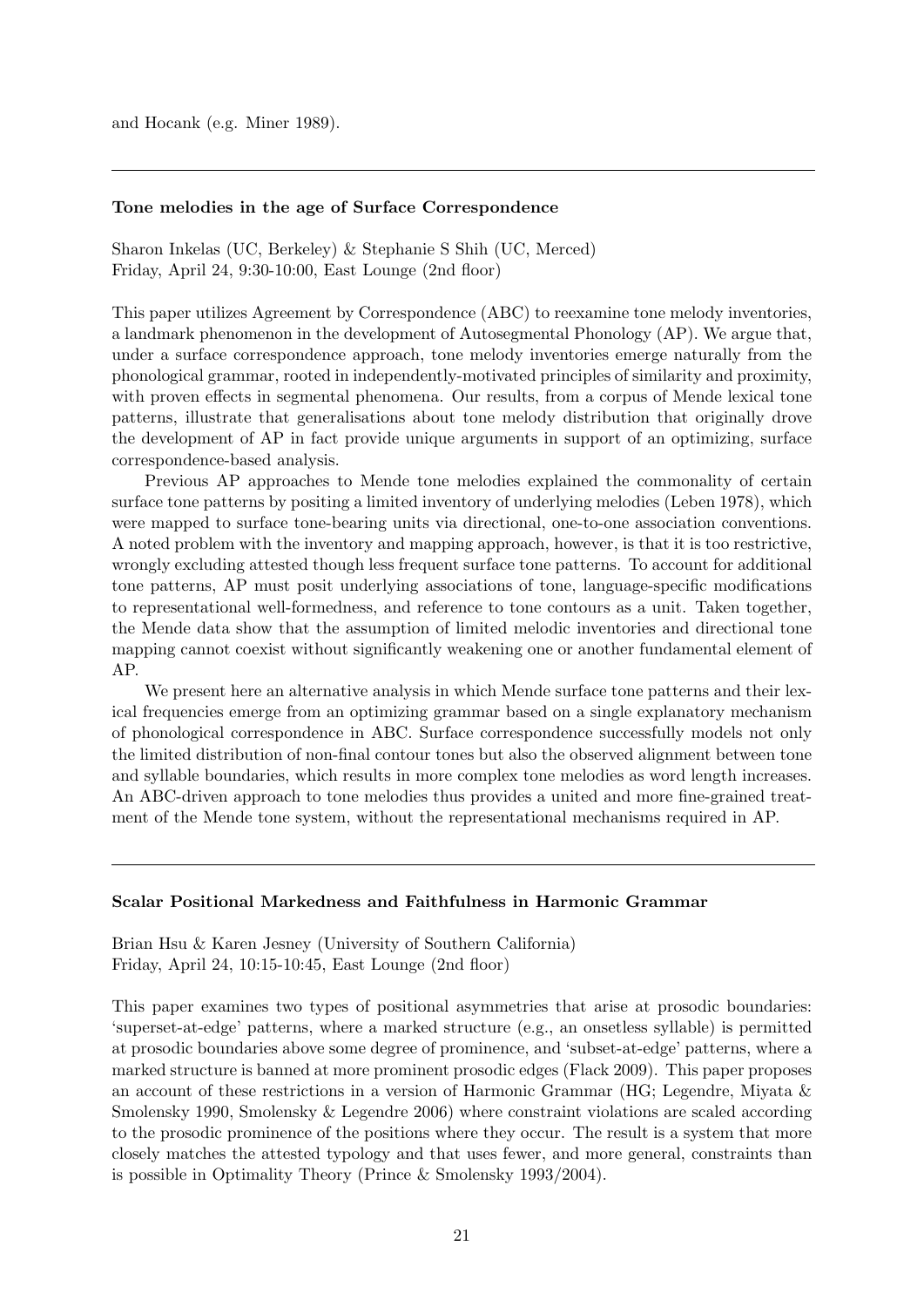Positional asymmetries have generally been accounted for in OT using markedness and faithfulness constraints indexed to levels of the prosodic hierarchy. While effective, the interaction of these constraints in OT predicts the existence of unattested "level-skipping" patterns where a marked element is permitted at one level of prosodic structure even as that same element is prohibited at both higher and lower levels. We show that implicational patterns of repair vs. non-repair can be effectively captured using weighted scalar markedness and faithfulness constraints where the severity of violation increases with the strength of the prosodic boundaries involved. The HG system generates the full range of attested patterns while avoiding the overgeneration problem of indexed constraints; "level-skipping" languages are correctly predicted not to exist. This study provides further evidence that adopting a weighted model of constraint interaction yields positive typological consequences while increasing the simplicity of the overall system.

#### Prosodic smothering in Macedonian and Kaqchikel

Ryan Bennett (Yale University), Boris Harizanov (Stanford University), and Robert Henderson (Wayne State University) Friday, April 24, 10:45-11:15, East Lounge (2nd floor)

Previous research has established that dependent morphemes (affixes, clitics) may idiosyncratically select for prosodic properties of their hosts. For example, the English comparative -er does not attach to stems of greater than two syllables in size (sunni-er vs. \*insightful-er). Prosodic subcategorization is typically understood to be lateral and local: dependent morphemes may select for prosodic properties of an immediately preceding or immediately following element. Less attention has been paid to the vertical dimension of prosodic subcategorization—the prosodic constituent produced by the attachment of a dependent morpheme to its host. We argue that vertical subcategorization is responsible for the heterogeneous prosodic behavior of certain functional items in Macedonian (Slavic, Macedonia) and Kaqchikel (Mayan, Guatemala). In short, the vertical subcategorization requirements of an outer morpheme can alter the prosodic parsing of an inner morpheme in the same complex. We refer to this phenomenon as prosodic smothering.

In Macedonian, preverbal clitics are typically unstressable  $(<\geq g$  VIde $>(s)$ he saw him', \*<GO vide>). But in the presence of wh-words or sentential negation such clitics are parsed into the same prosodic word as the verb, and may then bear stress  $\langle \langle k \circ j \rangle$  GO vide $\rangle$  Who saw him?'). This rather puzzling pattern can be analyzed as a case of prosodic smothering: the prosodic subcategorization requirements of sentential negation and wh-words force a deviation from the default prosodic parse that would otherwise be observed for the clitics.

In Kaqchikel, a variety of diagnostics indicate that absolutive agreement markers show a different prosodic parse depending on the presence or absence of outer aspect marking, e.g.  $\langle x\text{-in-b'e}\rangle$ 'I went' vs.  $\langle \text{in=jwi'}\rangle$ 'I am intelligent'. Exactly as in Macedonian, this prosodic variation owes to the vertical subcategorization requirements of an outer morpheme, in this case aspect. There is thus strong evidence that vertical subcategorization can induce prosodic restructuring of lower elements.

General Session: Syntax

#### An Articleless DP Language : Pazar Laz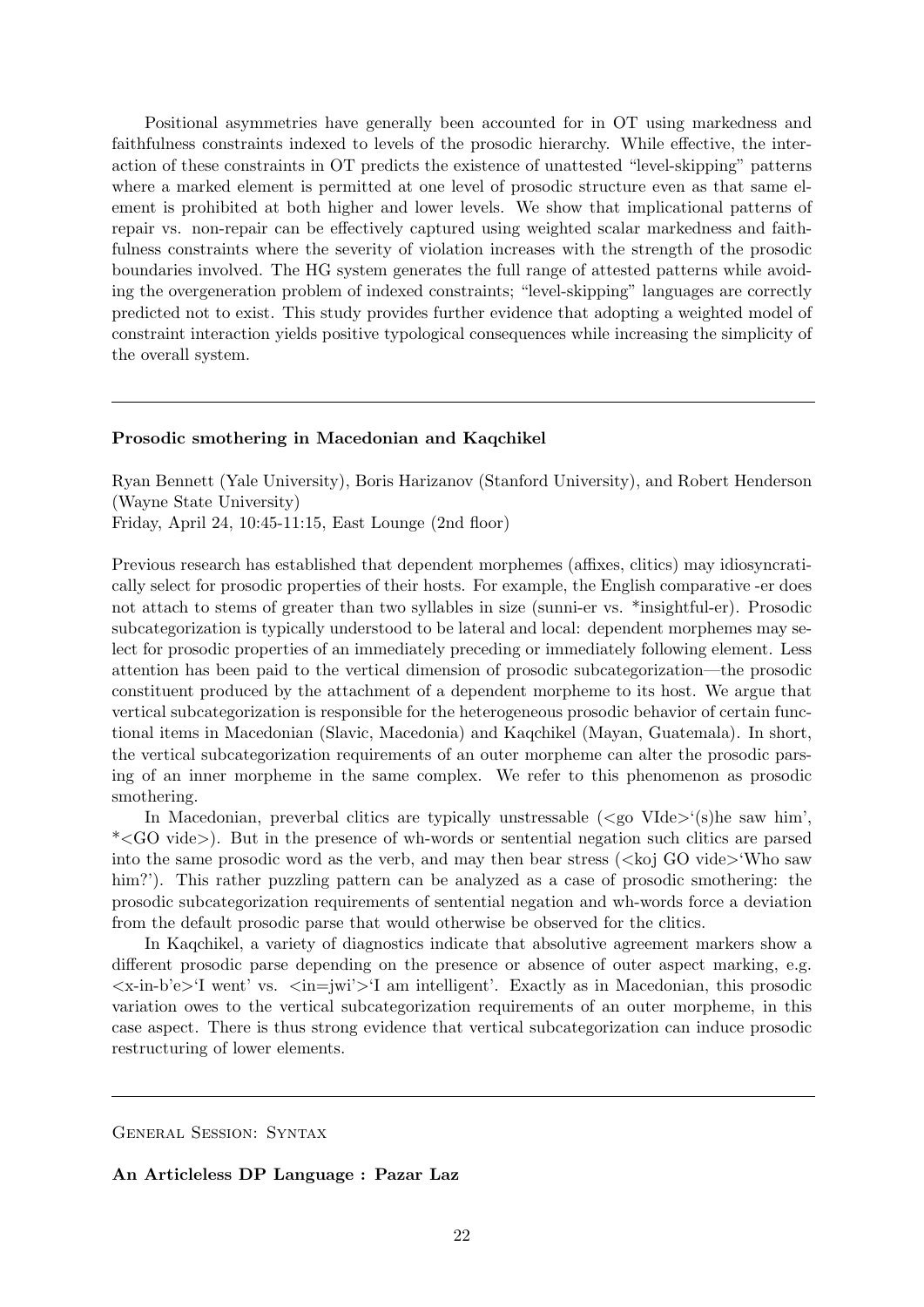Ömer Eren (Boğaziçi University) Friday, April 24, 8:30-9:00, West Lounge (2nd floor)

In the literature, there are mainly two types of approaches to DPs: i) the Universal DPhypothesis (Abney, 1987, Szabolsci, 1983, 1987, Longobardi 1994, among others) which argues that DP is present for nominal arguments in every language, and ii) the Parameterized-DP analysis (Bokovic, 2005, 2008, 2010, among others), according to which not all languages require a DP layer in the nominal domain.

The main goal of this paper is to investigate the nominal structure of Pazar Laz (PL hereafter), an endangered South Caucasian language spoken in Turkey, and argue against the argument developed in Bokovic 2008 and 2010 whereby it is proposed that languages without overt morphological articles syntactically lack a DP projection. On the basis of evidence from binding, negative raising, left-branch extraction, inverse scope and radical pro-drop, I will show that PL, as an articleless language, patterns with languages with overt articles and seems to have a DP layer.

That there is a separate functional layer above nominals in PL is also evidenced by the binding facts illustrated below:

(1) a. Himu¸sii qata-k his friend.ERG Ali.NOM very intelligent consider.PRES.3SG Alii op¸sa noseri ¸sinums. 'His friend considers Ali very intelligent.' [No condition C violation] b. Alişii Ali.GEN friend.ERG him.NOM very intelligent consider.PRES.3SG qata-k himi op¸sa noseri ¸sinums.

'Ali's friend considers him very intelligent.' [No condition B violation]

Despite the absence of articles, projecting a DP layer in PL would not only account for the binding facts observed above but also explain the lack of left branch extraction in PL, as DP constitutes a phase as argued by Boškovic (2005, 2008, 2010). This would then imply that there might not be a direct correlation between the presence of overt articles and that of a DP layer in a language.

#### A Feature Stacking Analysis of Direct Modification in Hocak

Bryan Rosen, University of Wisconsin–Madison Friday, April 24, 9:30-10:00, West Lounge (2nd floor)

This paper provides a case study on direct adjectival modification from Hocak (Siouan). Cinque (2010) argues that DP-internal adjectives have two sources: direct modification is lower, ordered, and forms APs, whereas indirect modification is higher, unordered, and forms relative clauses  $(IPS/CPs)$ . I show that direct adjectival modification is found in Hocak. I use semantic and agreement diagnostics to show that postnominal adjectives are bare APs. As a consequence, the data from postnominal adjectives suggest that lack of rigid ordering is not necessarily indicative of indirect modification (contra Cinque 2010). Furthermore, prenominal modifiers give rise to a strict ordering, which is a feature of direct modification. Following Manetta (2010), I argue that multiple features can stack on a single head. The order of features in the stacks on functional heads are assembled in the lexicon (i.e., language-specific principles). I propose that the ordering of adjectives in Hocak can be accounted for with two functional heads that each contain a stack of features. Since the functional lexicon is language specific (Borer 1984), the composition adjective licensing heads is also language specific. Multiple features on a single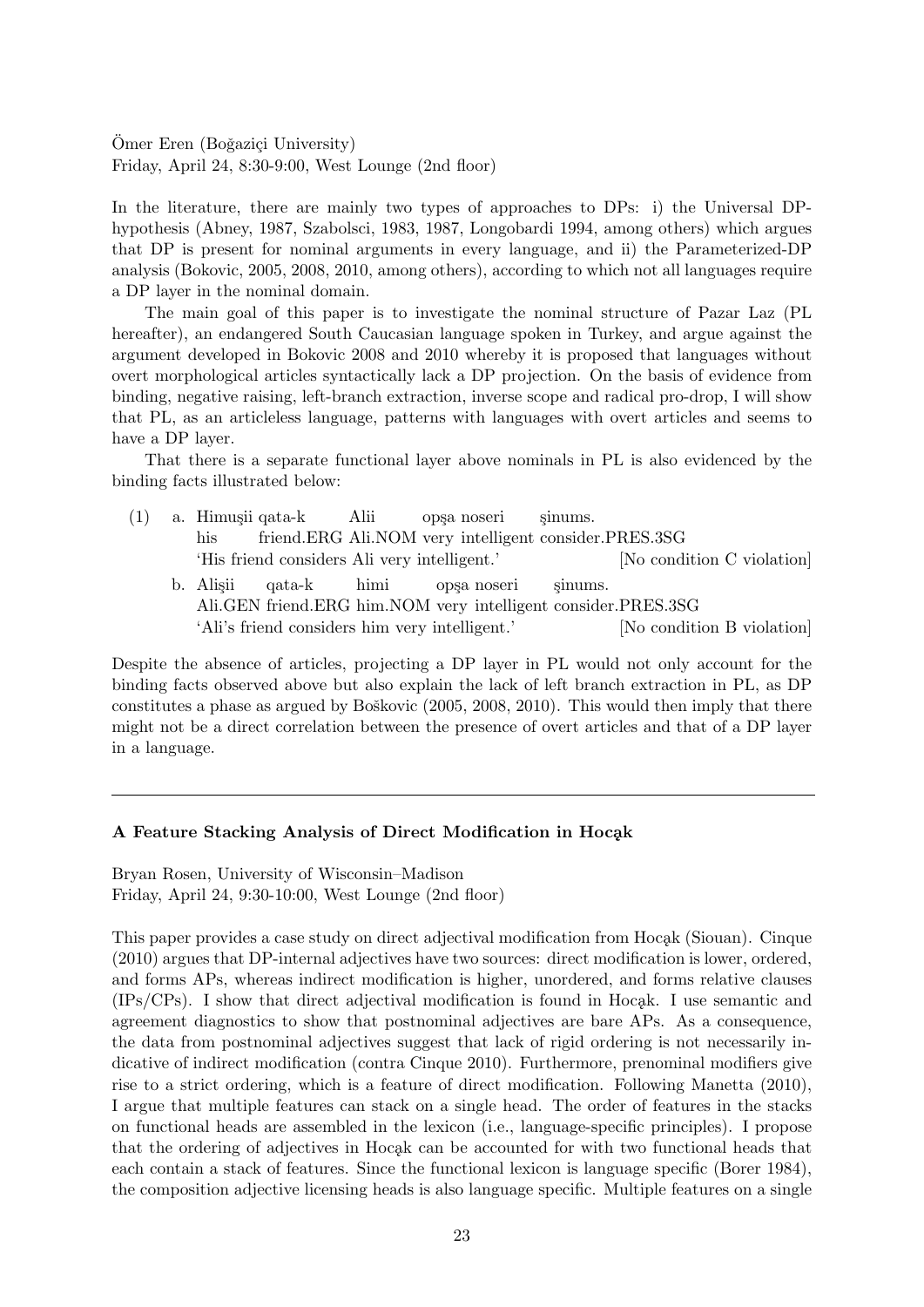head create multiple specifiers, and adjective ordering depends on whether the functional head has an ordered stack of features. In sum, I argue that pre- and postnominal modifiers in Hocak are best treated as direct modification. This paper thus further advances our understanding of DP-internal adjectives.

### Island Repair in Korean Fragments

Hyosik Kim & Bum-Sik Park (Dongguk University) Friday, April 24, 10:15-10:45, West Lounge (2nd floor)

Two opposing views have been proposed regarding the island-sensitivity in elliptical constructions. Under the repair approach (Ross 1969, Merchant 2001, Lasnik 2001), eliding a (certain) island at PF literally repairs the otherwise illegitimate structure. On the other hand, under the non-repair approach the island-sensitivity tracks the availability of various evasion strategies that do not involve an island in the first place (Barros, Elliott and Thoms 2014, Merchant 2001, Fukaya 2007, Abels 2011,). In this talk, investigating various types of Korean fragments, we will provide various arguments in favor of the repair approach. We will first demonstrate the evasion strategies assuming alternative sources like short source, cleft source and predicational source for the elliptical site all fail to account for the island-insensitive Korean fragments, due to properties specific to Korean. For instance, Korean allows multiple fragments rather freely, but it does not allow multiplicity in either the short or the cleft source. These arguments suggest that island repair is real in Korean. We will show that the authenticity of island repair is supported by the following four main types of fragments in Korean: (1) Non-contrastive fragment answer to wh-question, (2) Contrastive fragment answer to Yes/No question, (3) Non-contrastive fragment answer to Yes/No-question, and (4) Fragmentary left branch extraction. Finally, we will propose an account of a certain asymmetry regarding the possibility of island repair in Korean. We propose that extraction out of an island has a PF-effect on the element outside of the island, and that presence/absence of the element at PF tracks the possibility of island repair.

### Sentence-Initial Modals as Focus Operators at CP in Chinese

Yu-Yin Hsu (Hong Kong Polytechnic University) Friday, April 24, 10:15-10:45, East Lounge (2nd floor)

Chinese modals can occur between the subject and the predicate (1), or precede the subject (2).

- (1) Zhangsan yinggai qu Meiguo. Zhangsan should go USA 'Zhangsan should go to the USA.'
- (2) Yinggai Zhangsan qu Meiguo should Zhangsan go USA 'It should be that Zhangsan is the one to go to the USA.'

In the literature, it has been argued that these two positions of modals result from optional subject to subject raising within TP (Lin, 2011), optional Topic A-movement within TP (Chou, 2013), or optional Topicalization of subject to CP (Tsai, 2014). Although these proposals have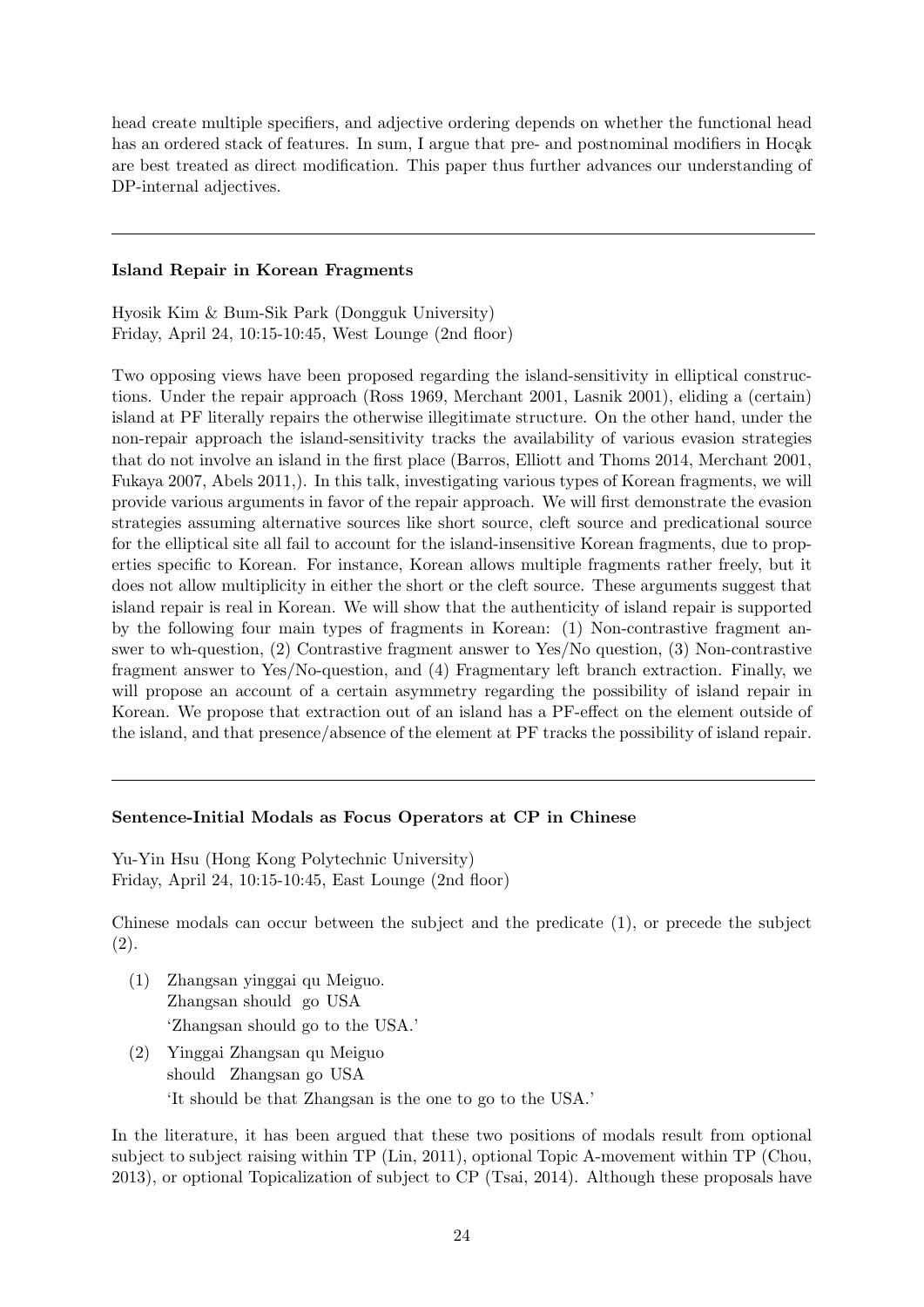their own theoretical merits, I will show that sentences like (2) should not be derived by an optional raising or Topicalization from (1). I will argue that sentence-initial modals are operators focus-marking the entire sentence (proposition) as Focus. I will show that pre-modal nominals in sentences like (2) do not have to be Topic (contrary to Chou, 2013 and Tsai, 2014), and that sentence-initial modals are at the CP domain (contrary to Lin, 2011 and Chou, 2013). I will also show that sentences like  $(1)$  have modals in the canonical position in the TP domain, licensing negative polarity items, whereas sentence-initial modals in sentences like (2) sit at the CP domain marking Focus, and not being compatible with wh-phrases nor negative polarity items. In turn, it will be shown that different positions of modals are not instances of free choices or a zero derivation, but instead, their structural differences represent specific information structures. The current proposal avoids wrong predictions and confusions brought by previous analyses and accounts for a wider range of data straightforwardly.

SPECIAL SESSION: ARGUMENT STRUCTURE

#### Valency alternation in Ranmo

Jenny Lee (Harvard University) Friday, April 24,  $3:15-3:45$ , East Lounge (2nd floor)

Ranmo shows an apparent split-S system in person/number agreement. This is not conditioned by aspect or person, but rather is correlated with the absence/presence of valency-changing morphology. I show that it reflects the syntactic division between verbs which are inherently intransitive ("unaccusatives") and verbs which are derived from transitive verbs via reflexivization ("middles"). Crucially, I argue that this "reflexivization" is a specific kind of applicativization involving (i) theme object reduction and (ii) coreference between the applied argument and the external argument. The proposal accounts for the morphological syncretism (and productive syntactic alternation) between argument-reducing (e.g., anticausatives and antipassives) and argument-increasing (e.g., ditransitives and benefactive/source/recipient applicatives) constructions. I also propose that the middle marker is the morphological realization of default/failed object agreement, in support of Preminger's (2014) "obligatory-operations" approach to phiagreement. Finally, I relate the findings and implications of the proposal to current views on split ergativity. In particular, both split-S systems and aspect-based splits seem to have a common source, namely, object demotion.

#### Case competition and case domains: Evidence from Yimas

Michelle Yuan (MIT) Friday, April 24, 3:45-4:15, East Lounge (2nd floor)

Under the dependent theory of case assignment (Marantz 1991, a.o.), morphological case is calculated on the basis of competition, in accordance with a realizational hierarchy: quirky/lexical > dependent > unmarked. This paper argues that Yimas (Lower Sepik; Papua New Guinea) supports the fundamentals of this model, but also motivates an extension of it. In Yimas, case is realized over a series of agreement clitics hosted on the verb. I demonstrate that the distributions of the case paradigms perfectly mirror the distributions of morphological case as predicted under the Marantzian model of case assignment: DAT is quirky, ERG is dependent,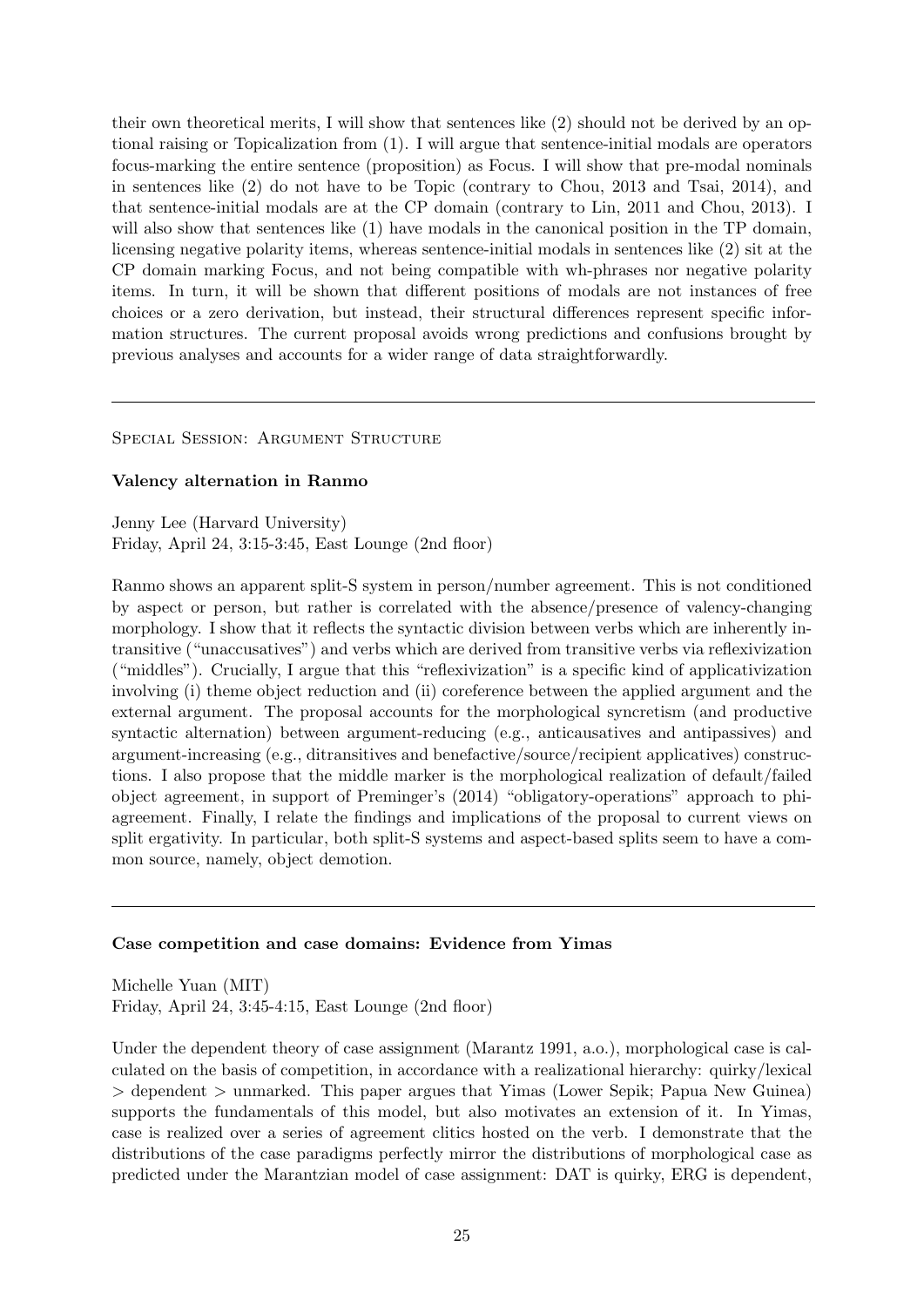and ABS is unmarked.

On the other hand, Yimas differs from other languages analyzed under this system in that case is realized solely on the clitics, not on the nominals they cross-reference. Moreover, clitic doubling is optional, and the case patterns that surface on these clitics (in particular, the patterns involving dependent case) are controlled by the number of clitics present on the verb, not the argument structure of the construction. Thus, in Yimas, the domain of case assignment is the span of clitics, meaning that case is calculated directly over these clitics while the nominals they double do not receive case at all. More broadly, the Yimas data demonstrate that the domain of case assignment is not universally clausal, as is generally assumed, but is subject to cross-linguistic variation.

#### Transitive-ergative alternation in the domain of P

Yuko Asada (Tokyo University of Social Welfare) Friday, April 24, 4:30-5:00, East Lounge (2nd floor)

Ruwet (1978) argues that there are two types of absolute constructions (ACs) in French of the form avec 'with'–DP–XP (avec-ACs), as illustrated by (1) and (2), showing that they do not involve the same semantic relation.

- (1) Avec John Wayne pour Reagan, on va voir ce qu'on va voir. 'With John Wayne for Reagan, we will see what we will see.'
- (2) Avec Pierre pour guide, nous avons visité Florence. 'With Pierre as a guide, we visited Firenze.'

In the first type, the DP–XP that follows avec can be paraphrased by a sentence of the form DP is XP (cf. John Wayne est pour Reagan.). This is not the case with the second type, however (cf. \*Pierre est pour guide.). Rather, the DP-XP corresponds to a phrase in a sentence of type YP has DP XP (cf. Nous avons Pierre pour guide. 'We have Pierre for a guide.'). Ruwet also shows that the two types of avec-ACs as exemplified by (1) and (2) ('be- and have-type' avec-ACs, respectively) differ in their syntactic behavior: the possibility of quantifier float and the position of adverbs. In this paper, I propose an analysis of these differences in terms of a transitive/ergative alternation in the domain of P, analogous to the one in the verbal domain. I also deal with another type of AC in French, which appears without a preposition, 'bare' AC (BAC), as illustrated below.

(3) Perrette se promène [un panier au bras]. 'Perrette walks with a basket in hand.'

It is suggested that BACs and avec-ACs can be treated in a unified way. Finally, an implication of the present proposal for the theory of small clauses is discussed.

### English Reflexive Logophors

Isabelle Charnavel and Chrissy Zlogar (Harvard University) Friday, April 24, 5:00-5:30, East Lounge (2nd floor)

Under any version of Condition A of the Binding Theory, the antecedents of anaphors must occur in a structurally local domain, whether the notion of locality is argued to rely on c-command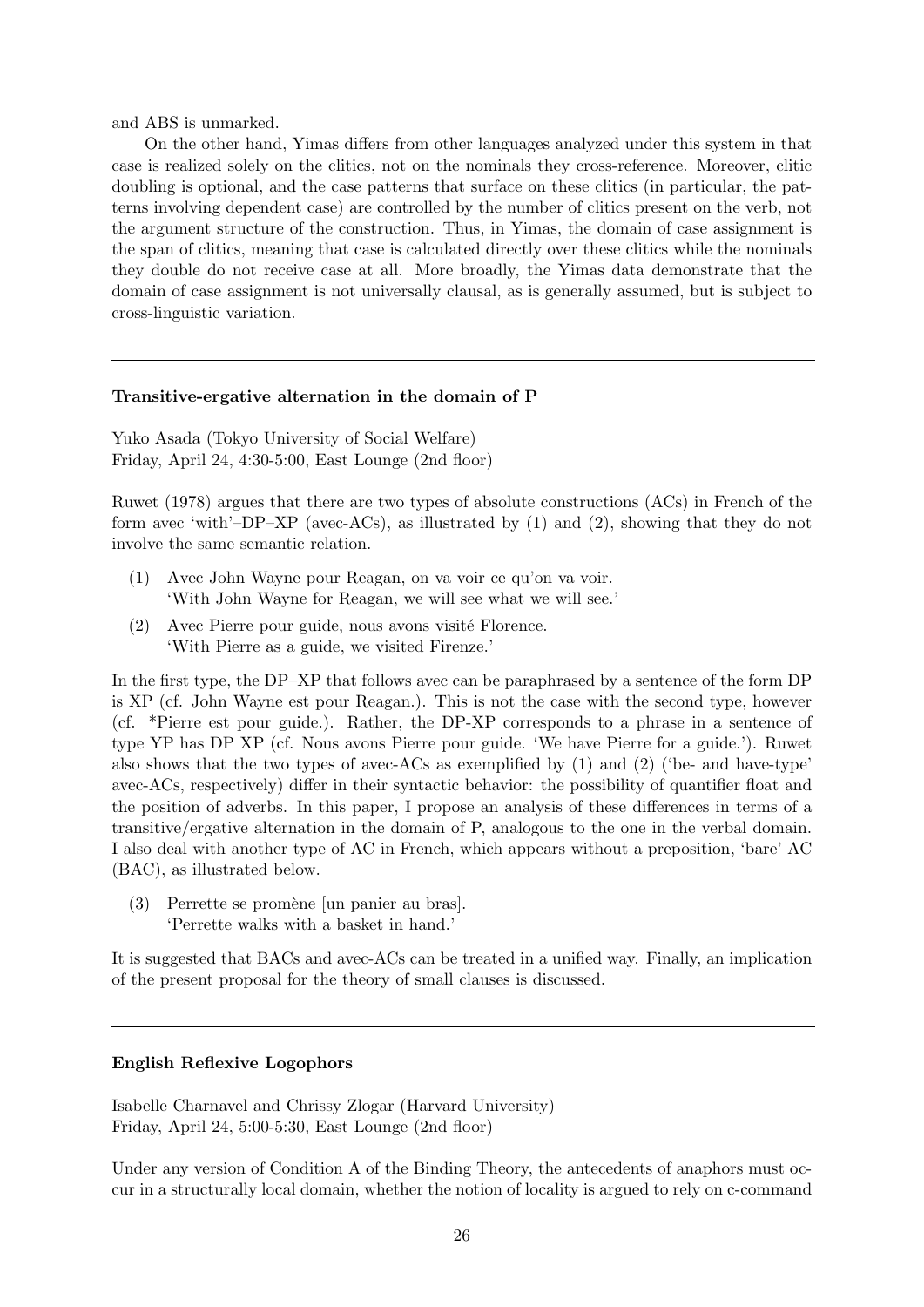in a specific domain (classical theory of Condition A, see Chomsky's 1986) or coargumenthood (predicate-based theories, see a.o. Pollard and Sag 1992, Reinhart and Reuland 1993). But for more than forty years, it has been observed that in various languages, some anaphors can be exempt from this locality constraint. The exact conditions under which exemption from Condition A is licensed are however debated and poorly understood. The goal of this paper is to examine this problem in English: we will strengthen the empirical evidence for English exempt anaphors and propose an account for them based on logophoricity: the antecedents of exempt anaphors have to be perspective centers, which come in three different kinds and are syntactically represented by logophoric operators. Specifically, we make the generalization that an exempt anaphor has to be anteceded by a perspective center, be it intellectual (attitude holder), emotional (empathy locus) or perceptual (deictic center), and we propose specific tests to identify them. To explain why exempt anaphors have to be anteceded by such centers of perspective, we next assume the existence of logophoric operators, drawing on work by Koopman and Sportiche (1989), Anand (2006), and Sundaresan (2012). On the one hand, this explains why exempt anaphors display such a specific interpretation despite having no intrinsic properties to impose it: their interpretation is wholly derived from their binder. On the other hand, this accounts for why such perspectival anaphors seem to be exempt: they are locally bound by silent logophoric operators, thus in fact obeying Condition A.

Special Session: Beyond Field Methodologies

### Social Pragmatics and Types of Person Reference: The Case of Proper Names v. Kin Terms

Luke Fleming (UdeM) & James Slotta (UCSD) Friday, April 24, 3:15-3:45, West Lounge (2nd floor)

The study of social pragmatic variation in norms of use of person referring expressions has been foundational in the literature on politeness. In this paper we focus on an understudied, but particularly robust, paradigmatic alternation in types of person reference–asymmetries in the appropriate use of proper names and kin terms in address between consanguineal kin. We present findings from a survey of the use of kin terms [KTs] and proper names [PNs] in addressee-reference in 35 speech communities. In 28 communities, normative judgments of who should use which NP-type to address whom are conditioned by a simple sociocultural parameter: the relative-age of the speaker and the addressee-referent. In every community where we find a simple pragmatic alternation between the use of KTs and PNs, KTs are normatively used to refer to senior addressees and PNs are normatively used in referring to junior addressees. The strong cross-cultural tendency for KTs and PNs to function as pragmatic alternants and the cross-cultural uniformity in the way in which they alternate with each other call out for explanation. Reviewing folk explanations of usage and co-occurrence patterns with other social indexicals in the speech communities in our survey (e.g., the interaction of kin-address with T/V pronominal alternations, honorific registers, fictive kin term use, etc.), we observe that the alternating use of KTs for seniors and PNs for juniors is recurrently regarded as an indication of junior kin's deference toward and respect for senior kin. Indeed, seniority, which bisects the set of kinship relationships from the perspective of a given speaker, anchors and is reinforced by the pragmatic alternation. We argue that differences in the semantico-referential characteristics of these two NP-types constrain the attested metapragmatic conceptualizations of PNs and KTs as nonreferential social indexicals, motivating them to pragmatically alternate in a uniform way cross-culturally.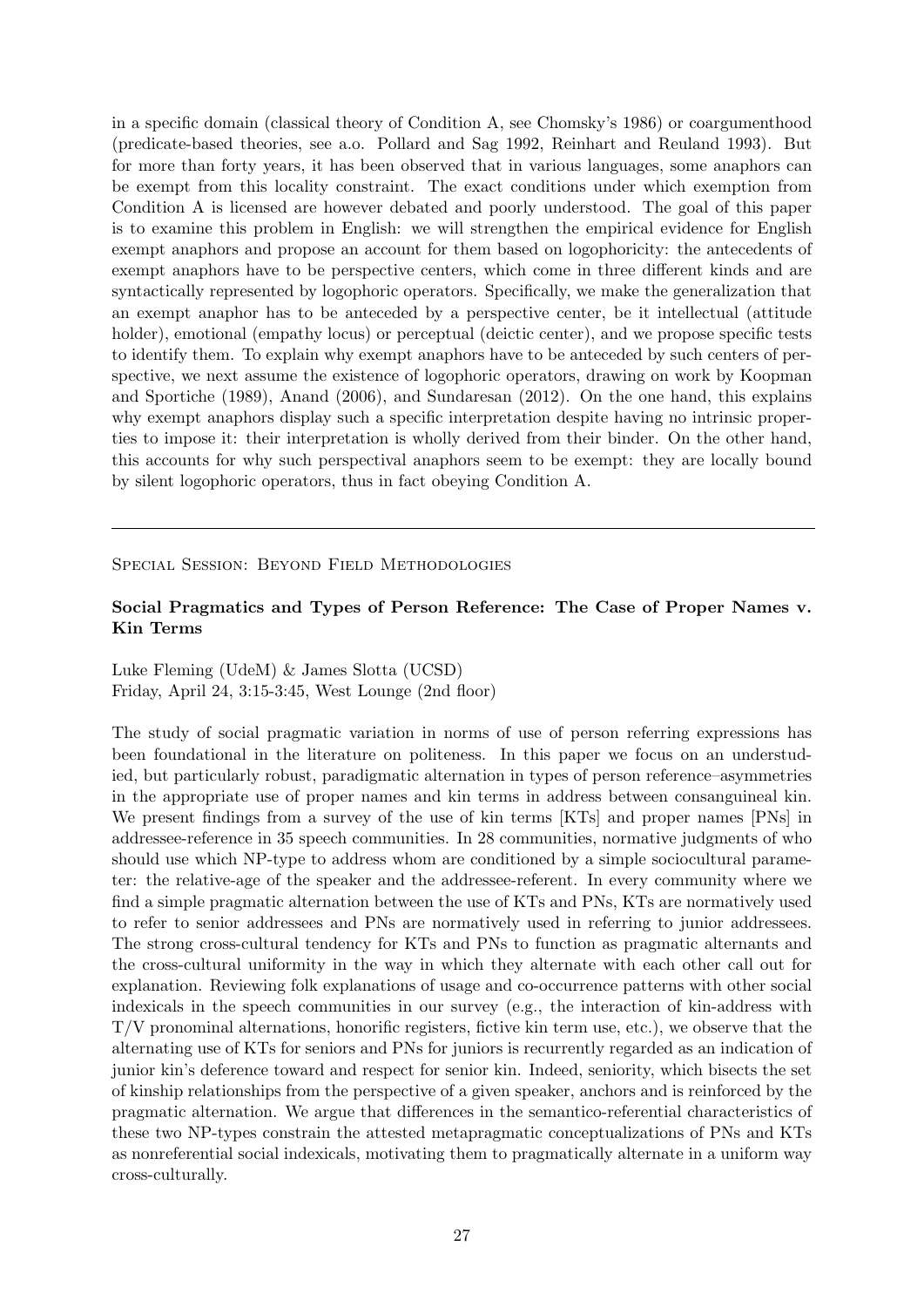### Monolingual fieldwork in and beyond the classroom: the Logooli experience at UCLA

Hannah Sarvasy (UCLA) Friday, April 24, 3:45-4:15, West Lounge (2nd floor)

Monolingual linguistic fieldwork is fieldwork in which the researcher learns the target language and uses it for elicitation. The merits and drawbacks of monolingual linguistic fieldwork have been debated in many places (Everett 2001, Gil 2001, Newman and Ratliff 2001, Matthewson 2004, Aikhenvald 2007, Dixon 2007, Mosel 2012, inter alia). The debate centers around the time burden of language learning and the influence of intermediary languages on elicited material. Even many scholars who advocate monolingual fieldwork, however, neither teach graduate students how to employ this technique in the field (Mosel 2012), nor use the technique in their own Field Methods courses (Dixon 2007). In this paper, I show evidence from a successful graduate Field Methods course at UCLA that the monolingual fieldwork approach can be taught in such a course, to highly memorable effect. Further, I show that far from being inefficient, the monolingual technique may be much more efficient in elicitation than use of a contact language. Using a contact language for elicitation can itself add significant time to elicitation sessions, which under monolingual conditions are highly streamlined. This is shown through comparative analysis of recorded class sessions using monolingual and Englishtranslation methods. Finally, the creative use of extant materials and collaboration with other researchers are discussed in the context of expanding the Field Methods course data base to respectable proportions, representing a sizable community of speakers.

### Is language revitalization really about saving languages? Some insights from 150 years of language revival in Occitania

James Costa (Center for Multilingualism in Society, University of Oslo) Friday, April 24, 4:30-5:00, West Lounge (2nd floor)

This paper examines language revitalization movements and questions the traditional approach to language endangerment and revitalization, which frames its problematization of the issues at stake in terms of "What can be done?" Instead, based on a case study in the Occitan south of France, this paper defends the view that language revitalization movements are one instance of wider social movements that could potentially seize on a number of social issues to argue for group revitalization. The question this paper is centrally interested in thus becomes "Why language?" and not, say, religion or political institutions, and what ideological conditions make the use of language possible to that effect?

Language revitalization is thus, this paper argues, best approached as a set of processes through which some individuals constitute themselves as a minority group based on the semiotization of language and primarily address a group of "others", discursively constructed as the majority group during that process. Crucially, it addresses this outside group on its own terms: language becomes important to the minority group because it confers authority from the majority group perspective. In this paper I illustrate this approach by focusing on two historical moments (the 1960s and the 2000s) to show how language revitalization constitutes an attempt to renegotiate the very terms of historical contact between two groups which are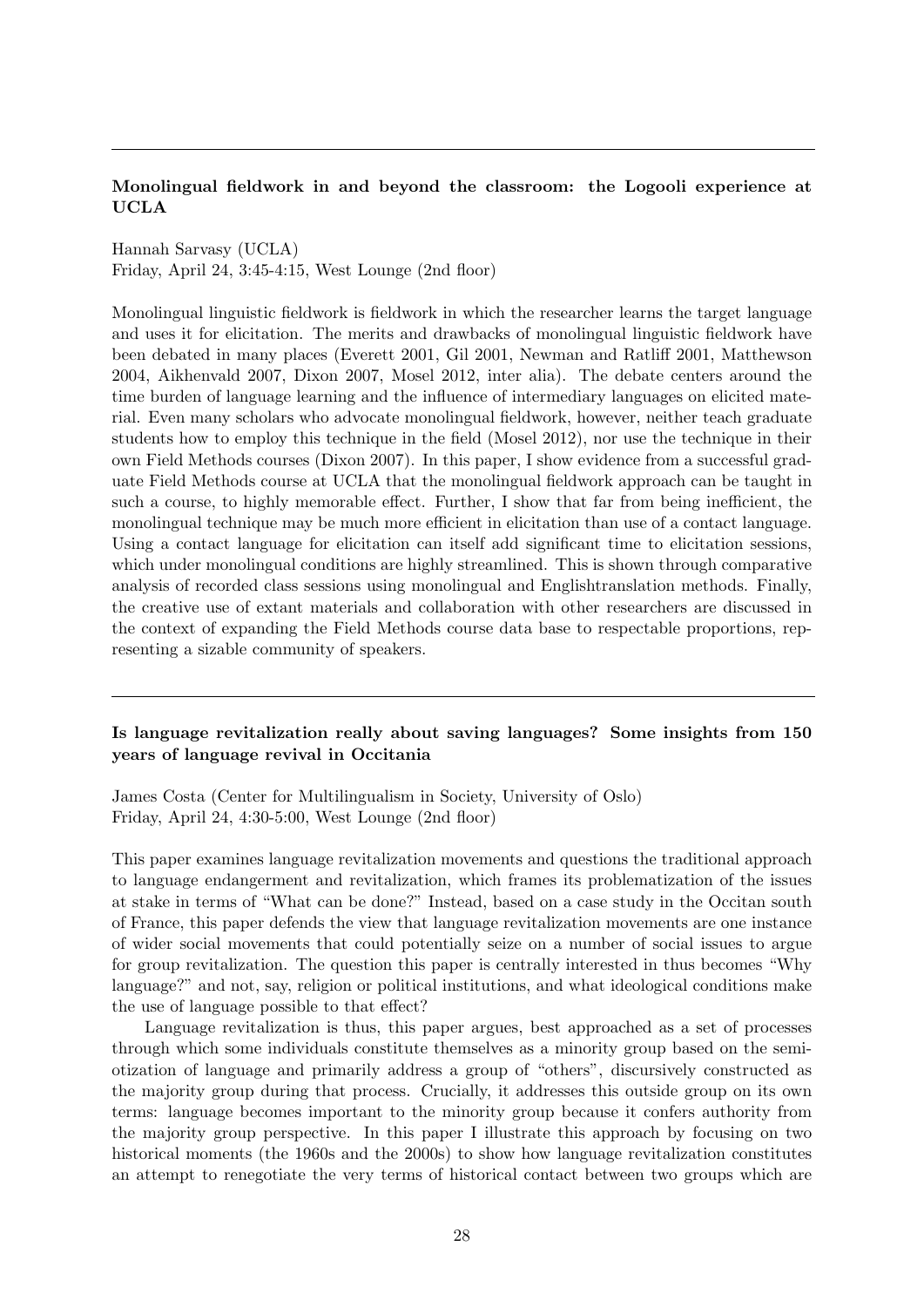created in that very process.

### "Might be something": Information protection in central Australia

Margit Bowler (UCLA) Friday, April 24, 5:00-5:30, West Lounge (2nd floor)

Strict cultural norms regulate the ownership and transmission of information in many central Australian cultures. The concept of "free speech" is anathema to the enforcement of these norms, which restrict the flow of information between men and women and between young and old speakers, among other contexts.

This paper describes uses of epistemic possibility modals and indefinite pronouns in Warlpiri (Pama-Nyungan, Australia) which apparently violate the Gricean maxim of quantity (Grice 1975). I locate the source of these violations in adherence to information protection norms. I propose a preliminary analysis of these constructions that locates the differences in the availability of certain constructions in Warlpiri and in English in the pragmatics of Warlpiri speaker communities. The proposals in this talk can be extended to other Australian Aboriginal speaker communities, and well as to other American Indian and First Nations communities with similar information protection norms.

General Session: Pragmatics

### Demonstratives with Distributed Interpretations

Ryan Doran (University of Regina) & Gregory Ward (Northwestern University) Friday, April 24, 9:00-9:30, East Lounge (2nd floor)

It has been observed (King 2001, Elbourne 2008) that certain demonstrative NPs receive a distributed interpretation:

(1) Every father dreads that moment when his oldest child leaves home.  $=$ King 2001, ex. 1.4]

Here, the value that the demonstrative receives co-varies with each member of the quantifier domain; i.e., corresponding to each father there is a particular dreaded moment. In this paper, we argue that the availability of such interpretations is not simply a matter of quantifier scope interactions (contra King 2001). Consider (2), in which the distributed interpretation is available in the absence of a preceding quantified NP:

(2) Here are 3 steps to help getting you to take that first plunge underwater as a certified Scuba Diver. [corpus]

Based on a corpus examination of naturally-occurring data, we show that the availability of this interpretation is subject to pragmatic constraints. Specifically, we claim that the distributed interpretation of demonstrative NPs is available in the absence of a bound anaphor when (i) the discourse context licenses an interpretation in which the demonstrative specifies an entity associated with a significant event and (ii) that this event is assumed to be familiar to the hearer on the basis of shared cultural narratives. Consider (3):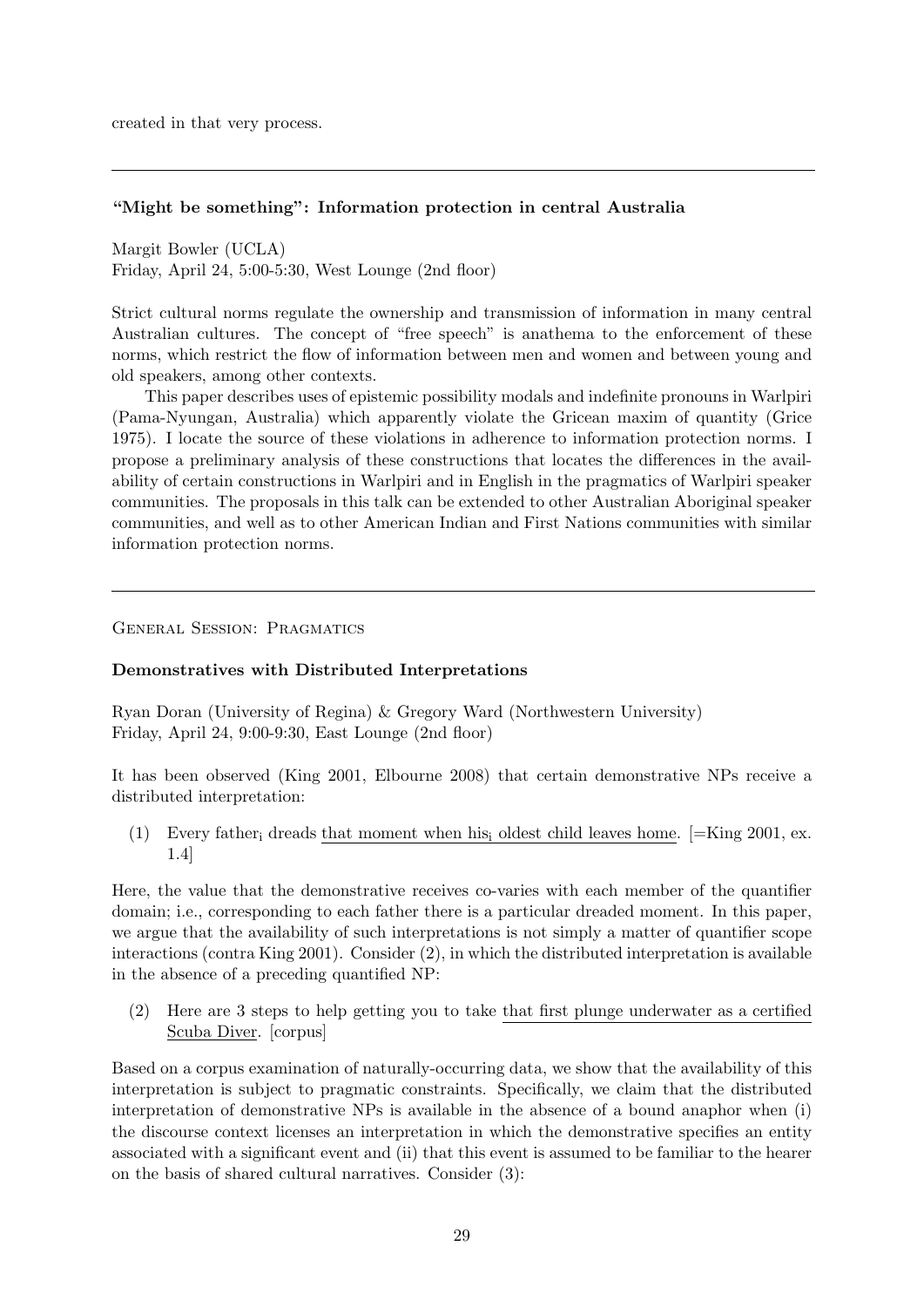- (3) a. Every pilot remembers that first flight.
	- b. #Every pilot remembers that first car.
	- c. Every teenager remembers that first car.

In (3a), given that pilots fly planes, it can be safely assumed that each pilot has had a first flight and that this flight constitutes a significant event in the pilot's narrative, hence the demonstrative's felicity. Conversely, in (3b), the demonstrative is infelicitous given that acquiring a first car is not a significant event in the pilot narrative. However, the demonstrative is felicitous when acquiring one's first car is a significant cultural narrative event, as in (3c).

### Totally between epistemic and expressivity. Exploring intensification at the speech act level

Andrea Beltrama (University of Chicago) Friday, April 24, 10:15-10:45, East Lounge (2nd floor)

Intensification has received considerable attention in semantics. Yet, most authors mostly focused on cases of degree modification, where intensifiers operate over degree scales lexically encoded by their argument. Instead, little has been said about cases of purely pragmatic intensification, where intensifiers target scales recruited from non truth-conditional dimensions like commitment, certainty, expressivity, and as such operate outside the realm of regular at-issue semantic content. The current talk aims to take a step towards exploring this flavor of intensification by discussing the licensing and distribution of totally in American English in examples like the following.

- (1) WTF Florida! Man in "I have drugs" shirt totally had drugs
- (2) You should totally watch this movie.
- (3) Dionne: There was a stop sign there! Cher: I totally paused!

I argue that, in its usage as a pragmatic intensifier, totally operates as a device to intensify a dimension of the speech act, as opposed to the degree of a property. More specifically, by expressing a relationship between the speaker and a context-dependent scalar dimension associated the proposal that "p" (confidence about the proposal, emotivity about the proposal), totally intensifies the assertion itself. Moreover, in contexts where no relationship of either confidence or emotivity is made salient, totally can retroactively force the accommodation of one, serving as a device for the speakers to share evaluations about a particular proposition. Hence, its flexibility across contexts.

### On the ambiguity of almost: An intervention effect

Ting Xu (University of Connecticut) Friday, April 24, 10:45-11:15, East Lounge (2nd floor)

When English almost modifies a predicate like close (1), the sentence is argued to be ambiguous between a "counterfactual" and a "scalar" reading (Rapp & von Stechow 1999, Eckardt 2007): the former indicates that the subject came close to starting the action represented by the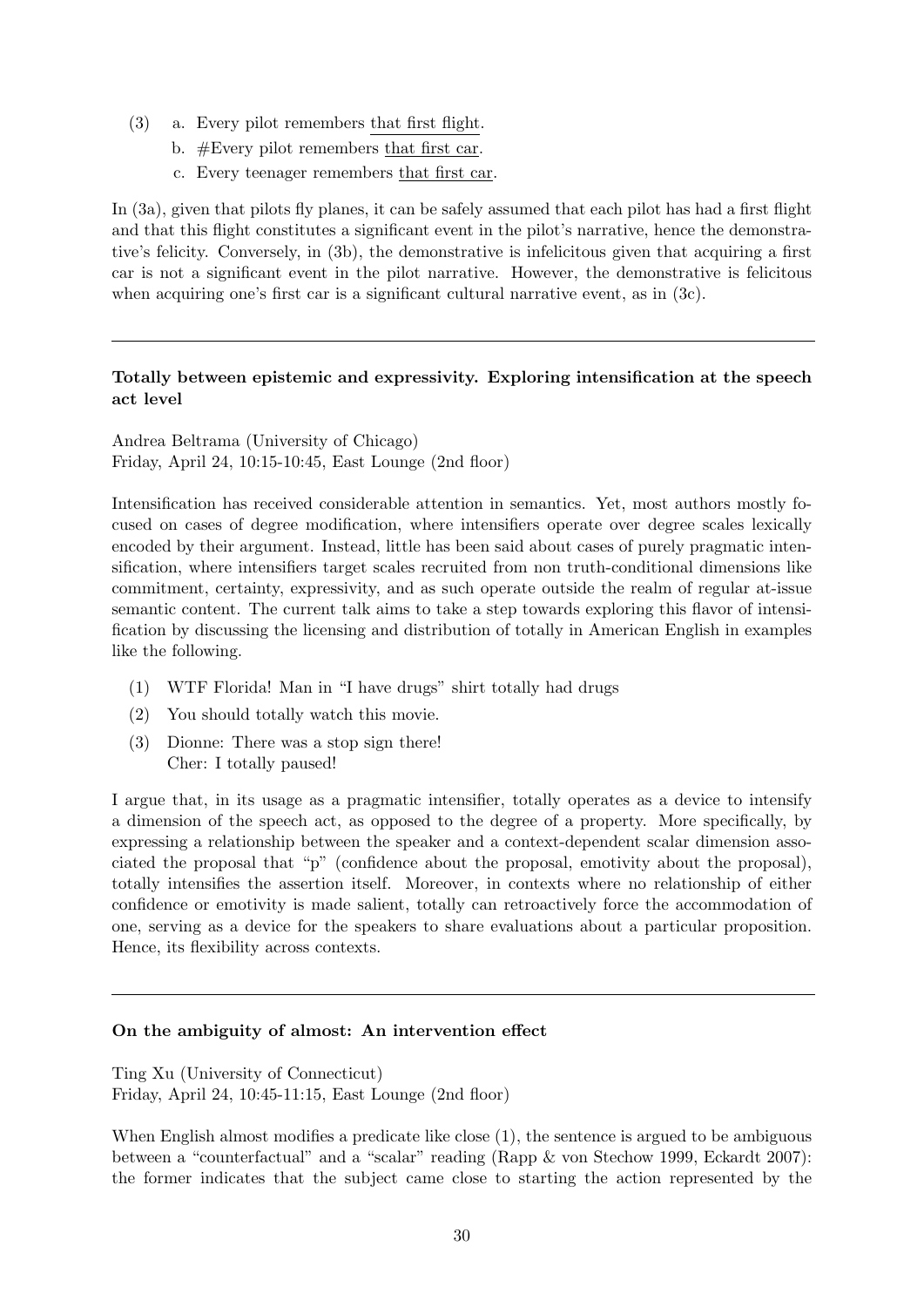predicate (1)a. The latter indicates that the action was initiated but the result state was not achieved (1)b. I present novel data on an intervention effect: When a manner adverb intervenes between almost and the predicate, the scalar reading becomes unavailable. (2) does not have the "scalar" reading that John started to perform a slow action of closing the door and got close to closing it fully. Building on previous scalar analyses of almost, I derive the intervention effect by examining the consequences when almost associates with one or two scalar items in its scope, which leads to ill-formedness. My analysis relies on (a) a posited minimality constraint such that almost cannot skip potential targets; and (b) an assumption that the scale associated with almost needs to have a fixed limit point.

- (1) John almost closed the door.
	- a. counterfactual: John come close to close the door, but did not start to close it.
	- b. scalar: John started closing the door, but did not close it fully.
- (2) John almost slowly closed the door.

Special Session: Experimental Phonetics & Phonology

### Tonal determination for Korean wh-indeterminates when the theory is indecisive

Jiwon Yun (Stony Brook University) & Hye-Sook Lee Friday, April 24, 9:00-9:30, West Lounge (2nd floor)

The interpretation of a sentence containing so-called wh-indeterminates in Korean is known to be disambiguated by intonation. Several intonational factors affecting the interpretation have been identified, such as the tonal marking of phonological phrasing (Lee 1990, Jun & Oh 1996, Yun 2012), the relative prominence of wh-words (Chang 1973, Kang 1988, Kim 2000), or the sentence boundary tone (Martin 1951, Lee 1984, Hwang 2007). Among those factors, phonological phrasing has been argued to be the strongest cue to disambiguation (Jun & Oh 1996, Yun 2012). The intonation model in Jun (1993) predicts that the distinct phonological phrasing is usually manifested by distinct tonal patterns. However, the predicted tonal patterns can be identical for the two readings in certain cases (e.g. the same LHLH for a disyllabic whindeterminate followed by a disyllabic word at the end of the sentence). Thus, one might argue that in those cases the other intonational factors such as the relative prominence of wh-words or the sentence boundary tone that overrides the final AP tone would instead play a decisive role in disambiguation. In this study, however, we have found that the phrasing difference in terms of tonal pattern still maintains in such a case.

### Phonetic evidence for the articulator-bound feature [spread glottis]: ePGG, airflow and acoustic data on the phasing of glottal opening

Hyunsoon Kim (Hongik University), Shinji Maedab (CNRS LTCI) and Kiyoshi Honda (Tianjin University) Friday, April 24, 9:30-10:00, West Lounge (2nd floor)

This paper aims to elaborate on the articulator-bound feature [spread glottis], based on the phasing of glottal opening and the Korean lenis  $(p t k)$ , aspirated  $(p h t k h)$  and fortis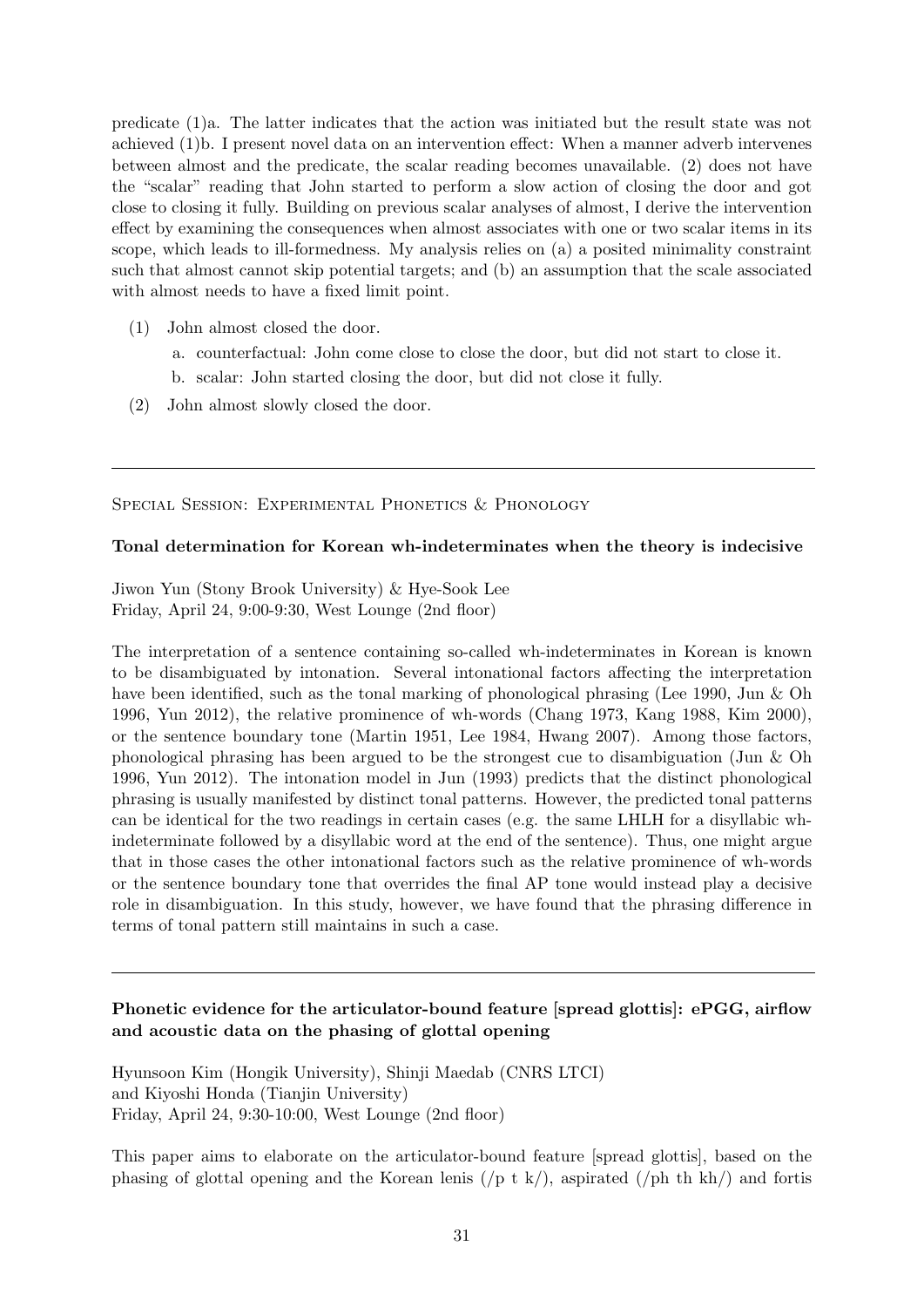$(\n\pi \cdot k')$  plosives. For this purpose, we have simultaneously recorded external lighting and sensing photoglottograph (ePGG), airflow and acoustic data. From the simultaneous recording, we have investigated (a) the timing relations among glottal opening onset and peak, glottal closing onset, airflow onset and peak, and aspiration onset in relation to acoustic events such as a consonant release onset and a vowel onset; (b) how much the peak of glottal opening area, glottal closing speed and airflow peak height occur; and (c) what acoustic conditions arise in accordance with the three-way phonation contrast. The results of our experimental data have shown the laryngeal-oral coordination of glottal opening and a consonant release and the covariance of airflow, aspiration and VOT with glottal opening as well as that the peak of glottal opening area, glottal closing speed, airflow peak height and aspiration vary in the order fortis, lenis i aspirated plosives in both word-initial and word-medial positions.

Based on the results, we suggest that the acoustic-based feature  $[\pm$ aspiration (e.g. C.- W. Kim 1965) and the feature [constricted glottis] in Halle and Stevens (1971) are not empirically motivated in Korean in that aspiration and VOT result from glottal opening and that invariant acoustic correlates of [±constricted glottis] for glottal closing are not observed. Rather, we propose that glottal opening is incorporated into the articulator- bound feature  $[\pm$  spread glottis in line with Halle and Stevens (1971) and that the aspirated plosives are specified as [+spread glottis] and the fortis and lenis as [-spread glottis]. It is concluded that the present experimental data substantiate our previous MRI observations of glottal opening and the articulator-bound feature in Korean.

### Using false memories to characterize lexical representations: A test case from Spanish

Anne Pycha (University of Wisconsin–Milwaukee) Saturday, April 25, 10:15-10:45, West Lounge (2nd floor)

Free variation is typically restricted to certain phonemes and positions. In many dialects of Spanish, for example, the phoneme  $\frac{s}{s}$  is realized as [s] initially (sopa 'soup'), but exhibits free variation among [s], [h], and [?] non-initially before C (busto 'chest') (Lipski 1984). Meanwhile, words without /s/ (nabo 'turnip') are realized with relative consistency. These asymmetries suggest that the lexical representation for  $\frac{s}{n}$  in sopa differs from that in busto, and that the representation of /s/ differs from that of other phonemes which do not vary freely. As a way of investigating how free variation affects representations, we ask: do Spanish listeners create false memories at different rates for words like sopa, busto, and nabo?

Previous work shows that after hearing a list such as bag, rack, book..., people falsely remember hearing the lure back (Sommers & Lewis 1999). We selected Spanish lures, matched for frequency and density, across three conditions: s-initial (sopa), s-medial (busto), and controls without  $\frac{s}{\sqrt{s}}$  (nabo). For each lure such as sopa, we constructed a list of nine neighbors, differing in initial C (ropa 'clothing'), medial V (sepa 'that I know'), and medial C (soda 'soda'). A Puerto Rican speaker recorded each word and produced [s] for all positions. Spanish-speaking participants  $(n=49)$  listened to each list and did recall and recognition tasks.

Listeners were more likely to falsely recognize any word that contains  $\frac{s}{s}$ , compared to a control word that did not. Thus, Spanish words such as sopa and busto were particularly effective lures – giving listeners a false sense of implicit familiarity – compared to words like nabo. This suggests that the acoustic signal associated with /s/ creates relatively indistinctive representations wherever it occurs. More broadly, it suggests that free variation impacts the manner in which listeners remember words – that is, it impacts lexical representations – in ways that go beyond mere activation.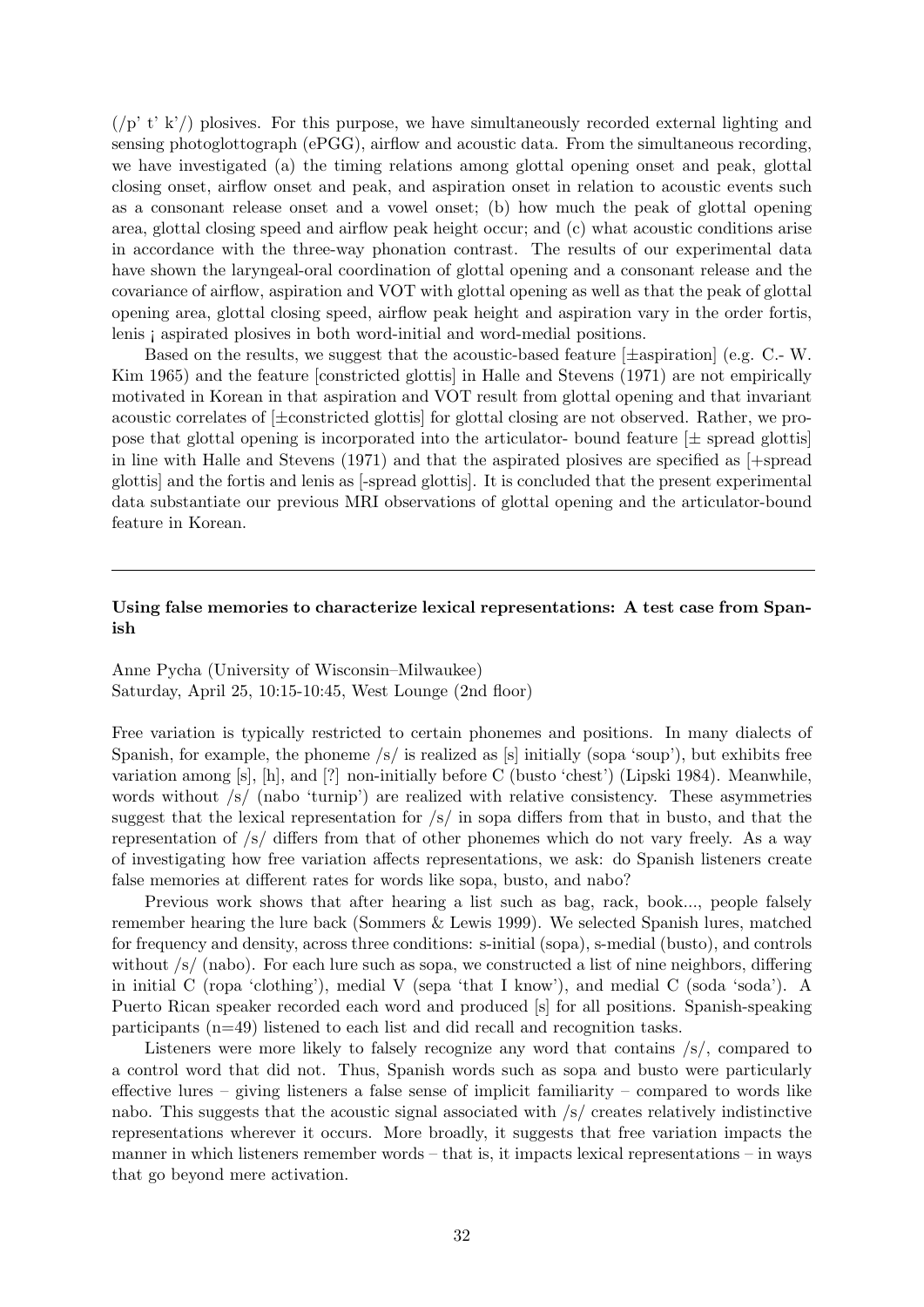### The effect of the orthographic depth of English vowels and consonants on the learning of free variation in an artificial language

Chung-Lin Yang and Isabelle Darcy (Indiana University, Bloomington) Saturday, April 25, 10:45-11:15, West Lounge (2nd floor)

Previous studies have shown that orthographic forms may help learners distinguish a novel phonemic contrast (e.g., Escudero et al., 2008), but the benefit of orthography on L2 word learning also depends on the L1-L2 orthography mapping (Erdener & Burnham, 2005). The goal of our study is to investigate whether exposure to L2 orthography can help learners associate two free variants with the same lexical entry, and whether a difference in performance between vocalic and consonantal free variants will arise due to the asymmetric grapheme-to-phoneme correspondence (GPC) of vowels and consonants in English.

We used a word learning paradigm modified from Hayes-Harb et al. (2010). In Experiment 1, Taiwanese participants, who were also advanced learners of English, learned an artificial language where  $\lceil 5 - u \rceil$  were in free variation while  $\lceil e - a \rceil$  were contrastive (control condition). In terms of GPC, the free variants were "opaque" (one letter to two sounds) while the control items were "transparent" (one letter to one sound). During the word learning phase, orthographic forms were only provided to one subgroup of participants. Then in a picture naming task, participants were asked to name the pictures from the learning phase. In Experiment 2, the paradigm was the same as in Experiment 1, but the alternations were consonantal.

The results show that orthographic information helped Taiwanese participants produce fewer wrong minimal pairs, suggesting that exposure to L2 orthography may help learners encode and decode a novel phonological variation.

In addition, orthographic information also helped Taiwanese participants produce more correct responses in words containing vocalic but not consonantal alternations. One possible account for this difference is the mismatched GPC between English and the target language in this study. When they encountered the opaque GPC of vocalic free variants, facilitation arose. But when they encountered the opaque GPC of consonantal free variants, inhibition arose.

General Session: Phonology

### Markedness constraints are negative: an autosegmental constraint definition language

Adam Jardine and Jeffrey Heinz (University of Delaware) Saturday, April 25, 2:00-2:30, East Lounge (2nd floor)

This talk argues for a Constraint Definition Language (CDL, de Lacy 2011) over autosegmental representations that only allows negative markedness constraints banning substructures. This CDL is couched in mathematical logic, which allows for both explicit interpretation of the constraints and an understanding of their generative power. Logical languages admitting only negative statements are in this sense the most restrictive, but at the same time are sufficient for covering common phonological phenomena, such as culminativity constraints and tone association. However, some autosegmental phenomena—namely, contours and underspecification—can only be described by negative constraints if representations are enriched to make explicit some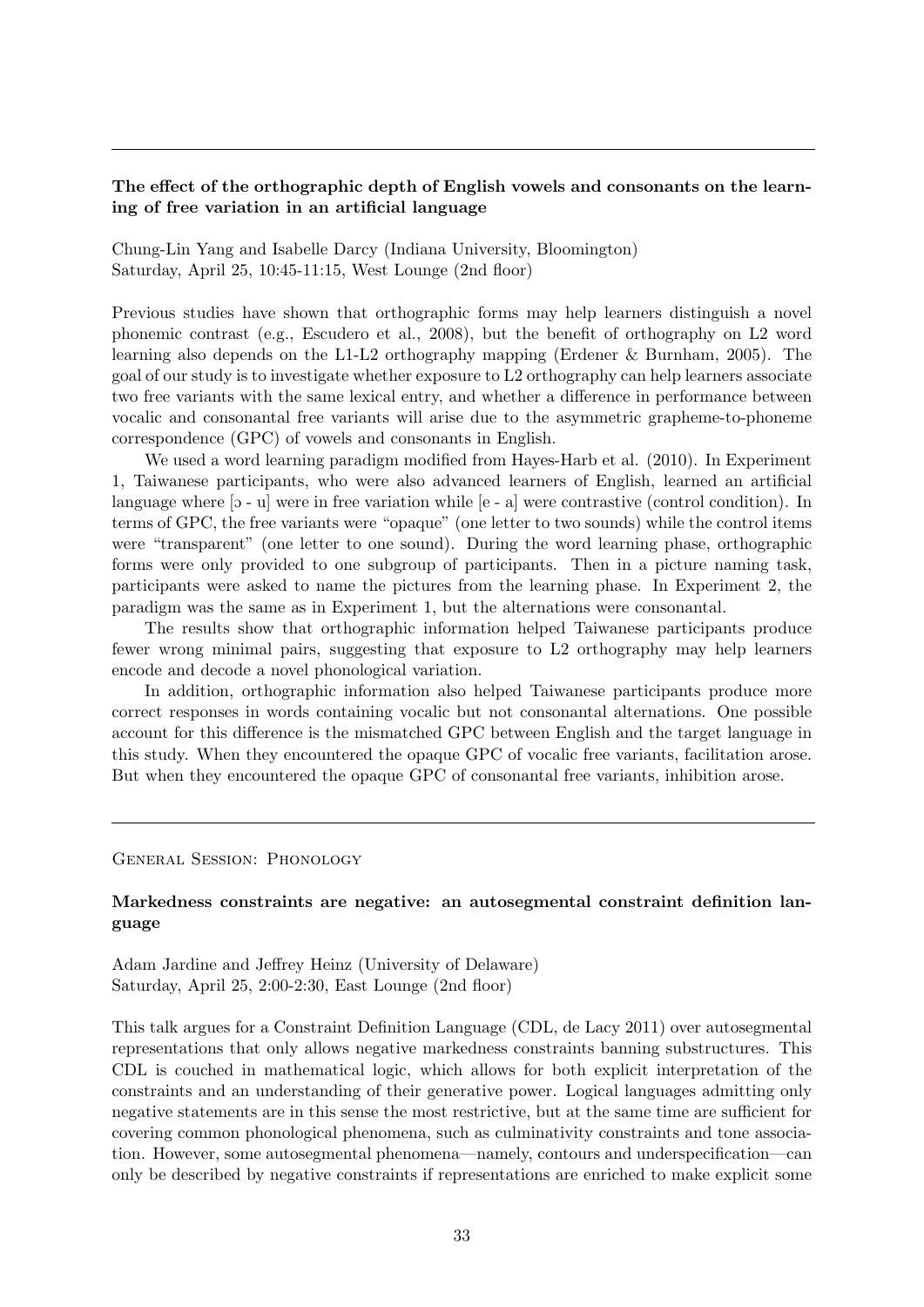potential associations which are not realized. We argue, however, that this additional structure is preferable to increasing the logical power of the formalism to include positive constraints, which we show generates unattested generalizations. It is thus more restrictive to enrich the structure than it is to increase the power of the formalism.

#### Crazy Rules and Grounded Constraints

Joe Collins and Martin Krämer (University of Tromsø) Saturday, April 25, 2:30-3:00, East Lounge (2nd floor)

In this paper we propose an Optimality Theory (OT) analysis of unnatural or crazy rules by means of Local Constraint Conjunctions of functionally grounded constraints. So-called crazy rules (Bach & Harms 1972, Anderson 1981, Buckley 2000, Scheer 2015) are apparently unnatural phonological processes. In OT, processes are understood as strategies to avoid constraint violations. Constraints are grounded either functionally (Hayes 1999, Collins 2013), typologically, or ideally both (Prince & Smolensky, 1993). Buckley (2000) argues that phonetically grounded constraints are incapable of accounting for unnatural processes (see as well Anderson?s 1981 criticism of Natural Phonology).

Our analyses of cases central in the discussion and related not so well-known cases show that taking the existence of seemingly unnatural processes as proof of an entirely substance-free and arbitrary phonological module is not warranted. Rather, we argue, these cases result from the interplay of phonetically grounded constraints that are organized by autonomous substancefree (i.e. non-phonetic) principles.

#### Never Surfacing Underlying Representations in Klamath

Charlie O'Hara (University of Southern California) Saturday, April 25, 3:15-3:45, East Lounge (2nd floor)

In Klamath (Barker 1964) an alternation between [i] and nothing appears in final syllables of verb stems, i.e. [?eːw̩-ta]-[?eːẉi-tkʰ]. The underlying form for these words cannot be consonant final, nor  $\overrightarrow{ij}$  final, since forms of those shapes show different distributions. However, the short [e] vowel never surfaces in non-initial syllables of verbs (the only place where this alternation can be found.) Thus, I propose using an abstract underlying representation / Perme/ to represent this alternation. This analysis explains both the distribution of  $[e]$  and the  $\hat{[i]}$ -[ø] alternation together. However, it has been questioned whether abstract underlying forms are readily learnable by phonological learners. I also supply an argument that due to an emergent property of MaxEnt learners, forms like /?e:we/ are chosen over more abstract forms like /?e:wɪ/, because the contrasts between [e] and [i] are maintained in more positions than the contrasts between  $[i]$  and  $[i]$ .

#### Deriving Natural Classes Using Phonological Entailments

John Sylak-Glassman (Johns Hopkins University) Saturday, April 25, 3:45-4:15, East Lounge (2nd floor)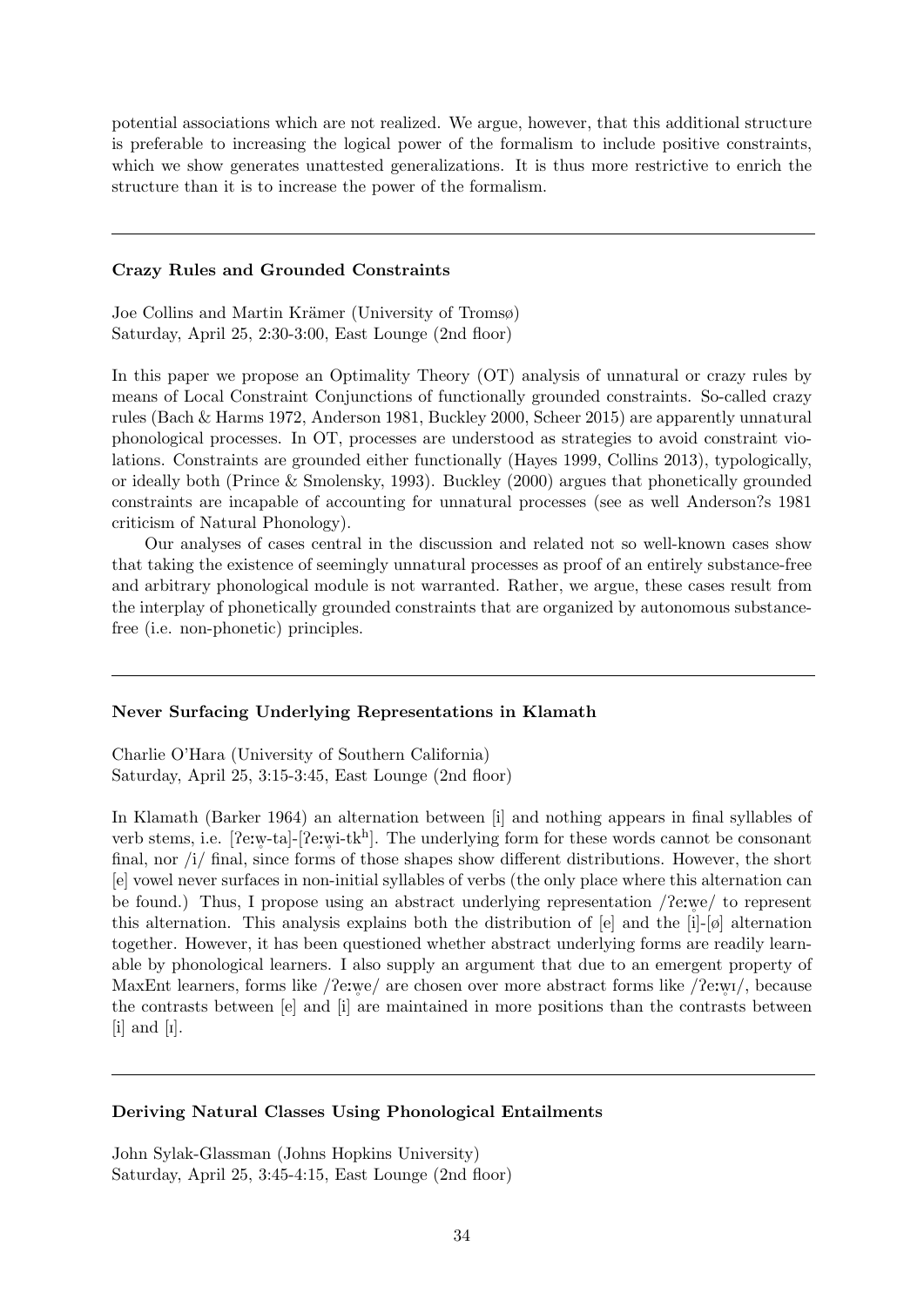Explaining the distinction between natural and unnatural phonological classes is a central goal of phonological theory, with the potential to elucidate which aspects of human speech sounds are most important in the organization of language (Chomsky and Halle 1968). The consensus view has been that natural classes are phonological classes that occur across multiple languages and are unified by a common phonetic characteristic (Sagey 1986/1990). The post-velar consonants (PVCs) are grouped into natural classes across languages, yet do not all share a common phonetic characteristic.

This study proposes a new method of deriving natural classes that defines naturalness in terms of the cooccurrence of phonological features within a phoneme, rather than shared features. These cases of featural cooccurrence are formalized as entailments, based on Burzio's (2005) Representational Entailment Hypothesis as applied to phonology by Wayment (2009). These entailments, in turn, are incorporated into a new family of Optimality Theory constraints which call for the inclusion of feature bundles in specific feature classes (Padgett 1995, 2002). Feature classes are sets of feature bundles in a union relationship, and are used as the formal representation of natural classes that can be included in later derivations.

This formal method of deriving natural classes is capable of deriving classes composed of post-velar consonants in a variety of languages in such a way that highlights the multiple phonetic connections between phonemes that appear to explain the naturalness of each class. In addition, the proposed method of deriving natural classes avoids problems with fragility in representational approaches to capturing natural classes while also providing an explanation for naturalness that derivational approaches lack.

General Session: Semantics

#### Bare singular nouns in Spanish

David Rubio Vallejo (University of Delaware) Saturday, April 25, 2:00-2:30, West Lounge (2nd floor)

Chierchia's (1998) typological approach to bare nominal arguments proposed that bare nouns in Romance are defined by the binary features [-argumental, +predicative], which entails that they cannot occur in argument positions without a determiner. However, that bare mass and bare plural nouns are frequently attested in Spanish had been widely known even before Chierchia's proposal. More recently, Espinal and McNally's (2011) (henceforth E&M) work on bare nouns semantically unmarked for number (BSgs) has further questioned Chierchia's typology. E&M concentrate on BSgs in object position, which they take to be pseudo-incorporated on the verb (i.e. they are its syntactic (but not semantic) arguments). For E&M, the availability of BSgs in Spanish is limited because they are only licensed by a subset of verbs that they call havepredicates and which denote a (rather abstract) relation of possession. This assumption leads to their strong claim that BSgs "are never licensed as subjects, not even of the passives of predicates that normally permit them" (E&M: 101).

Contrary to E&M, in this talk I argue that (i) BSgs can indeed occur as subjects in Spanish, (ii) that there are cases of BSgs in object position where they are true semantic arguments of the verb (i.e. where they are not incorporated), and (iii) that these instances could actually be couched within Chierchia's typology by allowing for the existence of a covert determiner licensed by subtrigging in the spirit of Dayal (1998).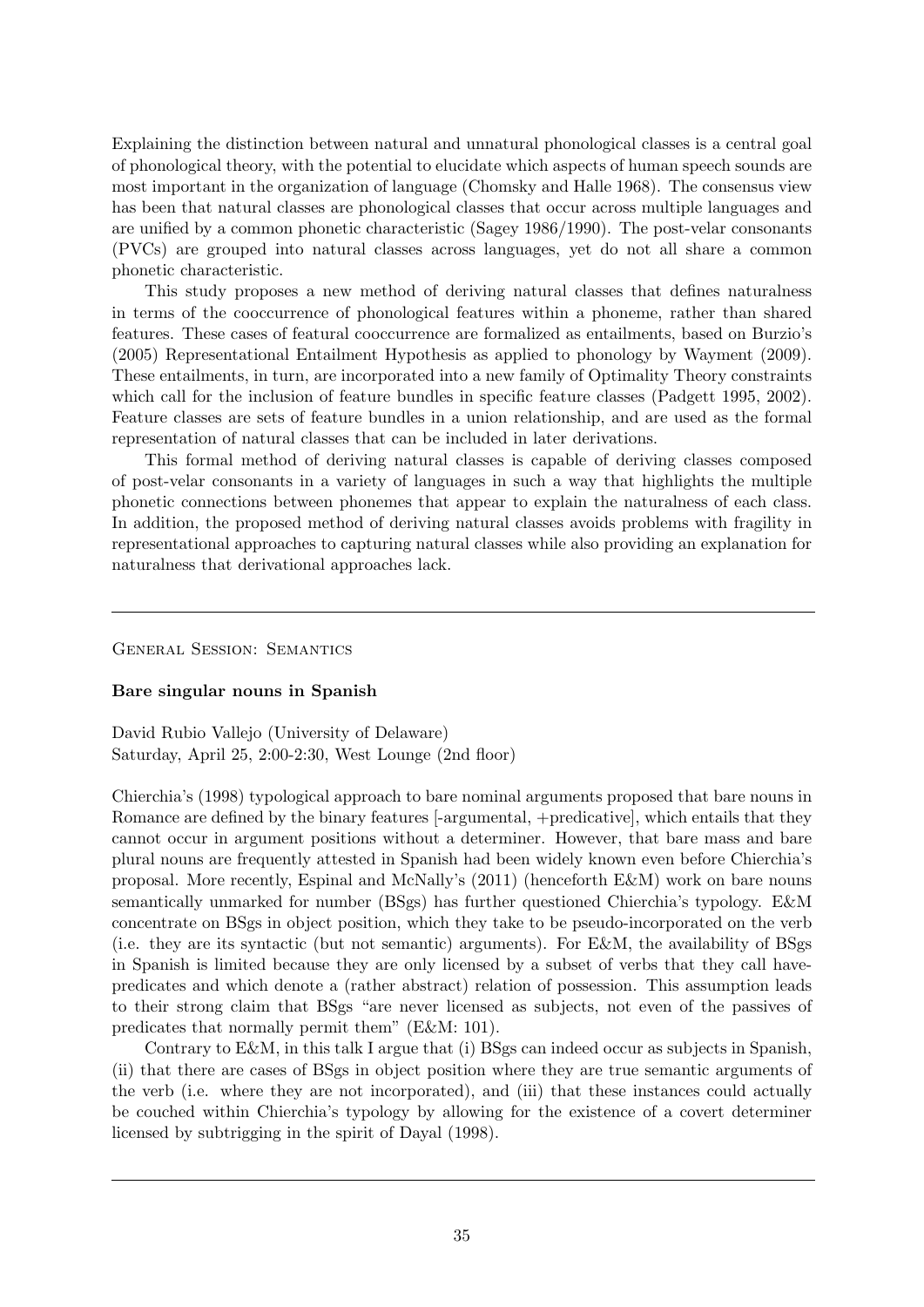### Unbuilding Statives

Jon Nissenbaum (Brooklyn College, CUNY) Saturday, April 25, 2:30-3:00, West Lounge (2nd floor)

I attempt to resolve a pair of nasty coincidences:

1. UN- prefixation. English has two seemingly distinct but homophonous "un-" prefixes. One of them attaches to adjectives and has the semantics (roughly) of simple negation (untrue, unavailable); the other attaches to transitive verbs and indicates "reversal of action" (unbutton, unlock).

2. Adjectival and Verbal Passives. English verbs have two seemingly distinct but homophonous passive participles. One is adjectival (1): it is stative rather than eventive, and carries no "agentive" implication. The other (2) has the same verbal (i.e. agentive/eventive) meaning as the active.

- (1) That wall is painted blue.
- (2) That wall was painted blue (in four hours).

Reduction of either of these pairs to a single element has proven elusive. I argue that both puzzles can be solved if we abandon a widespread assumption about eventive verbs, namely that their eventivity is part of their core meaning. Instead, the category V is uniformly stative: a VP like "paint blue" is a predicate that ascribes to an object the property of being painted blue. Consequently, the agentive little-v contributes not only the agent role but also the causativeeventive meaning.

This allows a simple characterization of adjectival passives which doesn't require a stativizing participial affix:  $(1)$  is just the outcome for a clause that has a V stem but no little-v. What about verbal passives? I argue that (2), similarly, does not involve a passive morpheme; its eventive meaning comes from a agentive version of the auxiliary BE (independently motivated) that maps a state-description to an predicate of events.

Un-prefixation is always adjectival. The reversative meaning of verbal un- results from causative little-v selecting a (stative) un-passive. I sketch out a number of consequences, addressing some recalcitrant puzzles about un-prefixation.

#### A coercion-free semantics for intention reports

Tom Grano (Indiana University) Saturday, April 25, 3:45-4:15, West Lounge (2nd floor)

In contrast with belief and desire reports, intention reports (like "Kim intended to go to bed early") are not well studied in the formal semantics literature. This paper aims to begin to fill that gap, and in so doing, to take a stance on the analysis of intention reports that do not exhibit syntactic control (like "Kim intended for Sandy to go to bed early"), which previously have been argued to involve coercion. Drawing on insights from action theory and importing them into a possible worlds semantics for attitude predicates, I argue that once the causal self-referentiality of intention is taken into account (so that an intention for some outcome is satisfied only if that outcome obtains as a planned consequence of the relevant intention), the interpretive properties of non-control intention reports follow automatically with no appeal to